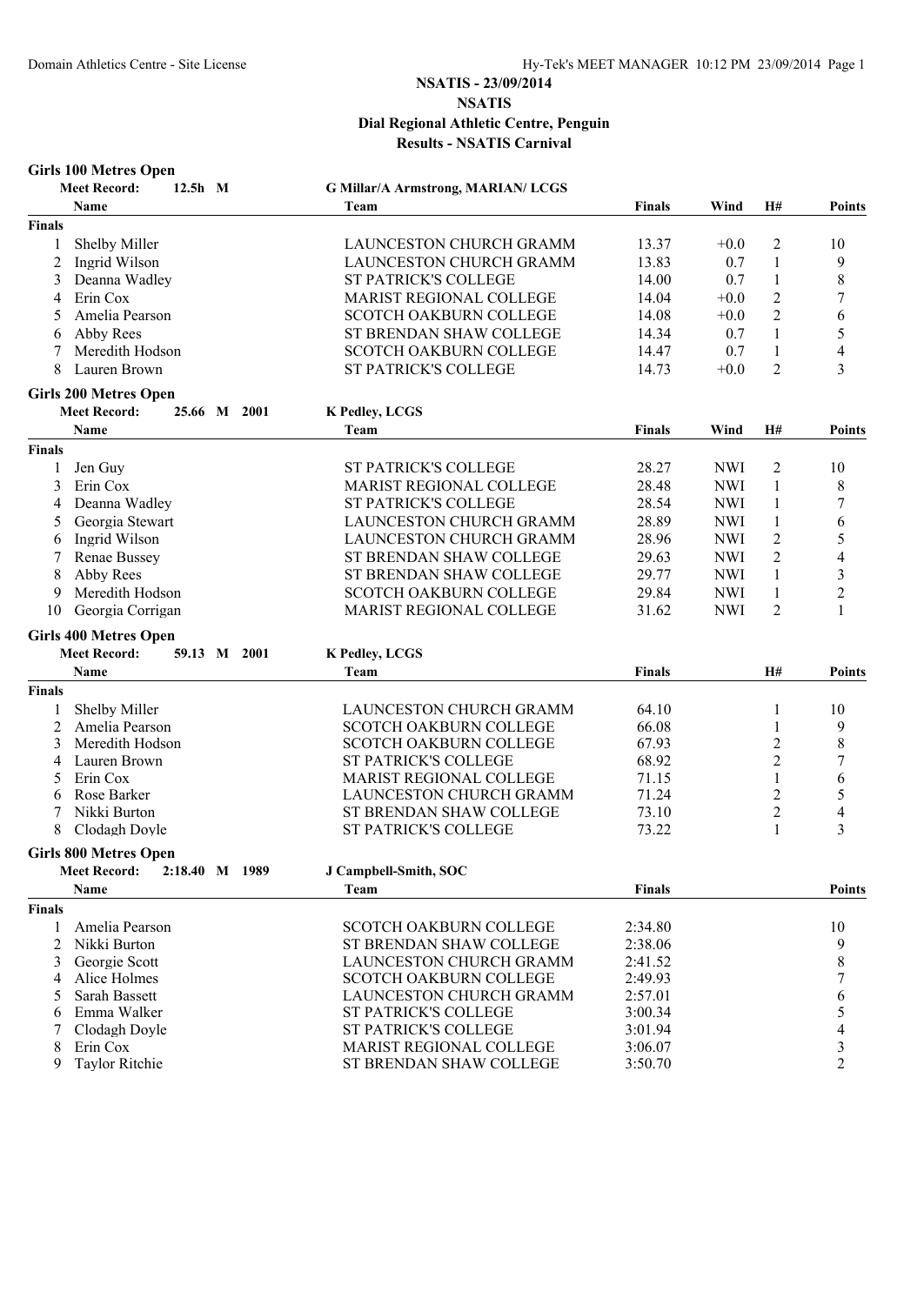| <b>Girls 1500 Metres Open</b>             |                             |                                               |               |                     |                  |
|-------------------------------------------|-----------------------------|-----------------------------------------------|---------------|---------------------|------------------|
| <b>Meet Record:</b><br>4:39.50 M 1989     | J Campbell-Smith, SOC       |                                               |               |                     |                  |
| Name                                      | Team                        |                                               | <b>Finals</b> |                     | Points           |
| <b>Finals</b>                             |                             |                                               |               |                     |                  |
| Nikki Burton<br>1                         |                             | ST BRENDAN SHAW COLLEGE                       | 5:37.51       |                     | 10               |
| 2<br><b>Holly Savill</b>                  |                             | <b>LAUNCESTON CHURCH GRAMM</b>                | 5:48.46       |                     | 9                |
| 3<br>Alice Holmes                         |                             | <b>SCOTCH OAKBURN COLLEGE</b>                 | 5:52.17       |                     | $\,$ 8 $\,$      |
| Sarah Bassett<br>4                        |                             | LAUNCESTON CHURCH GRAMM                       | 6:10.44       |                     | 7                |
| Caitlin Bloomfield<br>5                   | ST PATRICK'S COLLEGE        |                                               | 6:17.62       |                     | 6                |
| Claire McLenaghan<br>6                    |                             | <b>SCOTCH OAKBURN COLLEGE</b>                 | 6:21.85       |                     | 5                |
| Emma Walker<br>7                          | ST PATRICK'S COLLEGE        |                                               | 6:22.52       |                     | $\overline{4}$   |
| <b>Girls 3000 Metres Open</b>             |                             |                                               |               |                     |                  |
| <b>Meet Record:</b><br>9:52.96 M 2011     | N Smith, LCGS               |                                               |               |                     |                  |
| Name                                      | Team                        |                                               | <b>Finals</b> |                     | Points           |
| Finals                                    |                             |                                               |               |                     |                  |
| Inighion Quinn<br>1                       |                             | ST BRENDAN SHAW COLLEGE                       | 11:07.63      |                     | 10               |
| $\overline{c}$<br>Lilli Sage              |                             | <b>MARIST REGIONAL COLLEGE</b>                | 12:01.53      |                     | 9                |
| 3<br>Niamh Crocker                        |                             | SCOTCH OAKBURN COLLEGE                        | 12:10.91      |                     | $\,$ 8 $\,$      |
| <b>Holly Savill</b><br>4                  |                             | <b>LAUNCESTON CHURCH GRAMM</b>                | 12:19.63      |                     | $\overline{7}$   |
| Nikki Burton<br>5                         |                             | ST BRENDAN SHAW COLLEGE                       | 12:22.45      |                     | $\boldsymbol{6}$ |
| Rose Barker<br>6                          |                             | LAUNCESTON CHURCH GRAMM                       | 12:59.79      |                     | 5                |
| 7<br>Caitlin Bloomfield                   | <b>ST PATRICK'S COLLEGE</b> |                                               | 13:30.68      |                     | 4                |
| Laura McCallumSmith<br>8                  |                             | <b>SCOTCH OAKBURN COLLEGE</b>                 | 13:35.97      |                     | 3                |
| 9<br>Emma Walker                          | <b>ST PATRICK'S COLLEGE</b> |                                               | 14:03.15      |                     | $\overline{2}$   |
|                                           |                             |                                               |               |                     |                  |
| <b>Girls 100 Metres Hurdles Open</b>      |                             |                                               |               |                     |                  |
| <b>Meet Record:</b><br>17.73 M 24/09/2013 | Mollie Allison, SOC         |                                               |               |                     |                  |
| Name                                      | Team                        |                                               | <b>Finals</b> | Wind                | Points           |
| <b>Finals</b>                             |                             |                                               |               |                     |                  |
| Skye Ranicar<br>1                         |                             | <b>SCOTCH OAKBURN COLLEGE</b>                 | 18.60         | $+0.0$              | 10               |
| <b>Shaye Davies</b><br>2                  |                             | LAUNCESTON CHURCH GRAMM                       | 18.85         | $+0.0$              | 9                |
| 3<br>Erin Cox                             |                             | MARIST REGIONAL COLLEGE                       | 20.17         | $+0.0$              | 8                |
| $\overline{4}$<br>Kaitlyn Steer           | ST PATRICK'S COLLEGE        |                                               | 22.90         | $+0.0$              | $\overline{7}$   |
| Girls 4x100 Metres Relay Open             |                             |                                               |               |                     |                  |
| <b>Meet Record:</b><br>50.90 M 2001       |                             | <b>Launceston Church Grammar School, LCGS</b> |               |                     |                  |
| Team                                      | Relay                       |                                               | <b>Finals</b> |                     | Points           |
| <b>Finals</b>                             |                             |                                               |               |                     |                  |
| LAUNCESTON CHURCH GRAM<br>1               |                             |                                               | 54.71         |                     |                  |
|                                           | A<br>2) Georgia Stewart     |                                               |               |                     | 20               |
| 1) Ingrid Wilson                          |                             | 3) Georgie Scott                              |               | 4) Holly Savill     |                  |
| <b>SCOTCH OAKBURN COLLEGE</b>             | A                           |                                               | 55.58         |                     | 18               |
| 1) Meredith Hodson                        | 2) Chloe Wilson             | 3) Amelia Pearson                             |               | 4) Sophie Gibson    |                  |
| ST BRENDAN SHAW COLLEGE<br>3              | A                           |                                               | 58.73         |                     | 16               |
| 1) Abby Rees                              | 2) Shea Steven              | 3) Renae Bussey                               |               | 4) Nikki Burton     |                  |
| 4 MARIST REGIONAL COLLEGE                 | A                           |                                               | 64.97         |                     | 14               |
| 1) Erin Cox                               | 2) Sarah Radford            | 3) Madelon Pringle                            |               | 4) Georgia Corrigan |                  |
| ST PATRICK'S COLLEGE                      | A                           |                                               | DQ            |                     |                  |
| 1) Meg Siejka                             | 2) Deanna Wadley            | 3) Lauren Brown                               |               | 4) Jen Guy          |                  |
| <b>Girls High Jump Pit 1 Open</b>         |                             |                                               |               |                     |                  |
| <b>Meet Record:</b><br>1.73m M 2001       | G Bond, LCGS                |                                               |               |                     |                  |
| Name                                      | Team                        |                                               | <b>Finals</b> |                     | <b>Points</b>    |
| <b>Finals</b>                             |                             |                                               |               |                     |                  |
| Skye Ranicar<br>1                         |                             | SCOTCH OAKBURN COLLEGE                        | 1.57m         |                     | 10               |
| Kate Percy<br>2                           |                             | MARIST REGIONAL COLLEGE                       | 1.51m         |                     | 9                |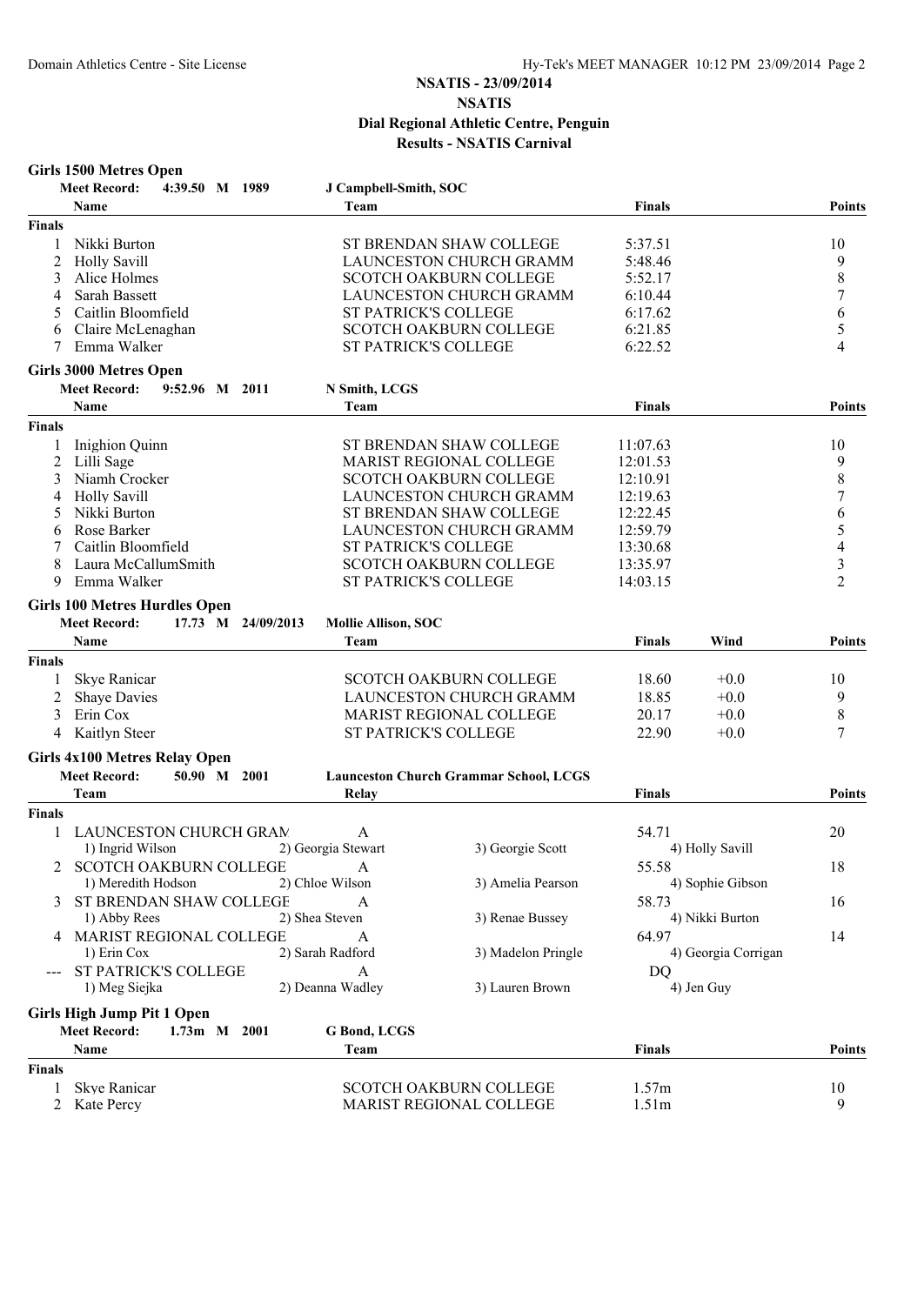|               | Finals  (Girls High Jump Pit 1 Open) |                                |                   |            |                          |
|---------------|--------------------------------------|--------------------------------|-------------------|------------|--------------------------|
|               | Name                                 | Team                           | Finals            |            | Points                   |
| 3             | Jen Guy                              | <b>ST PATRICK'S COLLEGE</b>    | J1.51m            |            | 8                        |
| 4             | Sophie Gibson                        | <b>SCOTCH OAKBURN COLLEGE</b>  | 1.35m             |            | 6.50                     |
| 4             | <b>Shaye Davies</b>                  | LAUNCESTON CHURCH GRAMM        | 1.35m             |            | 6.50                     |
| 6             | Kaitlyn Steer                        | ST PATRICK'S COLLEGE           | 1.30m             |            | 5                        |
| 7             | Sarah Cook                           | LAUNCESTON CHURCH GRAMM        | 0.99m             |            | 4                        |
|               | <b>Girls Long Jump Pit 1 Open</b>    |                                |                   |            |                          |
|               | <b>Meet Record:</b><br>5.45m M 1987  | A Armstrong, LCGS              |                   |            |                          |
|               | <b>Name</b>                          | Team                           | <b>Finals</b>     | Wind       | Points                   |
| <b>Finals</b> |                                      |                                |                   |            |                          |
| 1             | Deanna Wadley                        | ST PATRICK'S COLLEGE           | 4.77m             | <b>NWI</b> | 10                       |
| 2             | Jen Guy                              | ST PATRICK'S COLLEGE           | 4.54m             | <b>NWI</b> | 9                        |
| 3             | Shelby Miller                        | LAUNCESTON CHURCH GRAMM        | 4.45m             | <b>NWI</b> | 8                        |
| 4             | Renae Bussey                         | ST BRENDAN SHAW COLLEGE        | 4.41m             | <b>NWI</b> | 7                        |
| 5             | Erin Cox                             | <b>MARIST REGIONAL COLLEGE</b> | 4.26m             | <b>NWI</b> | 6                        |
| 6             | Abby Rees                            | ST BRENDAN SHAW COLLEGE        | 4.06m             | <b>NWI</b> | 5                        |
|               | Alice Holmes                         | <b>SCOTCH OAKBURN COLLEGE</b>  | 3.97m             | <b>NWI</b> | $\overline{\mathcal{L}}$ |
| 8             | Rose Barker                          | LAUNCESTON CHURCH GRAMM        | 3.87m             | <b>NWI</b> | 3                        |
| 9             | Amelia Pearson                       | <b>SCOTCH OAKBURN COLLEGE</b>  | 3.81m             | <b>NWI</b> | $\overline{c}$           |
| 10            | Kristyn Cowley                       | MARIST REGIONAL COLLEGE        | 2.77m             | <b>NWI</b> | $\mathbf{1}$             |
|               | <b>Girls Triple Jump Pit 1 Open</b>  |                                |                   |            |                          |
|               | <b>Meet Record:</b><br>11.29m M 2001 | N Glumac, SPC                  |                   |            |                          |
|               | Name                                 | Team                           | <b>Finals</b>     | Wind       | <b>Points</b>            |
| <b>Finals</b> |                                      |                                |                   |            |                          |
|               |                                      |                                |                   |            |                          |
| 1             | Shelby Miller                        | LAUNCESTON CHURCH GRAMM        | 10.46m            | <b>NWI</b> | 10                       |
| 2             | Deanna Wadley                        | ST PATRICK'S COLLEGE           | 10.30m            | <b>NWI</b> | 9                        |
| 3             | Skye Ranicar                         | <b>SCOTCH OAKBURN COLLEGE</b>  | 9.52m             | <b>NWI</b> | $\,8\,$                  |
|               | Renae Bussey                         | ST BRENDAN SHAW COLLEGE        | 9.33 <sub>m</sub> | <b>NWI</b> | 7                        |
| 5             | Jen Guy                              | ST PATRICK'S COLLEGE           | 9.30m             | <b>NWI</b> | 6                        |
| 6             | Alice Holmes                         | SCOTCH OAKBURN COLLEGE         | 9.05m             | <b>NWI</b> | 5                        |
| 7             | Abby Rees                            | ST BRENDAN SHAW COLLEGE        | 9.00m             | <b>NWI</b> | 4                        |
| 8             | Erin Cox                             | MARIST REGIONAL COLLEGE        | 8.59m             | <b>NWI</b> | 3                        |
| 9             | <b>Holly Savill</b>                  | LAUNCESTON CHURCH GRAMM        | 8.37m             | <b>NWI</b> | $\overline{2}$           |
|               | <b>Girls Shot Put 3Kg Open</b>       |                                |                   |            |                          |
|               | <b>Meet Record:</b><br>12.46m M      |                                |                   |            |                          |
|               | Name                                 | Team                           | <b>Finals</b>     |            | Points                   |
| <b>Finals</b> |                                      |                                |                   |            |                          |
|               | Jasmine Turner                       | ST PATRICK'S COLLEGE           | 10.92m            |            | 10                       |
| 2             | Claire McLenaghan                    | <b>SCOTCH OAKBURN COLLEGE</b>  | 10.37m            |            | 9                        |
| 3             | Shelby Miller                        | LAUNCESTON CHURCH GRAMM        | 9.90m             |            | 8                        |
| 4             | Lauren Brown                         | <b>ST PATRICK'S COLLEGE</b>    | 8.92m             |            | 7                        |
| 5             | Montana Bradley                      | MARIST REGIONAL COLLEGE        | 8.56m             |            | 6                        |
| 6             | <b>Shaye Davies</b>                  | LAUNCESTON CHURCH GRAMM        | 8.28m             |            | 5                        |
|               | Renae Bussey                         | ST BRENDAN SHAW COLLEGE        | 7.85m             |            | 4                        |
| 8             | <b>Felicity Jones</b>                | <b>SCOTCH OAKBURN COLLEGE</b>  | 7.66m             |            | 3                        |
| 9             | Georgia Corrigan                     | <b>MARIST REGIONAL COLLEGE</b> | 6.17m             |            | $\overline{2}$           |
|               | <b>Girls Discus Throw 1Kg Open</b>   |                                |                   |            |                          |
|               | <b>Meet Record:</b><br>36.18m M 1994 | T Hicks, SBS                   |                   |            |                          |
|               | Name                                 | Team                           | <b>Finals</b>     |            | <b>Points</b>            |
| <b>Finals</b> |                                      |                                |                   |            |                          |
| 1             | Jasmine Turner                       | ST PATRICK'S COLLEGE           | 29.25m            |            | 10                       |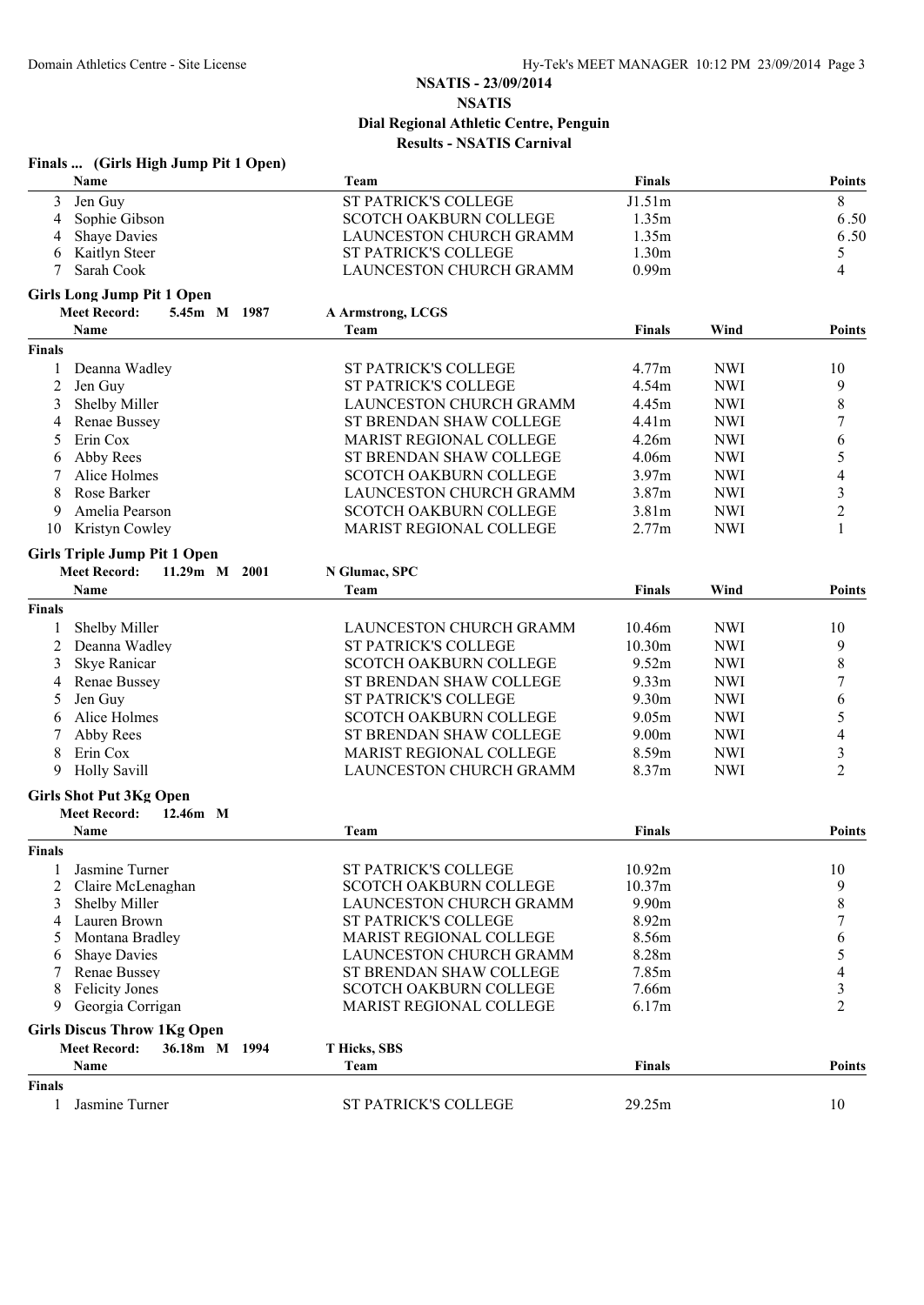|               | Finals  (Girls Discus Throw 1Kg Open)      |                                |               |            |                |                |
|---------------|--------------------------------------------|--------------------------------|---------------|------------|----------------|----------------|
|               | Name                                       | Team                           | <b>Finals</b> |            |                | <b>Points</b>  |
| 2             | Claire McLenaghan                          | SCOTCH OAKBURN COLLEGE         | 23.82m        |            |                | 9              |
| 3             | <b>Felicity Jones</b>                      | <b>SCOTCH OAKBURN COLLEGE</b>  | 22.55m        |            |                | $\,$ 8 $\,$    |
| 4             | Montana Bradley                            | MARIST REGIONAL COLLEGE        | 21.97m        |            |                | 7              |
| 5             | Deanna Wadley                              | ST PATRICK'S COLLEGE           | 20.68m        |            |                | 6              |
| 6             | <b>Shaye Davies</b>                        | LAUNCESTON CHURCH GRAMM        | 19.32m        |            |                | 5              |
| 7             | Samantha Clements                          | ST BRENDAN SHAW COLLEGE        | 18.24m        |            |                | 4              |
| 8             | Chelsea Mitchell                           | LAUNCESTON CHURCH GRAMM        | 17.77m        |            |                | 3              |
| 9             | Georgia Corrigan                           | MARIST REGIONAL COLLEGE        | 17.73m        |            |                | $\overline{2}$ |
| 10            | <b>Renae Bussey</b>                        | ST BRENDAN SHAW COLLEGE        | 17.28m        |            |                | 1              |
|               | <b>Girls Javelin Throw 500gm Open</b>      |                                |               |            |                |                |
|               | <b>Meet Record:</b><br>37.03m M 24/09/2013 | Meg Phillips, SOC              |               |            |                |                |
|               | Name                                       | Team                           | <b>Finals</b> |            |                | Points         |
| <b>Finals</b> |                                            |                                |               |            |                |                |
| 1             | Jasmine Turner                             | <b>ST PATRICK'S COLLEGE</b>    | 33.22m        |            |                | 10             |
| 2             | Claire McLenaghan                          | <b>SCOTCH OAKBURN COLLEGE</b>  | 32.68m        |            |                | 9              |
| 3             | Deanna Wadley                              | <b>ST PATRICK'S COLLEGE</b>    | 26.04m        |            |                | $\,8\,$        |
| 4             | <b>Renae Bussey</b>                        | ST BRENDAN SHAW COLLEGE        | 25.49m        |            |                | 7              |
| 5             | Montana Bradley                            | MARIST REGIONAL COLLEGE        | 22.92m        |            |                | 6              |
| 6             | Samantha Clements                          | ST BRENDAN SHAW COLLEGE        | 22.86m        |            |                | 5              |
| 7             | <b>Holly Savill</b>                        | LAUNCESTON CHURCH GRAMM        | 18.92m        |            |                | 4              |
| 8             | <b>Felicity Jones</b>                      | <b>SCOTCH OAKBURN COLLEGE</b>  | 18.74m        |            |                | 3              |
| 9             | Kate Percy                                 | MARIST REGIONAL COLLEGE        | 17.96m        |            |                | $\overline{2}$ |
| 10            | Chelsea Mitchell                           | LAUNCESTON CHURCH GRAMM        | 15.31m        |            |                | 1              |
|               | Girls 100 Metres Under 16                  |                                |               |            |                |                |
|               | <b>Meet Record:</b><br>12.3h M 1996        | A Phillips, SPC                |               |            |                |                |
|               | Name                                       | Team                           | <b>Finals</b> | Wind       | H#             | <b>Points</b>  |
| <b>Finals</b> |                                            |                                |               |            |                |                |
| 1             | Sarah Ashlin                               | <b>ST PATRICK'S COLLEGE</b>    | 13.39         | 1.2        | $\mathbf{1}$   | 10             |
| 2             | Karlee Fulton                              | <b>SCOTCH OAKBURN COLLEGE</b>  | 13.62         | $+0.0$     | $\overline{c}$ | 9              |
| 3             | Megan Burton                               | ST BRENDAN SHAW COLLEGE        | 14.00         | $+0.0$     | $\overline{2}$ | 8              |
| 4             | Ashleigh Steven                            | ST PATRICK'S COLLEGE           | 14.06         | $+0.0$     | $\overline{2}$ | 7              |
| 5             | Jessica Field                              | <b>SCOTCH OAKBURN COLLEGE</b>  | 14.17         | 1.2        | $\mathbf{1}$   | 6              |
| 6             | <b>Holly Stone</b>                         | LAUNCESTON CHURCH GRAMM        | 14.23         | $+0.0$     | $\overline{2}$ | 5              |
|               | Rebecca Wells                              | ST BRENDAN SHAW COLLEGE        | 14.61         | 1.2        | 1              | 4              |
| 8             | Alessandra King                            | LAUNCESTON CHURCH GRAMM        | 14.77         | 1.2        | 1              | 3              |
| 9             | Grace Djakic                               | <b>MARIST REGIONAL COLLEGE</b> | 15.67         | 1.2        | 1              | $\overline{c}$ |
|               | 10 Chelsea Lloyd                           | MARIST REGIONAL COLLEGE        | 15.69         | $+0.0$     | $\sqrt{2}$     | $\mathbf{1}$   |
|               | Girls 200 Metres Under 16                  |                                |               |            |                |                |
|               | <b>Meet Record:</b><br>25.9h M 1996        | A Phillips, SPC                |               |            |                |                |
|               | Name                                       | Team                           | Finals        | Wind       | H#             | <b>Points</b>  |
| <b>Finals</b> |                                            |                                |               |            |                |                |
| 1             | Sarah Ashlin                               | ST PATRICK'S COLLEGE           | 27.26         | <b>NWI</b> | 1              | 10             |
| 2             | Karlee Fulton                              | <b>SCOTCH OAKBURN COLLEGE</b>  | 28.50         | <b>NWI</b> | 1              | 9              |
| 3             | Megan Burton                               | ST BRENDAN SHAW COLLEGE        | 28.60         | <b>NWI</b> | 1              | 8              |
| 4             | Jordyn Becker                              | ST PATRICK'S COLLEGE           | 29.54         | <b>NWI</b> | 2              | 7              |
| 5             | Bianca Howard                              | <b>MARIST REGIONAL COLLEGE</b> | 30.44         | <b>NWI</b> | 1              | 6              |
| 6             | Alessandra King                            | LAUNCESTON CHURCH GRAMM        | 30.58         | <b>NWI</b> | 1              | 5              |
| 7             | <b>Holly Stone</b>                         | LAUNCESTON CHURCH GRAMM        | 31.06         | <b>NWI</b> | $\overline{c}$ | $\overline{4}$ |
| 8             | Chelsea Lloyd                              | MARIST REGIONAL COLLEGE        | 31.14         | <b>NWI</b> | $\overline{c}$ | 3              |
| 9             | Grace Palmer                               | ST BRENDAN SHAW COLLEGE        | 31.21         | <b>NWI</b> | 2              | $\overline{2}$ |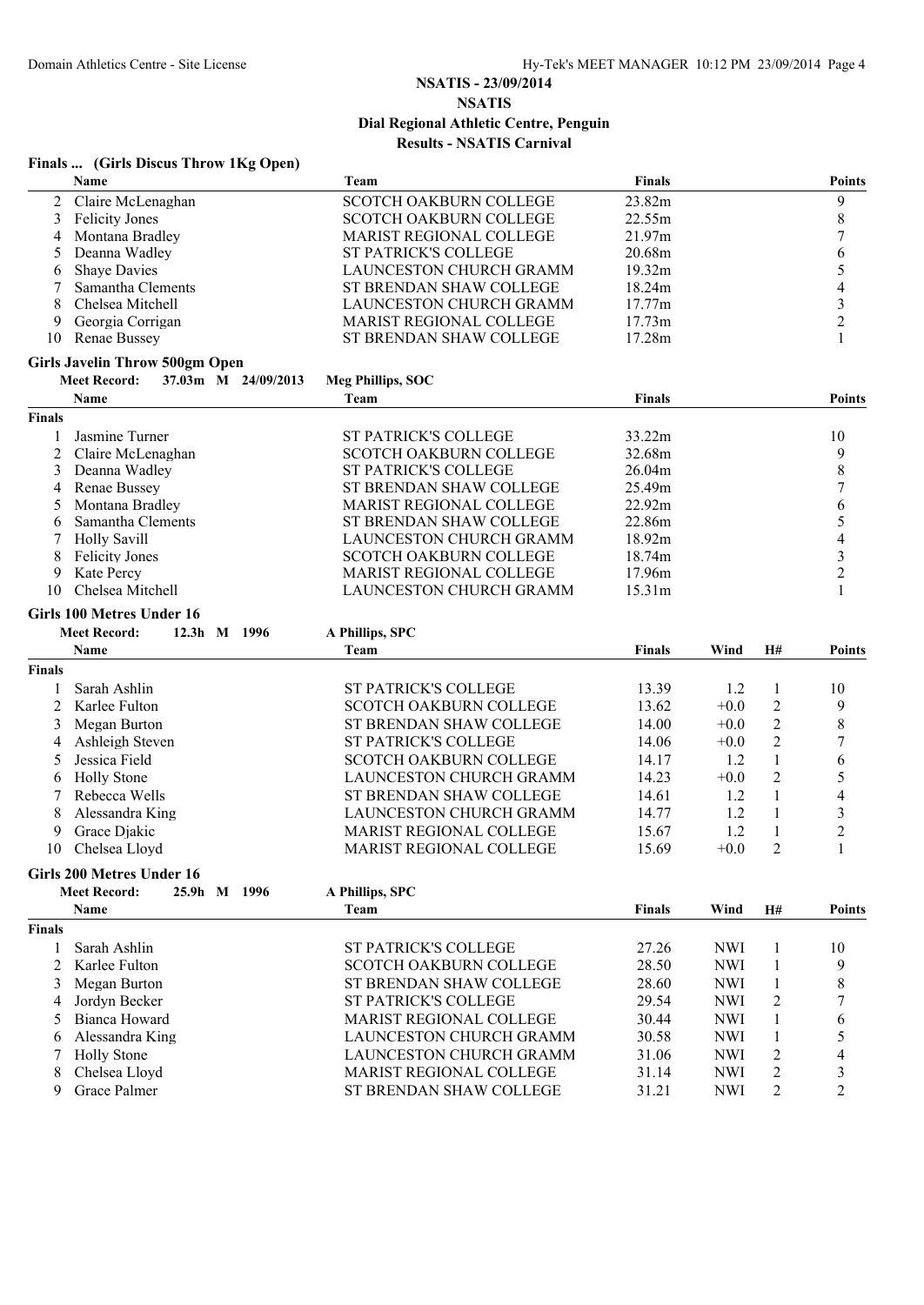|               | Finals  (Girls 200 Metres Under 16)<br>Name                             | Team                           | <b>Finals</b> | Wind<br>H# | <b>Points</b>                    |
|---------------|-------------------------------------------------------------------------|--------------------------------|---------------|------------|----------------------------------|
| 10            | Sarah Stuart                                                            | <b>SCOTCH OAKBURN COLLEGE</b>  | 35.07         | <b>NWI</b> | $\overline{2}$<br>1              |
|               |                                                                         |                                |               |            |                                  |
|               | <b>Girls 400 Metres Under 16</b><br>61.78 M 2002<br><b>Meet Record:</b> |                                |               |            |                                  |
|               | Name                                                                    | E Harris, MRC<br>Team          | <b>Finals</b> | H#         | Points                           |
| <b>Finals</b> |                                                                         |                                |               |            |                                  |
|               | Sarah Ashlin                                                            | <b>ST PATRICK'S COLLEGE</b>    | 62.55         | 1          | 10                               |
| 2             | Hannah Cummins                                                          | <b>ST PATRICK'S COLLEGE</b>    | 65.71         |            | 9<br>2                           |
| 3             | Jessica Field                                                           | <b>SCOTCH OAKBURN COLLEGE</b>  | 67.28         |            | $\,$ 8 $\,$<br>1                 |
| 4             | Bianca Howard                                                           | MARIST REGIONAL COLLEGE        | 68.12         |            | $\boldsymbol{7}$<br>1            |
|               | Megan Burton                                                            | ST BRENDAN SHAW COLLEGE        | 71.09         |            | 2<br>6                           |
| 6             | Lily Leighton                                                           | LAUNCESTON CHURCH GRAMM        | 71.94         |            | 5<br>1                           |
| 7             | Leah Ladgoski                                                           | <b>SCOTCH OAKBURN COLLEGE</b>  | 72.39         |            | 2<br>4                           |
| 8             | Erin Filler                                                             | ST BRENDAN SHAW COLLEGE        | 73.91         |            | $\mathfrak{Z}$<br>1              |
| 9             | <b>Holly Stone</b>                                                      | LAUNCESTON CHURCH GRAMM        | 1:37.68       |            | $\overline{2}$<br>$\overline{2}$ |
|               | <b>Girls 800 Metres Under 16</b>                                        |                                |               |            |                                  |
|               | <b>Meet Record:</b><br>2:18.50 M 1987                                   | J Campbell-Smith, SOC          |               |            |                                  |
|               | Name                                                                    | Team                           | <b>Finals</b> |            | <b>Points</b>                    |
| <b>Finals</b> |                                                                         |                                |               |            |                                  |
| 1             | Hannah Cummins                                                          | ST PATRICK'S COLLEGE           | 2:26.36       |            | 10                               |
| 2             | Ali Wrigley                                                             | ST PATRICK'S COLLEGE           | 2:28.78       |            | 9                                |
| 3             | <b>Bianca Howard</b>                                                    | <b>MARIST REGIONAL COLLEGE</b> | 2:33.65       |            | $\,$ 8 $\,$                      |
| 4             | Jessica Field                                                           | SCOTCH OAKBURN COLLEGE         | 2:39.38       |            | $\boldsymbol{7}$                 |
| 5             | Alex Spillane                                                           | LAUNCESTON CHURCH GRAMM        | 2:44.40       |            | 6                                |
| 6             | Lily Leighton                                                           | LAUNCESTON CHURCH GRAMM        | 2:45.92       |            | 5                                |
| 7             | Sinead Freeman                                                          | MARIST REGIONAL COLLEGE        | 2:54.61       |            | 4                                |
| 8             | Erin Filler                                                             | ST BRENDAN SHAW COLLEGE        | 3:00.29       |            | $\mathfrak{Z}$                   |
| 9             | Laura McCallumSmith                                                     | <b>SCOTCH OAKBURN COLLEGE</b>  | 3:02.22       |            | $\overline{2}$                   |
| 10            | Kayla Beamish                                                           | ST BRENDAN SHAW COLLEGE        | 3:04.14       |            | 1                                |
|               | Girls 1500 Metres Under 16                                              |                                |               |            |                                  |
|               | <b>Meet Record:</b><br>5:04.88 M 1998                                   | L Tuson, SPC                   |               |            |                                  |
|               | Name                                                                    | Team                           | <b>Finals</b> |            | <b>Points</b>                    |
| <b>Finals</b> |                                                                         |                                |               |            |                                  |
| 1             | Hannah Cummins                                                          | <b>ST PATRICK'S COLLEGE</b>    | 5:14.96       |            | 10                               |
| 2             | Ali Wrigley                                                             | <b>ST PATRICK'S COLLEGE</b>    | 5:22.50       |            | 9                                |
| 3             | Bianca Howard                                                           | <b>MARIST REGIONAL COLLEGE</b> | 5:40.36       |            | $\,$ $\,$                        |
| 4             | Niamh Crocker                                                           | <b>SCOTCH OAKBURN COLLEGE</b>  | 5:43.51       |            | $\overline{7}$                   |
|               | 5 Alex Spillane                                                         | LAUNCESTON CHURCH GRAMM        | 5:53.27       |            | 6                                |
| 6             | Jessica Field                                                           | <b>SCOTCH OAKBURN COLLEGE</b>  | 6:01.46       |            | $\sqrt{5}$                       |
| 7             | Lily Leighton                                                           | LAUNCESTON CHURCH GRAMM        | 6:03.70       |            | 4                                |
|               | <b>Girls 90 Metres Hurdles Under 16</b>                                 |                                |               |            |                                  |
|               | <b>Meet Record:</b><br>14.5h M 1986                                     | C Fletcher, MRC                |               |            |                                  |
|               | <b>Name</b>                                                             | Team                           | Finals        | Wind       | <b>Points</b>                    |
| <b>Finals</b> |                                                                         |                                |               |            |                                  |
| 1             | Sarah Stuart                                                            | SCOTCH OAKBURN COLLEGE         | 15.38         | 1.3        | 10                               |
| 2             | Jordyn Becker                                                           | ST PATRICK'S COLLEGE           | 17.84         | 1.3        | 9                                |
| 3             | Felicity Hall                                                           | <b>LAUNCESTON CHURCH GRAMM</b> | 18.58         | 1.3        | $\,$ $\,$                        |
| 4             | Rhiannon Cox                                                            | MARIST REGIONAL COLLEGE        | 19.70         | 1.3        | $\tau$                           |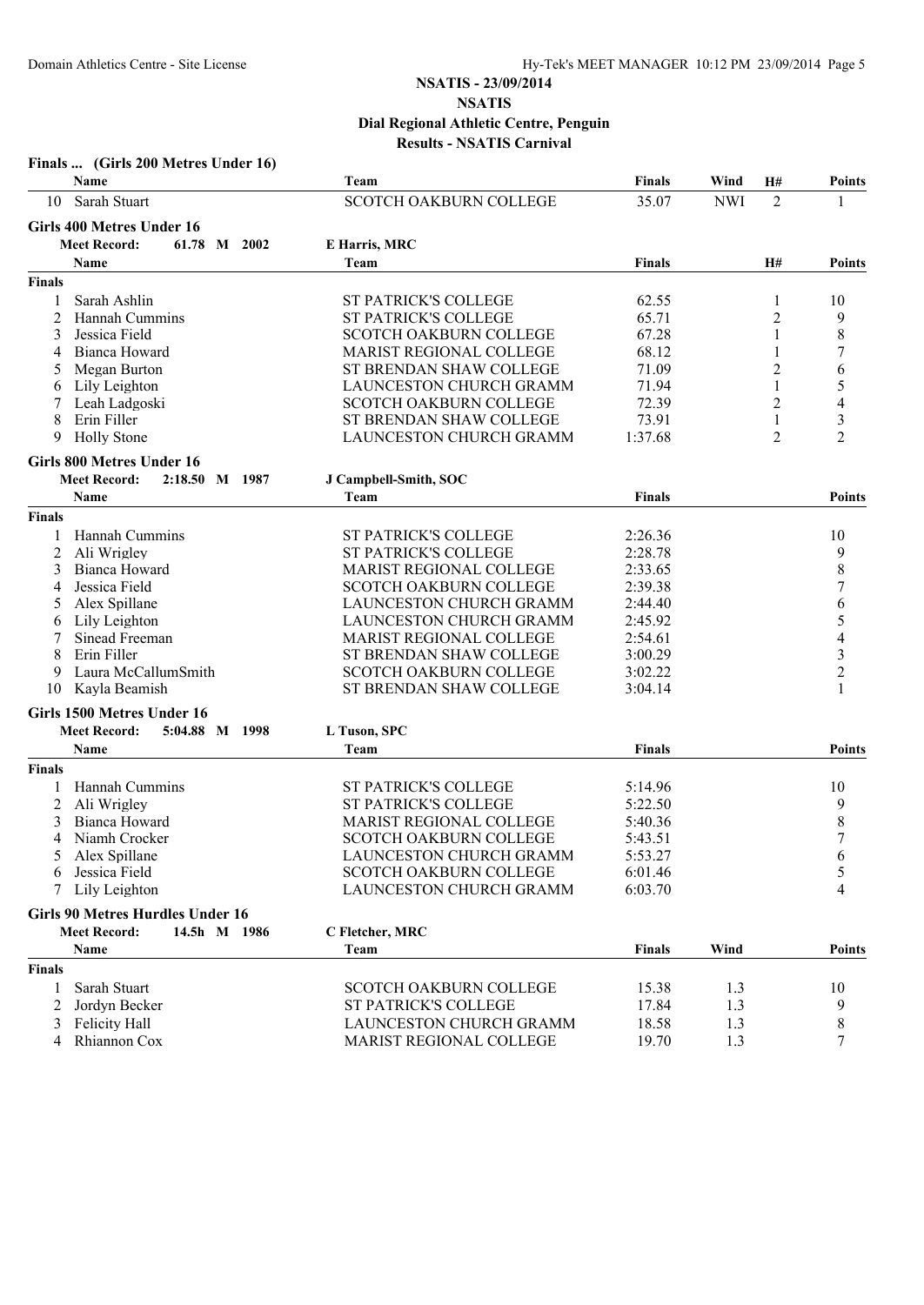#### **Girls 4x100 Metres Relay Under 16 Meet Record: 51.85 M 1996 St Patrick's College, SPC Team Relay Finals Points Finals** 1 ST PATRICK'S COLLEGE A 66.00 20 1) Sarah Ashlin 2) Ashleigh Steven 3) Jordyn Becker 4) Lauren Guiver 2 SCOTCH OAKBURN COLLEGE A 67.00 18 1) Karlee Fulton 2) Jessica Field 3) Sarah Stuart 4) Mia Stone 3 LAUNCESTON CHURCH GRAM A 68.00 68.00 16 1) Holly Stone 2) Alessnadra King 3) Alex Spillane 4) Lauren Gardner 4 ST BRENDAN SHAW COLLEGE A 69.00 14 1) Megan Burton 2) Rebecca Wells 3) Matilda Shaw 4) Chelsea Pendlebury 5 MARIST REGIONAL COLLEGE A<br>
12 1) Indea Dowling 2) Chelsea Lloyd 3) Grace Diakic 4) Calli Schumann 2) Chelsea Lloyd 3) Grace Djakic 4) Calli Schumann **Girls High Jump Pit 2 Under 16 Meet Record: 1.63m M 1998 N Philpott, SPC Name Team Finals Points Finals** 1 Aleyna Firat 10 SCOTCH OAKBURN COLLEGE 1.40m 2 Sarah Stuart SCOTCH OAKBURN COLLEGE 1.35m 9 3 Demi Bucknell MARIST REGIONAL COLLEGE 1.30m 8 4 Tayla Parker ST PATRICK'S COLLEGE J1.30m 7 5 Lily Leighton **LAUNCESTON CHURCH GRAMM** 1.25m 6 6 Madelyn Higgins ST BRENDAN SHAW COLLEGE 0.99m 3.50 3.50  $\overline{S}$  3.50  $\overline{S}$  3.50  $\overline{S}$  3.50  $\overline{S}$  3.50  $\overline{S}$  3.50  $\overline{S}$  3.50  $\overline{S}$  3.50  $\overline{S}$  3.50  $\overline{S}$  3.50  $\overline{S}$  3.50  $\overline{S}$  3.50  $\overline{S}$  3 6 Ali Wrigley ST PATRICK'S COLLEGE 0.99m 3 50 . 6 Alex Spillane LAUNCESTON CHURCH GRAMM 0.99m 3.50 6 Emma Lefevre ST BRENDAN SHAW COLLEGE 0.99m 3.50 **Girls Long Jump Pit 1 Under 16 Meet Record: 5.40m M 1985 C Fletcher, MRC Name Team Finals Wind Points Finals** 1 Sarah Stuart SCOTCH OAKBURN COLLEGE 4.67m NWI 10 2 Lauren Guiver ST PATRICK'S COLLEGE 4.66m NWI 9 3 Alex Spillane LAUNCESTON CHURCH GRAMMAR 4.32m NWI 8 4 Jordyn Becker ST PATRICK'S COLLEGE 4.11m NWI 7 5 Chelsea Pendlebury ST BRENDAN SHAW COLLEGE 3.99m NWI 6 6 Felicity Hall **EXECUTE:** LAUNCESTON CHURCH GRAMM 3.81m NWI 5 7 Rebecca Wells ST BRENDAN SHAW COLLEGE 3.63m NWI 4 **Girls Triple Jump Pit 1 Under 16 Meet Record: 11.07m M 1999 N Glumac, BSC Name Team Finals Wind Points Finals** 1 Jordyn Becker ST PATRICK'S COLLEGE 9.44m NWI 10 2 Sarah Stuart SCOTCH OAKBURN COLLEGE 9.41m NWI 9 3 Chelsea Lloyd **MARIST REGIONAL COLLEGE** 8.93m NWI 8 4 Rebecca Wells ST BRENDAN SHAW COLLEGE 8.76m NWI 7 5 Georgia Whiteley MARIST REGIONAL COLLEGE 8.50m NWI 6<br>6 Alessandra King LAUNCESTON CHURCH GRAMM 8.47m NWI 5 6 Alessandra King **EXECUTES ALEXANDER CHURCH GRAMM** 8.47m NWI 7 Laura McCallumSmith SCOTCH OAKBURN COLLEGE 8.28m NWI 4 8 Ali Wrigley **ST PATRICK'S COLLEGE** 8.11m NWI 3 9 Elloize Galpin ST BRENDAN SHAW COLLEGE 7.82m NWI 2

10 Alex Spillane 1 1 LAUNCESTON CHURCH GRAMM 7.38m NWI 1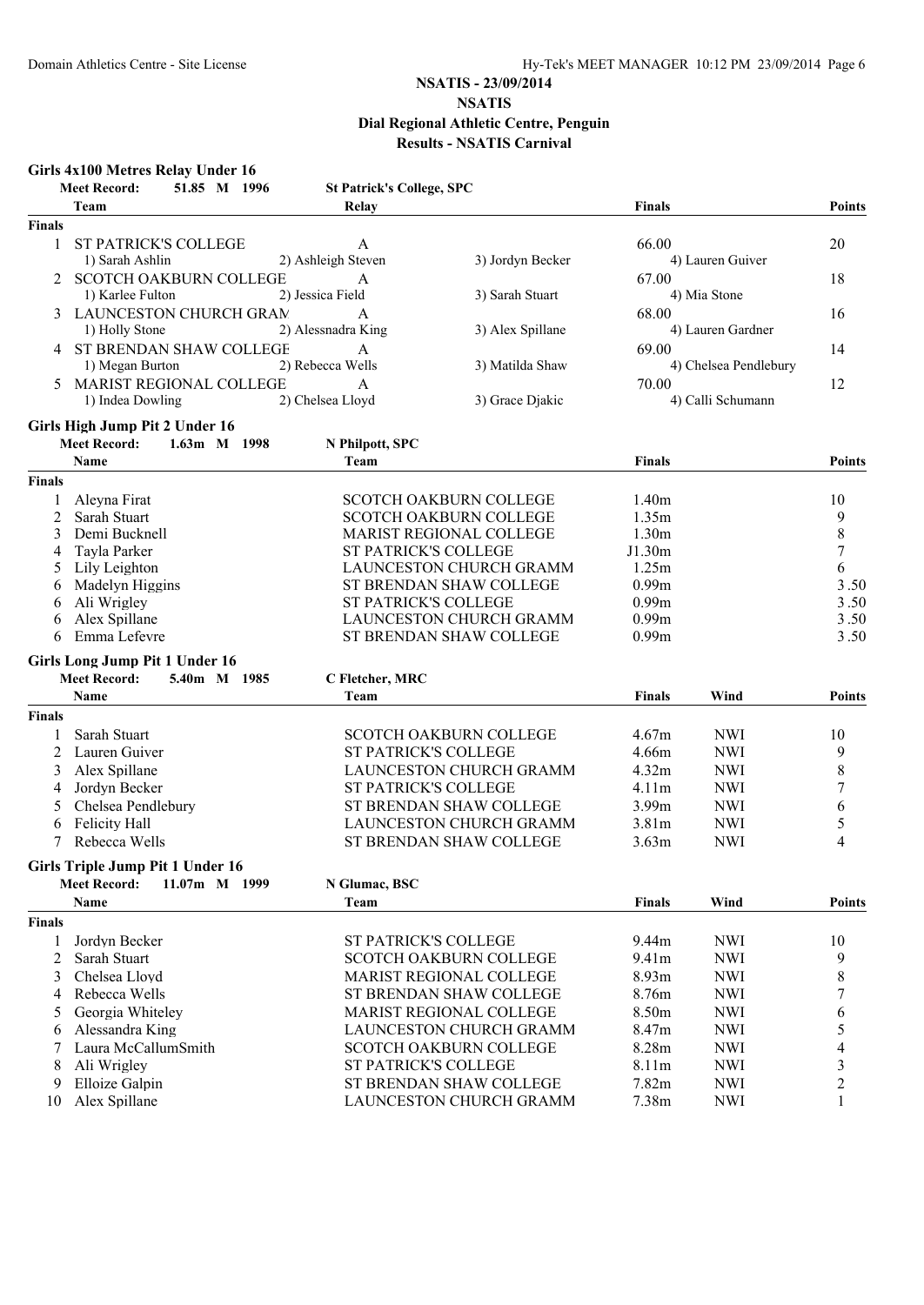#### **Girls Shot Put 3Kg Under 16**

| Name<br><b>Finals</b><br>Team<br><b>Finals</b><br>Jamie Summers<br><b>SCOTCH OAKBURN COLLEGE</b><br>10.26m<br>10<br>1<br>$\overline{2}$<br>9<br>Karlee Fulton<br><b>SCOTCH OAKBURN COLLEGE</b><br>10.17m<br>8<br>3<br>Lauren Crocker<br>MARIST REGIONAL COLLEGE<br>9.40m<br><b>LAUNCESTON CHURCH GRAMM</b><br>9.08m<br>7<br>Chelsea Mawer<br>4<br><b>Kelsey Anstis</b><br><b>MARIST REGIONAL COLLEGE</b><br>8.87m<br>6<br>5<br>5<br>8.72m<br>Ali Wrigley<br>ST PATRICK'S COLLEGE<br>6<br>LAUNCESTON CHURCH GRAMM<br>4<br>Alessandra King<br>8.36m<br>8<br>Sarah Ashlin<br><b>ST PATRICK'S COLLEGE</b><br>8.03m<br>2.50<br>2.50<br>8<br>Rebecca Wells<br>ST BRENDAN SHAW COLLEGE<br>8.03 <sub>m</sub><br>ST BRENDAN SHAW COLLEGE<br>6.05m<br>Chelsea Pendlebury<br>1<br>10<br><b>Girls Discus Throw 1Kg Under 16</b><br><b>Meet Record:</b><br>38.00m M 1993<br>T Hicks, SBS<br>Name<br>Finals<br>Team<br><b>Points</b><br><b>Finals</b><br><b>Kelsey Anstis</b><br><b>MARIST REGIONAL COLLEGE</b><br>21.29m<br>10<br>$\overline{c}$<br>9<br>Jamie Summers<br><b>SCOTCH OAKBURN COLLEGE</b><br>20.75m<br>8<br>3<br>Maddison Hayward<br><b>MARIST REGIONAL COLLEGE</b><br>19.88m<br>LAUNCESTON CHURCH GRAMM<br>7<br>Chelsea Mawer<br>19.39m<br>4<br>Rebecca Wells<br>ST BRENDAN SHAW COLLEGE<br>18.07m<br>6<br>5<br>Lilli Rand<br><b>SCOTCH OAKBURN COLLEGE</b><br>17.37m<br>6<br><b>ST PATRICK'S COLLEGE</b><br>4<br>Sarah Ashlin<br>17.26m<br>$\mathfrak{Z}$<br><b>ST PATRICK'S COLLEGE</b><br>17.13m<br>Michaela Torrents<br>8<br>$\overline{c}$<br>LAUNCESTON CHURCH GRAMM<br>Alessandra King<br>16.23m<br>9<br>Stella Jones<br>ST BRENDAN SHAW COLLEGE<br>16.07m<br>1<br>10<br><b>Girls Javelin Throw 500gm Under 16</b><br>32.96m M 2012<br><b>Meet Record:</b><br>C McClenaghan, SOC<br><b>Name</b><br>Team<br><b>Finals</b><br>Points<br><b>Finals</b><br>Jamie Summers<br><b>SCOTCH OAKBURN COLLEGE</b><br>33.08m M<br>10<br>1<br><b>ST PATRICK'S COLLEGE</b><br>9<br>2<br>Kirsten Richardson<br>25.26m<br>8<br>ST BRENDAN SHAW COLLEGE<br>23.30m<br>3<br>Rebecca Wells<br>Sarah Ashlin<br><b>ST PATRICK'S COLLEGE</b><br>7<br>22.16m<br>4<br>Lauren Crocker<br>MARIST REGIONAL COLLEGE<br>21.67m<br>6<br>5<br>5<br>SCOTCH OAKBURN COLLEGE<br>Ellie Duggan<br>20.78m<br>6<br>Arizonah Murdoch<br>4<br>MARIST REGIONAL COLLEGE<br>18.78m<br>3<br>8<br>LAUNCESTON CHURCH GRAMM<br>18.33m<br>Chelsea Mawer<br>LAUNCESTON CHURCH GRAMM<br>9 Priya Reeves<br>15.93m<br>$\overline{2}$<br>10 Kelsey Bellchambers<br>ST BRENDAN SHAW COLLEGE<br>14.29m<br>1<br><b>Girls 100 Metres Under 15</b><br><b>Meet Record:</b><br>12.5h M 1995<br>A Phillips, SPC<br>Name<br>Finals<br>Wind<br>Team<br>H#<br><b>Finals</b><br><b>Brooke Jones</b><br>ST BRENDAN SHAW COLLEGE<br>12.99<br>1.1<br>10<br>1<br>1<br>ST PATRICK'S COLLEGE<br>$\overline{c}$<br>2<br>Kysha Hill<br>13.39<br>1.4<br>9<br>$\overline{2}$<br>Laura McShane<br><b>SCOTCH OAKBURN COLLEGE</b><br>8<br>13.45<br>3<br>1.4<br><b>Blair Kirkpatrick</b><br>LAUNCESTON CHURCH GRAMM<br>13.68<br>1.1<br>1<br>4<br>Madeline Frost<br><b>SCOTCH OAKBURN COLLEGE</b><br>13.72<br>$\mathbf{1}$<br>1.1<br>6<br>5<br>Georgia Burley<br>ST BRENDAN SHAW COLLEGE<br>13.79<br>1.4<br>2<br>5<br>6 | <b>Meet Record:</b> |  | 11.26m M 24/09/2013 | <b>Jasmine Turner, SPC</b> |  |               |
|------------------------------------------------------------------------------------------------------------------------------------------------------------------------------------------------------------------------------------------------------------------------------------------------------------------------------------------------------------------------------------------------------------------------------------------------------------------------------------------------------------------------------------------------------------------------------------------------------------------------------------------------------------------------------------------------------------------------------------------------------------------------------------------------------------------------------------------------------------------------------------------------------------------------------------------------------------------------------------------------------------------------------------------------------------------------------------------------------------------------------------------------------------------------------------------------------------------------------------------------------------------------------------------------------------------------------------------------------------------------------------------------------------------------------------------------------------------------------------------------------------------------------------------------------------------------------------------------------------------------------------------------------------------------------------------------------------------------------------------------------------------------------------------------------------------------------------------------------------------------------------------------------------------------------------------------------------------------------------------------------------------------------------------------------------------------------------------------------------------------------------------------------------------------------------------------------------------------------------------------------------------------------------------------------------------------------------------------------------------------------------------------------------------------------------------------------------------------------------------------------------------------------------------------------------------------------------------------------------------------------------------------------------------------------------------------------------------------------------------------------------------------------------------------------------------------------------------------------------------------------------------------------------------------------------------------------------------------------------------------------------------------------------------------------------------------------------------------------------------------------------------------------------------------------------------------------------------------------------------------|---------------------|--|---------------------|----------------------------|--|---------------|
|                                                                                                                                                                                                                                                                                                                                                                                                                                                                                                                                                                                                                                                                                                                                                                                                                                                                                                                                                                                                                                                                                                                                                                                                                                                                                                                                                                                                                                                                                                                                                                                                                                                                                                                                                                                                                                                                                                                                                                                                                                                                                                                                                                                                                                                                                                                                                                                                                                                                                                                                                                                                                                                                                                                                                                                                                                                                                                                                                                                                                                                                                                                                                                                                                                                |                     |  |                     |                            |  | <b>Points</b> |
|                                                                                                                                                                                                                                                                                                                                                                                                                                                                                                                                                                                                                                                                                                                                                                                                                                                                                                                                                                                                                                                                                                                                                                                                                                                                                                                                                                                                                                                                                                                                                                                                                                                                                                                                                                                                                                                                                                                                                                                                                                                                                                                                                                                                                                                                                                                                                                                                                                                                                                                                                                                                                                                                                                                                                                                                                                                                                                                                                                                                                                                                                                                                                                                                                                                |                     |  |                     |                            |  |               |
|                                                                                                                                                                                                                                                                                                                                                                                                                                                                                                                                                                                                                                                                                                                                                                                                                                                                                                                                                                                                                                                                                                                                                                                                                                                                                                                                                                                                                                                                                                                                                                                                                                                                                                                                                                                                                                                                                                                                                                                                                                                                                                                                                                                                                                                                                                                                                                                                                                                                                                                                                                                                                                                                                                                                                                                                                                                                                                                                                                                                                                                                                                                                                                                                                                                |                     |  |                     |                            |  |               |
|                                                                                                                                                                                                                                                                                                                                                                                                                                                                                                                                                                                                                                                                                                                                                                                                                                                                                                                                                                                                                                                                                                                                                                                                                                                                                                                                                                                                                                                                                                                                                                                                                                                                                                                                                                                                                                                                                                                                                                                                                                                                                                                                                                                                                                                                                                                                                                                                                                                                                                                                                                                                                                                                                                                                                                                                                                                                                                                                                                                                                                                                                                                                                                                                                                                |                     |  |                     |                            |  |               |
|                                                                                                                                                                                                                                                                                                                                                                                                                                                                                                                                                                                                                                                                                                                                                                                                                                                                                                                                                                                                                                                                                                                                                                                                                                                                                                                                                                                                                                                                                                                                                                                                                                                                                                                                                                                                                                                                                                                                                                                                                                                                                                                                                                                                                                                                                                                                                                                                                                                                                                                                                                                                                                                                                                                                                                                                                                                                                                                                                                                                                                                                                                                                                                                                                                                |                     |  |                     |                            |  |               |
|                                                                                                                                                                                                                                                                                                                                                                                                                                                                                                                                                                                                                                                                                                                                                                                                                                                                                                                                                                                                                                                                                                                                                                                                                                                                                                                                                                                                                                                                                                                                                                                                                                                                                                                                                                                                                                                                                                                                                                                                                                                                                                                                                                                                                                                                                                                                                                                                                                                                                                                                                                                                                                                                                                                                                                                                                                                                                                                                                                                                                                                                                                                                                                                                                                                |                     |  |                     |                            |  |               |
|                                                                                                                                                                                                                                                                                                                                                                                                                                                                                                                                                                                                                                                                                                                                                                                                                                                                                                                                                                                                                                                                                                                                                                                                                                                                                                                                                                                                                                                                                                                                                                                                                                                                                                                                                                                                                                                                                                                                                                                                                                                                                                                                                                                                                                                                                                                                                                                                                                                                                                                                                                                                                                                                                                                                                                                                                                                                                                                                                                                                                                                                                                                                                                                                                                                |                     |  |                     |                            |  |               |
|                                                                                                                                                                                                                                                                                                                                                                                                                                                                                                                                                                                                                                                                                                                                                                                                                                                                                                                                                                                                                                                                                                                                                                                                                                                                                                                                                                                                                                                                                                                                                                                                                                                                                                                                                                                                                                                                                                                                                                                                                                                                                                                                                                                                                                                                                                                                                                                                                                                                                                                                                                                                                                                                                                                                                                                                                                                                                                                                                                                                                                                                                                                                                                                                                                                |                     |  |                     |                            |  |               |
|                                                                                                                                                                                                                                                                                                                                                                                                                                                                                                                                                                                                                                                                                                                                                                                                                                                                                                                                                                                                                                                                                                                                                                                                                                                                                                                                                                                                                                                                                                                                                                                                                                                                                                                                                                                                                                                                                                                                                                                                                                                                                                                                                                                                                                                                                                                                                                                                                                                                                                                                                                                                                                                                                                                                                                                                                                                                                                                                                                                                                                                                                                                                                                                                                                                |                     |  |                     |                            |  |               |
|                                                                                                                                                                                                                                                                                                                                                                                                                                                                                                                                                                                                                                                                                                                                                                                                                                                                                                                                                                                                                                                                                                                                                                                                                                                                                                                                                                                                                                                                                                                                                                                                                                                                                                                                                                                                                                                                                                                                                                                                                                                                                                                                                                                                                                                                                                                                                                                                                                                                                                                                                                                                                                                                                                                                                                                                                                                                                                                                                                                                                                                                                                                                                                                                                                                |                     |  |                     |                            |  |               |
|                                                                                                                                                                                                                                                                                                                                                                                                                                                                                                                                                                                                                                                                                                                                                                                                                                                                                                                                                                                                                                                                                                                                                                                                                                                                                                                                                                                                                                                                                                                                                                                                                                                                                                                                                                                                                                                                                                                                                                                                                                                                                                                                                                                                                                                                                                                                                                                                                                                                                                                                                                                                                                                                                                                                                                                                                                                                                                                                                                                                                                                                                                                                                                                                                                                |                     |  |                     |                            |  |               |
|                                                                                                                                                                                                                                                                                                                                                                                                                                                                                                                                                                                                                                                                                                                                                                                                                                                                                                                                                                                                                                                                                                                                                                                                                                                                                                                                                                                                                                                                                                                                                                                                                                                                                                                                                                                                                                                                                                                                                                                                                                                                                                                                                                                                                                                                                                                                                                                                                                                                                                                                                                                                                                                                                                                                                                                                                                                                                                                                                                                                                                                                                                                                                                                                                                                |                     |  |                     |                            |  |               |
|                                                                                                                                                                                                                                                                                                                                                                                                                                                                                                                                                                                                                                                                                                                                                                                                                                                                                                                                                                                                                                                                                                                                                                                                                                                                                                                                                                                                                                                                                                                                                                                                                                                                                                                                                                                                                                                                                                                                                                                                                                                                                                                                                                                                                                                                                                                                                                                                                                                                                                                                                                                                                                                                                                                                                                                                                                                                                                                                                                                                                                                                                                                                                                                                                                                |                     |  |                     |                            |  |               |
|                                                                                                                                                                                                                                                                                                                                                                                                                                                                                                                                                                                                                                                                                                                                                                                                                                                                                                                                                                                                                                                                                                                                                                                                                                                                                                                                                                                                                                                                                                                                                                                                                                                                                                                                                                                                                                                                                                                                                                                                                                                                                                                                                                                                                                                                                                                                                                                                                                                                                                                                                                                                                                                                                                                                                                                                                                                                                                                                                                                                                                                                                                                                                                                                                                                |                     |  |                     |                            |  |               |
|                                                                                                                                                                                                                                                                                                                                                                                                                                                                                                                                                                                                                                                                                                                                                                                                                                                                                                                                                                                                                                                                                                                                                                                                                                                                                                                                                                                                                                                                                                                                                                                                                                                                                                                                                                                                                                                                                                                                                                                                                                                                                                                                                                                                                                                                                                                                                                                                                                                                                                                                                                                                                                                                                                                                                                                                                                                                                                                                                                                                                                                                                                                                                                                                                                                |                     |  |                     |                            |  |               |
|                                                                                                                                                                                                                                                                                                                                                                                                                                                                                                                                                                                                                                                                                                                                                                                                                                                                                                                                                                                                                                                                                                                                                                                                                                                                                                                                                                                                                                                                                                                                                                                                                                                                                                                                                                                                                                                                                                                                                                                                                                                                                                                                                                                                                                                                                                                                                                                                                                                                                                                                                                                                                                                                                                                                                                                                                                                                                                                                                                                                                                                                                                                                                                                                                                                |                     |  |                     |                            |  |               |
|                                                                                                                                                                                                                                                                                                                                                                                                                                                                                                                                                                                                                                                                                                                                                                                                                                                                                                                                                                                                                                                                                                                                                                                                                                                                                                                                                                                                                                                                                                                                                                                                                                                                                                                                                                                                                                                                                                                                                                                                                                                                                                                                                                                                                                                                                                                                                                                                                                                                                                                                                                                                                                                                                                                                                                                                                                                                                                                                                                                                                                                                                                                                                                                                                                                |                     |  |                     |                            |  |               |
|                                                                                                                                                                                                                                                                                                                                                                                                                                                                                                                                                                                                                                                                                                                                                                                                                                                                                                                                                                                                                                                                                                                                                                                                                                                                                                                                                                                                                                                                                                                                                                                                                                                                                                                                                                                                                                                                                                                                                                                                                                                                                                                                                                                                                                                                                                                                                                                                                                                                                                                                                                                                                                                                                                                                                                                                                                                                                                                                                                                                                                                                                                                                                                                                                                                |                     |  |                     |                            |  |               |
|                                                                                                                                                                                                                                                                                                                                                                                                                                                                                                                                                                                                                                                                                                                                                                                                                                                                                                                                                                                                                                                                                                                                                                                                                                                                                                                                                                                                                                                                                                                                                                                                                                                                                                                                                                                                                                                                                                                                                                                                                                                                                                                                                                                                                                                                                                                                                                                                                                                                                                                                                                                                                                                                                                                                                                                                                                                                                                                                                                                                                                                                                                                                                                                                                                                |                     |  |                     |                            |  |               |
|                                                                                                                                                                                                                                                                                                                                                                                                                                                                                                                                                                                                                                                                                                                                                                                                                                                                                                                                                                                                                                                                                                                                                                                                                                                                                                                                                                                                                                                                                                                                                                                                                                                                                                                                                                                                                                                                                                                                                                                                                                                                                                                                                                                                                                                                                                                                                                                                                                                                                                                                                                                                                                                                                                                                                                                                                                                                                                                                                                                                                                                                                                                                                                                                                                                |                     |  |                     |                            |  |               |
|                                                                                                                                                                                                                                                                                                                                                                                                                                                                                                                                                                                                                                                                                                                                                                                                                                                                                                                                                                                                                                                                                                                                                                                                                                                                                                                                                                                                                                                                                                                                                                                                                                                                                                                                                                                                                                                                                                                                                                                                                                                                                                                                                                                                                                                                                                                                                                                                                                                                                                                                                                                                                                                                                                                                                                                                                                                                                                                                                                                                                                                                                                                                                                                                                                                |                     |  |                     |                            |  |               |
|                                                                                                                                                                                                                                                                                                                                                                                                                                                                                                                                                                                                                                                                                                                                                                                                                                                                                                                                                                                                                                                                                                                                                                                                                                                                                                                                                                                                                                                                                                                                                                                                                                                                                                                                                                                                                                                                                                                                                                                                                                                                                                                                                                                                                                                                                                                                                                                                                                                                                                                                                                                                                                                                                                                                                                                                                                                                                                                                                                                                                                                                                                                                                                                                                                                |                     |  |                     |                            |  |               |
|                                                                                                                                                                                                                                                                                                                                                                                                                                                                                                                                                                                                                                                                                                                                                                                                                                                                                                                                                                                                                                                                                                                                                                                                                                                                                                                                                                                                                                                                                                                                                                                                                                                                                                                                                                                                                                                                                                                                                                                                                                                                                                                                                                                                                                                                                                                                                                                                                                                                                                                                                                                                                                                                                                                                                                                                                                                                                                                                                                                                                                                                                                                                                                                                                                                |                     |  |                     |                            |  |               |
|                                                                                                                                                                                                                                                                                                                                                                                                                                                                                                                                                                                                                                                                                                                                                                                                                                                                                                                                                                                                                                                                                                                                                                                                                                                                                                                                                                                                                                                                                                                                                                                                                                                                                                                                                                                                                                                                                                                                                                                                                                                                                                                                                                                                                                                                                                                                                                                                                                                                                                                                                                                                                                                                                                                                                                                                                                                                                                                                                                                                                                                                                                                                                                                                                                                |                     |  |                     |                            |  |               |
|                                                                                                                                                                                                                                                                                                                                                                                                                                                                                                                                                                                                                                                                                                                                                                                                                                                                                                                                                                                                                                                                                                                                                                                                                                                                                                                                                                                                                                                                                                                                                                                                                                                                                                                                                                                                                                                                                                                                                                                                                                                                                                                                                                                                                                                                                                                                                                                                                                                                                                                                                                                                                                                                                                                                                                                                                                                                                                                                                                                                                                                                                                                                                                                                                                                |                     |  |                     |                            |  |               |
|                                                                                                                                                                                                                                                                                                                                                                                                                                                                                                                                                                                                                                                                                                                                                                                                                                                                                                                                                                                                                                                                                                                                                                                                                                                                                                                                                                                                                                                                                                                                                                                                                                                                                                                                                                                                                                                                                                                                                                                                                                                                                                                                                                                                                                                                                                                                                                                                                                                                                                                                                                                                                                                                                                                                                                                                                                                                                                                                                                                                                                                                                                                                                                                                                                                |                     |  |                     |                            |  |               |
|                                                                                                                                                                                                                                                                                                                                                                                                                                                                                                                                                                                                                                                                                                                                                                                                                                                                                                                                                                                                                                                                                                                                                                                                                                                                                                                                                                                                                                                                                                                                                                                                                                                                                                                                                                                                                                                                                                                                                                                                                                                                                                                                                                                                                                                                                                                                                                                                                                                                                                                                                                                                                                                                                                                                                                                                                                                                                                                                                                                                                                                                                                                                                                                                                                                |                     |  |                     |                            |  |               |
|                                                                                                                                                                                                                                                                                                                                                                                                                                                                                                                                                                                                                                                                                                                                                                                                                                                                                                                                                                                                                                                                                                                                                                                                                                                                                                                                                                                                                                                                                                                                                                                                                                                                                                                                                                                                                                                                                                                                                                                                                                                                                                                                                                                                                                                                                                                                                                                                                                                                                                                                                                                                                                                                                                                                                                                                                                                                                                                                                                                                                                                                                                                                                                                                                                                |                     |  |                     |                            |  |               |
|                                                                                                                                                                                                                                                                                                                                                                                                                                                                                                                                                                                                                                                                                                                                                                                                                                                                                                                                                                                                                                                                                                                                                                                                                                                                                                                                                                                                                                                                                                                                                                                                                                                                                                                                                                                                                                                                                                                                                                                                                                                                                                                                                                                                                                                                                                                                                                                                                                                                                                                                                                                                                                                                                                                                                                                                                                                                                                                                                                                                                                                                                                                                                                                                                                                |                     |  |                     |                            |  |               |
|                                                                                                                                                                                                                                                                                                                                                                                                                                                                                                                                                                                                                                                                                                                                                                                                                                                                                                                                                                                                                                                                                                                                                                                                                                                                                                                                                                                                                                                                                                                                                                                                                                                                                                                                                                                                                                                                                                                                                                                                                                                                                                                                                                                                                                                                                                                                                                                                                                                                                                                                                                                                                                                                                                                                                                                                                                                                                                                                                                                                                                                                                                                                                                                                                                                |                     |  |                     |                            |  |               |
|                                                                                                                                                                                                                                                                                                                                                                                                                                                                                                                                                                                                                                                                                                                                                                                                                                                                                                                                                                                                                                                                                                                                                                                                                                                                                                                                                                                                                                                                                                                                                                                                                                                                                                                                                                                                                                                                                                                                                                                                                                                                                                                                                                                                                                                                                                                                                                                                                                                                                                                                                                                                                                                                                                                                                                                                                                                                                                                                                                                                                                                                                                                                                                                                                                                |                     |  |                     |                            |  |               |
|                                                                                                                                                                                                                                                                                                                                                                                                                                                                                                                                                                                                                                                                                                                                                                                                                                                                                                                                                                                                                                                                                                                                                                                                                                                                                                                                                                                                                                                                                                                                                                                                                                                                                                                                                                                                                                                                                                                                                                                                                                                                                                                                                                                                                                                                                                                                                                                                                                                                                                                                                                                                                                                                                                                                                                                                                                                                                                                                                                                                                                                                                                                                                                                                                                                |                     |  |                     |                            |  |               |
|                                                                                                                                                                                                                                                                                                                                                                                                                                                                                                                                                                                                                                                                                                                                                                                                                                                                                                                                                                                                                                                                                                                                                                                                                                                                                                                                                                                                                                                                                                                                                                                                                                                                                                                                                                                                                                                                                                                                                                                                                                                                                                                                                                                                                                                                                                                                                                                                                                                                                                                                                                                                                                                                                                                                                                                                                                                                                                                                                                                                                                                                                                                                                                                                                                                |                     |  |                     |                            |  |               |
|                                                                                                                                                                                                                                                                                                                                                                                                                                                                                                                                                                                                                                                                                                                                                                                                                                                                                                                                                                                                                                                                                                                                                                                                                                                                                                                                                                                                                                                                                                                                                                                                                                                                                                                                                                                                                                                                                                                                                                                                                                                                                                                                                                                                                                                                                                                                                                                                                                                                                                                                                                                                                                                                                                                                                                                                                                                                                                                                                                                                                                                                                                                                                                                                                                                |                     |  |                     |                            |  |               |
|                                                                                                                                                                                                                                                                                                                                                                                                                                                                                                                                                                                                                                                                                                                                                                                                                                                                                                                                                                                                                                                                                                                                                                                                                                                                                                                                                                                                                                                                                                                                                                                                                                                                                                                                                                                                                                                                                                                                                                                                                                                                                                                                                                                                                                                                                                                                                                                                                                                                                                                                                                                                                                                                                                                                                                                                                                                                                                                                                                                                                                                                                                                                                                                                                                                |                     |  |                     |                            |  |               |
|                                                                                                                                                                                                                                                                                                                                                                                                                                                                                                                                                                                                                                                                                                                                                                                                                                                                                                                                                                                                                                                                                                                                                                                                                                                                                                                                                                                                                                                                                                                                                                                                                                                                                                                                                                                                                                                                                                                                                                                                                                                                                                                                                                                                                                                                                                                                                                                                                                                                                                                                                                                                                                                                                                                                                                                                                                                                                                                                                                                                                                                                                                                                                                                                                                                |                     |  |                     |                            |  |               |
|                                                                                                                                                                                                                                                                                                                                                                                                                                                                                                                                                                                                                                                                                                                                                                                                                                                                                                                                                                                                                                                                                                                                                                                                                                                                                                                                                                                                                                                                                                                                                                                                                                                                                                                                                                                                                                                                                                                                                                                                                                                                                                                                                                                                                                                                                                                                                                                                                                                                                                                                                                                                                                                                                                                                                                                                                                                                                                                                                                                                                                                                                                                                                                                                                                                |                     |  |                     |                            |  |               |
|                                                                                                                                                                                                                                                                                                                                                                                                                                                                                                                                                                                                                                                                                                                                                                                                                                                                                                                                                                                                                                                                                                                                                                                                                                                                                                                                                                                                                                                                                                                                                                                                                                                                                                                                                                                                                                                                                                                                                                                                                                                                                                                                                                                                                                                                                                                                                                                                                                                                                                                                                                                                                                                                                                                                                                                                                                                                                                                                                                                                                                                                                                                                                                                                                                                |                     |  |                     |                            |  |               |
|                                                                                                                                                                                                                                                                                                                                                                                                                                                                                                                                                                                                                                                                                                                                                                                                                                                                                                                                                                                                                                                                                                                                                                                                                                                                                                                                                                                                                                                                                                                                                                                                                                                                                                                                                                                                                                                                                                                                                                                                                                                                                                                                                                                                                                                                                                                                                                                                                                                                                                                                                                                                                                                                                                                                                                                                                                                                                                                                                                                                                                                                                                                                                                                                                                                |                     |  |                     |                            |  |               |
|                                                                                                                                                                                                                                                                                                                                                                                                                                                                                                                                                                                                                                                                                                                                                                                                                                                                                                                                                                                                                                                                                                                                                                                                                                                                                                                                                                                                                                                                                                                                                                                                                                                                                                                                                                                                                                                                                                                                                                                                                                                                                                                                                                                                                                                                                                                                                                                                                                                                                                                                                                                                                                                                                                                                                                                                                                                                                                                                                                                                                                                                                                                                                                                                                                                |                     |  |                     |                            |  |               |
|                                                                                                                                                                                                                                                                                                                                                                                                                                                                                                                                                                                                                                                                                                                                                                                                                                                                                                                                                                                                                                                                                                                                                                                                                                                                                                                                                                                                                                                                                                                                                                                                                                                                                                                                                                                                                                                                                                                                                                                                                                                                                                                                                                                                                                                                                                                                                                                                                                                                                                                                                                                                                                                                                                                                                                                                                                                                                                                                                                                                                                                                                                                                                                                                                                                |                     |  |                     |                            |  |               |
|                                                                                                                                                                                                                                                                                                                                                                                                                                                                                                                                                                                                                                                                                                                                                                                                                                                                                                                                                                                                                                                                                                                                                                                                                                                                                                                                                                                                                                                                                                                                                                                                                                                                                                                                                                                                                                                                                                                                                                                                                                                                                                                                                                                                                                                                                                                                                                                                                                                                                                                                                                                                                                                                                                                                                                                                                                                                                                                                                                                                                                                                                                                                                                                                                                                |                     |  |                     |                            |  |               |
|                                                                                                                                                                                                                                                                                                                                                                                                                                                                                                                                                                                                                                                                                                                                                                                                                                                                                                                                                                                                                                                                                                                                                                                                                                                                                                                                                                                                                                                                                                                                                                                                                                                                                                                                                                                                                                                                                                                                                                                                                                                                                                                                                                                                                                                                                                                                                                                                                                                                                                                                                                                                                                                                                                                                                                                                                                                                                                                                                                                                                                                                                                                                                                                                                                                |                     |  |                     |                            |  |               |
|                                                                                                                                                                                                                                                                                                                                                                                                                                                                                                                                                                                                                                                                                                                                                                                                                                                                                                                                                                                                                                                                                                                                                                                                                                                                                                                                                                                                                                                                                                                                                                                                                                                                                                                                                                                                                                                                                                                                                                                                                                                                                                                                                                                                                                                                                                                                                                                                                                                                                                                                                                                                                                                                                                                                                                                                                                                                                                                                                                                                                                                                                                                                                                                                                                                |                     |  |                     |                            |  |               |
|                                                                                                                                                                                                                                                                                                                                                                                                                                                                                                                                                                                                                                                                                                                                                                                                                                                                                                                                                                                                                                                                                                                                                                                                                                                                                                                                                                                                                                                                                                                                                                                                                                                                                                                                                                                                                                                                                                                                                                                                                                                                                                                                                                                                                                                                                                                                                                                                                                                                                                                                                                                                                                                                                                                                                                                                                                                                                                                                                                                                                                                                                                                                                                                                                                                |                     |  |                     |                            |  | <b>Points</b> |
|                                                                                                                                                                                                                                                                                                                                                                                                                                                                                                                                                                                                                                                                                                                                                                                                                                                                                                                                                                                                                                                                                                                                                                                                                                                                                                                                                                                                                                                                                                                                                                                                                                                                                                                                                                                                                                                                                                                                                                                                                                                                                                                                                                                                                                                                                                                                                                                                                                                                                                                                                                                                                                                                                                                                                                                                                                                                                                                                                                                                                                                                                                                                                                                                                                                |                     |  |                     |                            |  |               |
|                                                                                                                                                                                                                                                                                                                                                                                                                                                                                                                                                                                                                                                                                                                                                                                                                                                                                                                                                                                                                                                                                                                                                                                                                                                                                                                                                                                                                                                                                                                                                                                                                                                                                                                                                                                                                                                                                                                                                                                                                                                                                                                                                                                                                                                                                                                                                                                                                                                                                                                                                                                                                                                                                                                                                                                                                                                                                                                                                                                                                                                                                                                                                                                                                                                |                     |  |                     |                            |  |               |
|                                                                                                                                                                                                                                                                                                                                                                                                                                                                                                                                                                                                                                                                                                                                                                                                                                                                                                                                                                                                                                                                                                                                                                                                                                                                                                                                                                                                                                                                                                                                                                                                                                                                                                                                                                                                                                                                                                                                                                                                                                                                                                                                                                                                                                                                                                                                                                                                                                                                                                                                                                                                                                                                                                                                                                                                                                                                                                                                                                                                                                                                                                                                                                                                                                                |                     |  |                     |                            |  |               |
|                                                                                                                                                                                                                                                                                                                                                                                                                                                                                                                                                                                                                                                                                                                                                                                                                                                                                                                                                                                                                                                                                                                                                                                                                                                                                                                                                                                                                                                                                                                                                                                                                                                                                                                                                                                                                                                                                                                                                                                                                                                                                                                                                                                                                                                                                                                                                                                                                                                                                                                                                                                                                                                                                                                                                                                                                                                                                                                                                                                                                                                                                                                                                                                                                                                |                     |  |                     |                            |  |               |
|                                                                                                                                                                                                                                                                                                                                                                                                                                                                                                                                                                                                                                                                                                                                                                                                                                                                                                                                                                                                                                                                                                                                                                                                                                                                                                                                                                                                                                                                                                                                                                                                                                                                                                                                                                                                                                                                                                                                                                                                                                                                                                                                                                                                                                                                                                                                                                                                                                                                                                                                                                                                                                                                                                                                                                                                                                                                                                                                                                                                                                                                                                                                                                                                                                                |                     |  |                     |                            |  |               |
|                                                                                                                                                                                                                                                                                                                                                                                                                                                                                                                                                                                                                                                                                                                                                                                                                                                                                                                                                                                                                                                                                                                                                                                                                                                                                                                                                                                                                                                                                                                                                                                                                                                                                                                                                                                                                                                                                                                                                                                                                                                                                                                                                                                                                                                                                                                                                                                                                                                                                                                                                                                                                                                                                                                                                                                                                                                                                                                                                                                                                                                                                                                                                                                                                                                |                     |  |                     |                            |  |               |
|                                                                                                                                                                                                                                                                                                                                                                                                                                                                                                                                                                                                                                                                                                                                                                                                                                                                                                                                                                                                                                                                                                                                                                                                                                                                                                                                                                                                                                                                                                                                                                                                                                                                                                                                                                                                                                                                                                                                                                                                                                                                                                                                                                                                                                                                                                                                                                                                                                                                                                                                                                                                                                                                                                                                                                                                                                                                                                                                                                                                                                                                                                                                                                                                                                                |                     |  |                     |                            |  |               |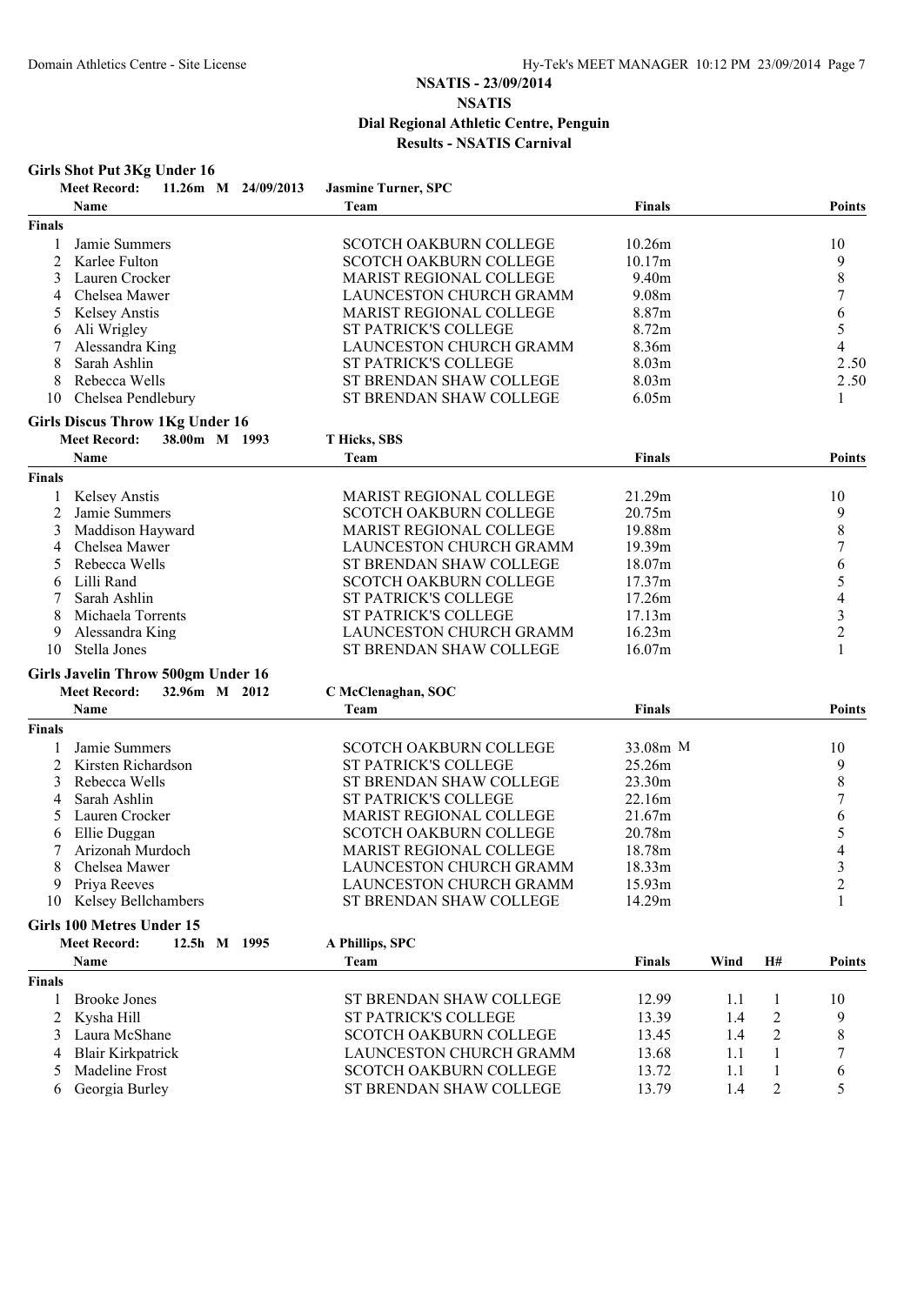|                | Finals  (Girls 100 Metres Under 15)   |                                |               |            |                |                  |
|----------------|---------------------------------------|--------------------------------|---------------|------------|----------------|------------------|
|                | Name                                  | Team                           | Finals        | Wind       | H#             | <b>Points</b>    |
|                | Phoebe Djakic                         | <b>MARIST REGIONAL COLLEGE</b> | 14.08         | 1.1        | 1              | 4                |
| 8              | Roda Alfred                           | <b>LAUNCESTON CHURCH GRAMM</b> | 14.15         | 1.4        | $\overline{c}$ | 3                |
| 9              | Kaylah Strauss                        | ST PATRICK'S COLLEGE           | 14.19         | 1.1        | $\mathbf{1}$   | $\overline{c}$   |
| 10             | Abbie Hoiberg-Cpx                     | MARIST REGIONAL COLLEGE        | 14.59         | 1.4        | 2              | 1                |
|                | Girls 200 Metres Under 15             |                                |               |            |                |                  |
|                | <b>Meet Record:</b><br>25.5h M 1995   | A Phillips, SPC                |               |            |                |                  |
|                | Name                                  | Team                           | <b>Finals</b> | Wind       | H#             | Points           |
| <b>Finals</b>  |                                       |                                |               |            |                |                  |
| 1              | <b>Brooke Jones</b>                   | ST BRENDAN SHAW COLLEGE        | 26.40         | <b>NWI</b> | 1              | 10               |
| $\overline{c}$ | Kysha Hill                            | ST PATRICK'S COLLEGE           | 26.84         | <b>NWI</b> | $\mathbf{1}$   | 9                |
| 3              | Laura McShane                         | <b>SCOTCH OAKBURN COLLEGE</b>  | 27.46         | <b>NWI</b> | $\overline{c}$ | 8                |
| 4              | <b>Blair Kirkpatrick</b>              | LAUNCESTON CHURCH GRAMM        | 28.63         | <b>NWI</b> | $\overline{2}$ | 7                |
| 5              | Phoebe Djakic                         | <b>MARIST REGIONAL COLLEGE</b> | 28.87         | <b>NWI</b> | $\mathbf{1}$   | 6                |
| 6              | Roda Alfred                           | <b>LAUNCESTON CHURCH GRAMM</b> | 28.91         | <b>NWI</b> | $\mathbf{1}$   | 5                |
|                | Georgia Burley                        | ST BRENDAN SHAW COLLEGE        | 29.01         | <b>NWI</b> | $\overline{c}$ | 4                |
| 8              | Georgia Legg                          | <b>SCOTCH OAKBURN COLLEGE</b>  | 29.44         | <b>NWI</b> | 1              | $\mathfrak{Z}$   |
| 9              | Grace Crothers                        | ST PATRICK'S COLLEGE           | 29.53         | <b>NWI</b> | 2              | $\overline{c}$   |
| 10             | Rhiannon Cox                          | MARIST REGIONAL COLLEGE        | 30.90         | <b>NWI</b> | 2              | 1                |
|                | Girls 400 Metres Under 15             |                                |               |            |                |                  |
|                | <b>Meet Record:</b><br>60.62 M 2004   | K Fyffe, SOC                   |               |            |                |                  |
|                | Name                                  | Team                           | <b>Finals</b> |            | H#             | Points           |
| <b>Finals</b>  |                                       |                                |               |            |                |                  |
| 1              | Laura McShane                         | <b>SCOTCH OAKBURN COLLEGE</b>  | 60.74         |            | 2              | 10               |
| 2              | <b>Brooke Jones</b>                   | ST BRENDAN SHAW COLLEGE        | 61.22         |            | 2              | 9                |
| 3              | Kysha Hill                            | <b>ST PATRICK'S COLLEGE</b>    | 62.16         |            | 2              | $\,$ 8 $\,$      |
| 4              | Grace Crothers                        | ST PATRICK'S COLLEGE           | 68.33         |            | 1              | $\boldsymbol{7}$ |
| 5              | Abbie Hoiberg-Cpx                     | <b>MARIST REGIONAL COLLEGE</b> | 71.23         |            | 1              | 6                |
| 6              | Isobel Watson                         | LAUNCESTON CHURCH GRAMM        | 72.89         |            | 1              | 5                |
| 7              | Sophie Hammond                        | MARIST REGIONAL COLLEGE        | 74.82         |            | 2              | 4                |
|                | Bella Skipper                         | LAUNCESTON CHURCH GRAMM        | 78.21         |            | $\overline{c}$ | 3                |
| $---$          | Georgia Burley                        | ST BRENDAN SHAW COLLEGE        | <b>DNF</b>    |            | 1              |                  |
|                | Girls 800 Metres Under 15             |                                |               |            |                |                  |
|                | <b>Meet Record:</b><br>2:19.00 M 1983 | J Allen, SOC                   |               |            |                |                  |
|                | Name                                  | Team                           | <b>Finals</b> |            |                | Points           |
| <b>Finals</b>  |                                       |                                |               |            |                |                  |
|                | 1 Laura McShane                       | SCOTCH OAKBURN COLLEGE         | 2:28.92       |            |                | 10               |
| 2              | Emma Banbury                          | <b>SCOTCH OAKBURN COLLEGE</b>  | 2:40.75       |            |                | 9                |
| 3              | Isabelle Sharman                      | ST BRENDAN SHAW COLLEGE        | 2:42.18       |            |                | 8                |
|                | Chloe Dennison                        | <b>MARIST REGIONAL COLLEGE</b> | 2:46.42       |            |                | 7                |
|                | Lili Wrigley                          | <b>ST PATRICK'S COLLEGE</b>    | 2:50.65       |            |                | 6                |
|                | Sophie Hammond                        | MARIST REGIONAL COLLEGE        | 2:53.48       |            |                | 5                |
|                | Grace Crothers                        | <b>ST PATRICK'S COLLEGE</b>    | 2:54.21       |            |                |                  |
|                | Bella Skipper                         | LAUNCESTON CHURCH GRAMM        | 2:56.85       |            |                | 3                |
| 9              | Ebony Denholm                         | <b>LAUNCESTON CHURCH GRAMM</b> | 3:16.33       |            |                | 2                |
|                | Girls 1500 Metres Under 15            |                                |               |            |                |                  |
|                | <b>Meet Record:</b><br>4:59.62 M 2002 | M Oldfield, LCGS               |               |            |                |                  |
|                | Name                                  | Team                           | Finals        |            |                | Points           |
| <b>Finals</b>  |                                       |                                |               |            |                |                  |
|                | Isabelle Sharman                      | ST BRENDAN SHAW COLLEGE        | 5:36.96       |            |                | 10               |
| 2              | Lilli Sage                            | <b>MARIST REGIONAL COLLEGE</b> | 5:38.09       |            |                | 9                |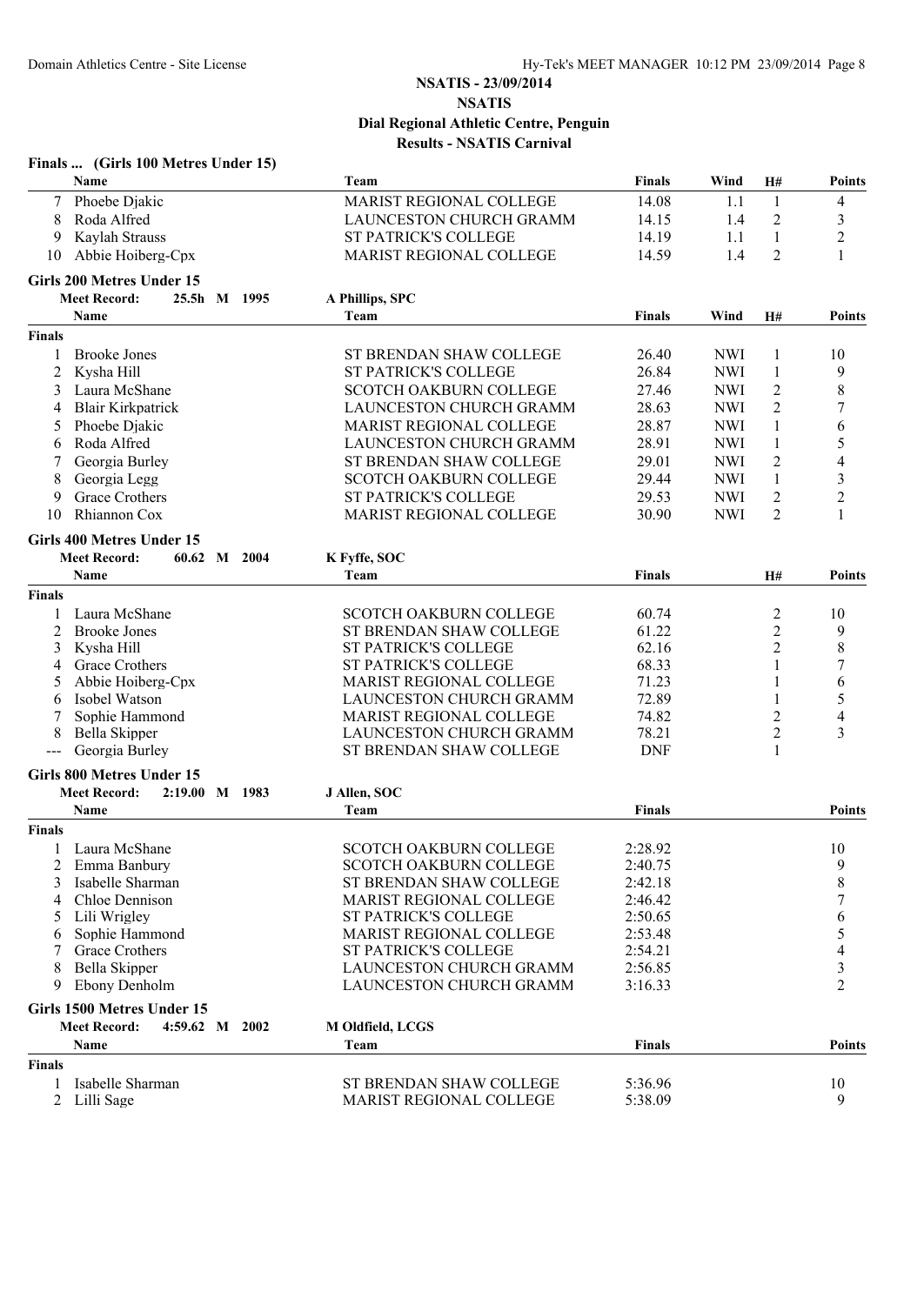| Name<br>Finals<br>Team<br>$\,8\,$<br><b>SCOTCH OAKBURN COLLEGE</b><br>5:38.42<br>Emma Banbury<br>3<br>7<br>Paige Kroon<br><b>SCOTCH OAKBURN COLLEGE</b><br>5:53.99<br>4<br>6<br>Lili Wrigley<br>ST PATRICK'S COLLEGE<br>5:54.59<br>5<br>Alana O'Brien<br>ST PATRICK'S COLLEGE<br>5:59.87<br>6<br>4<br>Roda Alfred<br>LAUNCESTON CHURCH GRAMM<br>6:18.80<br>3<br>Bella Skipper<br>LAUNCESTON CHURCH GRAMM<br>6:25.36<br>8<br><b>Girls 90 Metres Hurdles Under 15</b><br><b>Meet Record:</b><br>14.0h M 1985<br>C Fletcher, MRC<br><b>Name</b><br>Team<br><b>Finals</b><br>Wind<br><b>Finals</b><br>Kysha Hill<br><b>ST PATRICK'S COLLEGE</b><br>15.65<br>$+0.0$<br>10<br><b>Blair Kirkpatrick</b><br>LAUNCESTON CHURCH GRAMM<br>19.35<br>9<br>$+0.0$<br>8<br>Georgia Hugen<br>3<br>ST BRENDAN SHAW COLLEGE<br>20.68<br>$+0.0$<br>Girls 4x100 Metres Relay Under 15<br><b>Meet Record:</b><br>51.20 M 1995<br><b>St Patrick's College, SPC</b><br>Team<br>Relay<br><b>Finals</b><br><b>Finals</b><br><b>ST PATRICK'S COLLEGE</b><br>54.17<br>20<br>1<br>A<br>1) Montana Eastley<br>3) Kaylah Strauss<br>4) Alice Behjat<br>2) Kysha Hill<br>2 ST BRENDAN SHAW COLLEGE<br>54.69<br>18<br>A<br>4) Isabelle Sharman<br>1) Brooke Jones<br>2) Georgia Burley<br>3) Amy Joseph<br><b>SCOTCH OAKBURN COLLEGE</b><br>54.97<br>16<br>A<br>1) Laura McShane<br>3) Madeline Frost<br>4) Emma Banbury<br>2) Georgia Legg<br>4 LAUNCESTON CHURCH GRAM<br>56.30<br>14<br>A<br>1) Blair Kirkpatrick<br>2) Roda Alfred<br>3) Isobel Watson<br>4) Laurryn Cooper<br>MARIST REGIONAL COLLEGE<br>57.02<br>12<br>A<br>5<br>1) Phoebe Djakic<br>2) Abbue Hoiberg-Cox<br>3) Kate Djakic<br>4) Keyarah Glass-Loughrey<br>Girls High Jump Pit 1 Under 15<br><b>Meet Record:</b><br>1.59m M 1997<br>N Philpott, SPC<br>Name<br>Team<br><b>Finals</b><br><b>Finals</b><br>Georgia Legg<br><b>SCOTCH OAKBURN COLLEGE</b><br>1.45m<br>10<br>Jordy Milbourne<br>9<br>ST PATRICK'S COLLEGE<br>J1.45m<br>2<br>MARIST REGIONAL COLLEGE<br>7.50<br>Chelsea Segger<br>1.40m<br>3<br><b>ST PATRICK'S COLLEGE</b><br>7.50<br>Sophie Crothers<br>1.40m<br>3<br>LAUNCESTON CHURCH GRAMM<br>Roda Alfred<br>1.35m<br>6<br>Amelia Chilcott<br>LAUNCESTON CHURCH GRAMM<br>1.30m<br>5<br>6<br>J1.30m<br>Laura McShane<br><b>SCOTCH OAKBURN COLLEGE</b><br>4<br>3<br>Sophie Hammond<br><b>MARIST REGIONAL COLLEGE</b><br>J1.30m<br>$\overline{2}$<br>Nicola Murfet<br>1.25m<br>ST BRENDAN SHAW COLLEGE<br>9<br>Girls Long Jump Pit 1 Under 15<br><b>Meet Record:</b><br>5.12m M 1985<br><b>M Russell, SPC</b><br>Wind<br>Name<br>Team<br><b>Finals</b><br><b>Finals</b><br>LAUNCESTON CHURCH GRAMM<br>4.76m<br><b>NWI</b><br><b>Blair Kirkpatrick</b><br>10<br>1<br>Annabelle Jones<br><b>SCOTCH OAKBURN COLLEGE</b><br>4.67m<br><b>NWI</b><br>9<br>2<br><b>ST PATRICK'S COLLEGE</b><br><b>NWI</b><br>Alice Behjat<br>4.58m<br>8<br>ST BRENDAN SHAW COLLEGE<br>4.40m<br><b>NWI</b><br>Amy Joseph<br>7<br>Rhiannon Cox<br>MARIST REGIONAL COLLEGE<br><b>NWI</b><br>4.22m<br>6<br>5<br>Madeline Frost<br>SCOTCH OAKBURN COLLEGE<br><b>NWI</b><br>5<br>4.11m<br>6 | Finals  (Girls 1500 Metres Under 15) |  |  |               |
|-------------------------------------------------------------------------------------------------------------------------------------------------------------------------------------------------------------------------------------------------------------------------------------------------------------------------------------------------------------------------------------------------------------------------------------------------------------------------------------------------------------------------------------------------------------------------------------------------------------------------------------------------------------------------------------------------------------------------------------------------------------------------------------------------------------------------------------------------------------------------------------------------------------------------------------------------------------------------------------------------------------------------------------------------------------------------------------------------------------------------------------------------------------------------------------------------------------------------------------------------------------------------------------------------------------------------------------------------------------------------------------------------------------------------------------------------------------------------------------------------------------------------------------------------------------------------------------------------------------------------------------------------------------------------------------------------------------------------------------------------------------------------------------------------------------------------------------------------------------------------------------------------------------------------------------------------------------------------------------------------------------------------------------------------------------------------------------------------------------------------------------------------------------------------------------------------------------------------------------------------------------------------------------------------------------------------------------------------------------------------------------------------------------------------------------------------------------------------------------------------------------------------------------------------------------------------------------------------------------------------------------------------------------------------------------------------------------------------------------------------------------------------------------------------------------------------------------------------------------------------------------------------------------------------------------------------------------------------------------------------------------------------------------------------------------------------------------------------------------------|--------------------------------------|--|--|---------------|
|                                                                                                                                                                                                                                                                                                                                                                                                                                                                                                                                                                                                                                                                                                                                                                                                                                                                                                                                                                                                                                                                                                                                                                                                                                                                                                                                                                                                                                                                                                                                                                                                                                                                                                                                                                                                                                                                                                                                                                                                                                                                                                                                                                                                                                                                                                                                                                                                                                                                                                                                                                                                                                                                                                                                                                                                                                                                                                                                                                                                                                                                                                                   |                                      |  |  | <b>Points</b> |
|                                                                                                                                                                                                                                                                                                                                                                                                                                                                                                                                                                                                                                                                                                                                                                                                                                                                                                                                                                                                                                                                                                                                                                                                                                                                                                                                                                                                                                                                                                                                                                                                                                                                                                                                                                                                                                                                                                                                                                                                                                                                                                                                                                                                                                                                                                                                                                                                                                                                                                                                                                                                                                                                                                                                                                                                                                                                                                                                                                                                                                                                                                                   |                                      |  |  |               |
|                                                                                                                                                                                                                                                                                                                                                                                                                                                                                                                                                                                                                                                                                                                                                                                                                                                                                                                                                                                                                                                                                                                                                                                                                                                                                                                                                                                                                                                                                                                                                                                                                                                                                                                                                                                                                                                                                                                                                                                                                                                                                                                                                                                                                                                                                                                                                                                                                                                                                                                                                                                                                                                                                                                                                                                                                                                                                                                                                                                                                                                                                                                   |                                      |  |  |               |
|                                                                                                                                                                                                                                                                                                                                                                                                                                                                                                                                                                                                                                                                                                                                                                                                                                                                                                                                                                                                                                                                                                                                                                                                                                                                                                                                                                                                                                                                                                                                                                                                                                                                                                                                                                                                                                                                                                                                                                                                                                                                                                                                                                                                                                                                                                                                                                                                                                                                                                                                                                                                                                                                                                                                                                                                                                                                                                                                                                                                                                                                                                                   |                                      |  |  |               |
|                                                                                                                                                                                                                                                                                                                                                                                                                                                                                                                                                                                                                                                                                                                                                                                                                                                                                                                                                                                                                                                                                                                                                                                                                                                                                                                                                                                                                                                                                                                                                                                                                                                                                                                                                                                                                                                                                                                                                                                                                                                                                                                                                                                                                                                                                                                                                                                                                                                                                                                                                                                                                                                                                                                                                                                                                                                                                                                                                                                                                                                                                                                   |                                      |  |  |               |
|                                                                                                                                                                                                                                                                                                                                                                                                                                                                                                                                                                                                                                                                                                                                                                                                                                                                                                                                                                                                                                                                                                                                                                                                                                                                                                                                                                                                                                                                                                                                                                                                                                                                                                                                                                                                                                                                                                                                                                                                                                                                                                                                                                                                                                                                                                                                                                                                                                                                                                                                                                                                                                                                                                                                                                                                                                                                                                                                                                                                                                                                                                                   |                                      |  |  |               |
|                                                                                                                                                                                                                                                                                                                                                                                                                                                                                                                                                                                                                                                                                                                                                                                                                                                                                                                                                                                                                                                                                                                                                                                                                                                                                                                                                                                                                                                                                                                                                                                                                                                                                                                                                                                                                                                                                                                                                                                                                                                                                                                                                                                                                                                                                                                                                                                                                                                                                                                                                                                                                                                                                                                                                                                                                                                                                                                                                                                                                                                                                                                   |                                      |  |  |               |
|                                                                                                                                                                                                                                                                                                                                                                                                                                                                                                                                                                                                                                                                                                                                                                                                                                                                                                                                                                                                                                                                                                                                                                                                                                                                                                                                                                                                                                                                                                                                                                                                                                                                                                                                                                                                                                                                                                                                                                                                                                                                                                                                                                                                                                                                                                                                                                                                                                                                                                                                                                                                                                                                                                                                                                                                                                                                                                                                                                                                                                                                                                                   |                                      |  |  |               |
|                                                                                                                                                                                                                                                                                                                                                                                                                                                                                                                                                                                                                                                                                                                                                                                                                                                                                                                                                                                                                                                                                                                                                                                                                                                                                                                                                                                                                                                                                                                                                                                                                                                                                                                                                                                                                                                                                                                                                                                                                                                                                                                                                                                                                                                                                                                                                                                                                                                                                                                                                                                                                                                                                                                                                                                                                                                                                                                                                                                                                                                                                                                   |                                      |  |  |               |
|                                                                                                                                                                                                                                                                                                                                                                                                                                                                                                                                                                                                                                                                                                                                                                                                                                                                                                                                                                                                                                                                                                                                                                                                                                                                                                                                                                                                                                                                                                                                                                                                                                                                                                                                                                                                                                                                                                                                                                                                                                                                                                                                                                                                                                                                                                                                                                                                                                                                                                                                                                                                                                                                                                                                                                                                                                                                                                                                                                                                                                                                                                                   |                                      |  |  | <b>Points</b> |
|                                                                                                                                                                                                                                                                                                                                                                                                                                                                                                                                                                                                                                                                                                                                                                                                                                                                                                                                                                                                                                                                                                                                                                                                                                                                                                                                                                                                                                                                                                                                                                                                                                                                                                                                                                                                                                                                                                                                                                                                                                                                                                                                                                                                                                                                                                                                                                                                                                                                                                                                                                                                                                                                                                                                                                                                                                                                                                                                                                                                                                                                                                                   |                                      |  |  |               |
|                                                                                                                                                                                                                                                                                                                                                                                                                                                                                                                                                                                                                                                                                                                                                                                                                                                                                                                                                                                                                                                                                                                                                                                                                                                                                                                                                                                                                                                                                                                                                                                                                                                                                                                                                                                                                                                                                                                                                                                                                                                                                                                                                                                                                                                                                                                                                                                                                                                                                                                                                                                                                                                                                                                                                                                                                                                                                                                                                                                                                                                                                                                   |                                      |  |  |               |
|                                                                                                                                                                                                                                                                                                                                                                                                                                                                                                                                                                                                                                                                                                                                                                                                                                                                                                                                                                                                                                                                                                                                                                                                                                                                                                                                                                                                                                                                                                                                                                                                                                                                                                                                                                                                                                                                                                                                                                                                                                                                                                                                                                                                                                                                                                                                                                                                                                                                                                                                                                                                                                                                                                                                                                                                                                                                                                                                                                                                                                                                                                                   |                                      |  |  |               |
|                                                                                                                                                                                                                                                                                                                                                                                                                                                                                                                                                                                                                                                                                                                                                                                                                                                                                                                                                                                                                                                                                                                                                                                                                                                                                                                                                                                                                                                                                                                                                                                                                                                                                                                                                                                                                                                                                                                                                                                                                                                                                                                                                                                                                                                                                                                                                                                                                                                                                                                                                                                                                                                                                                                                                                                                                                                                                                                                                                                                                                                                                                                   |                                      |  |  |               |
|                                                                                                                                                                                                                                                                                                                                                                                                                                                                                                                                                                                                                                                                                                                                                                                                                                                                                                                                                                                                                                                                                                                                                                                                                                                                                                                                                                                                                                                                                                                                                                                                                                                                                                                                                                                                                                                                                                                                                                                                                                                                                                                                                                                                                                                                                                                                                                                                                                                                                                                                                                                                                                                                                                                                                                                                                                                                                                                                                                                                                                                                                                                   |                                      |  |  |               |
|                                                                                                                                                                                                                                                                                                                                                                                                                                                                                                                                                                                                                                                                                                                                                                                                                                                                                                                                                                                                                                                                                                                                                                                                                                                                                                                                                                                                                                                                                                                                                                                                                                                                                                                                                                                                                                                                                                                                                                                                                                                                                                                                                                                                                                                                                                                                                                                                                                                                                                                                                                                                                                                                                                                                                                                                                                                                                                                                                                                                                                                                                                                   |                                      |  |  |               |
|                                                                                                                                                                                                                                                                                                                                                                                                                                                                                                                                                                                                                                                                                                                                                                                                                                                                                                                                                                                                                                                                                                                                                                                                                                                                                                                                                                                                                                                                                                                                                                                                                                                                                                                                                                                                                                                                                                                                                                                                                                                                                                                                                                                                                                                                                                                                                                                                                                                                                                                                                                                                                                                                                                                                                                                                                                                                                                                                                                                                                                                                                                                   |                                      |  |  | <b>Points</b> |
|                                                                                                                                                                                                                                                                                                                                                                                                                                                                                                                                                                                                                                                                                                                                                                                                                                                                                                                                                                                                                                                                                                                                                                                                                                                                                                                                                                                                                                                                                                                                                                                                                                                                                                                                                                                                                                                                                                                                                                                                                                                                                                                                                                                                                                                                                                                                                                                                                                                                                                                                                                                                                                                                                                                                                                                                                                                                                                                                                                                                                                                                                                                   |                                      |  |  |               |
|                                                                                                                                                                                                                                                                                                                                                                                                                                                                                                                                                                                                                                                                                                                                                                                                                                                                                                                                                                                                                                                                                                                                                                                                                                                                                                                                                                                                                                                                                                                                                                                                                                                                                                                                                                                                                                                                                                                                                                                                                                                                                                                                                                                                                                                                                                                                                                                                                                                                                                                                                                                                                                                                                                                                                                                                                                                                                                                                                                                                                                                                                                                   |                                      |  |  |               |
|                                                                                                                                                                                                                                                                                                                                                                                                                                                                                                                                                                                                                                                                                                                                                                                                                                                                                                                                                                                                                                                                                                                                                                                                                                                                                                                                                                                                                                                                                                                                                                                                                                                                                                                                                                                                                                                                                                                                                                                                                                                                                                                                                                                                                                                                                                                                                                                                                                                                                                                                                                                                                                                                                                                                                                                                                                                                                                                                                                                                                                                                                                                   |                                      |  |  |               |
|                                                                                                                                                                                                                                                                                                                                                                                                                                                                                                                                                                                                                                                                                                                                                                                                                                                                                                                                                                                                                                                                                                                                                                                                                                                                                                                                                                                                                                                                                                                                                                                                                                                                                                                                                                                                                                                                                                                                                                                                                                                                                                                                                                                                                                                                                                                                                                                                                                                                                                                                                                                                                                                                                                                                                                                                                                                                                                                                                                                                                                                                                                                   |                                      |  |  |               |
|                                                                                                                                                                                                                                                                                                                                                                                                                                                                                                                                                                                                                                                                                                                                                                                                                                                                                                                                                                                                                                                                                                                                                                                                                                                                                                                                                                                                                                                                                                                                                                                                                                                                                                                                                                                                                                                                                                                                                                                                                                                                                                                                                                                                                                                                                                                                                                                                                                                                                                                                                                                                                                                                                                                                                                                                                                                                                                                                                                                                                                                                                                                   |                                      |  |  |               |
|                                                                                                                                                                                                                                                                                                                                                                                                                                                                                                                                                                                                                                                                                                                                                                                                                                                                                                                                                                                                                                                                                                                                                                                                                                                                                                                                                                                                                                                                                                                                                                                                                                                                                                                                                                                                                                                                                                                                                                                                                                                                                                                                                                                                                                                                                                                                                                                                                                                                                                                                                                                                                                                                                                                                                                                                                                                                                                                                                                                                                                                                                                                   |                                      |  |  |               |
|                                                                                                                                                                                                                                                                                                                                                                                                                                                                                                                                                                                                                                                                                                                                                                                                                                                                                                                                                                                                                                                                                                                                                                                                                                                                                                                                                                                                                                                                                                                                                                                                                                                                                                                                                                                                                                                                                                                                                                                                                                                                                                                                                                                                                                                                                                                                                                                                                                                                                                                                                                                                                                                                                                                                                                                                                                                                                                                                                                                                                                                                                                                   |                                      |  |  |               |
|                                                                                                                                                                                                                                                                                                                                                                                                                                                                                                                                                                                                                                                                                                                                                                                                                                                                                                                                                                                                                                                                                                                                                                                                                                                                                                                                                                                                                                                                                                                                                                                                                                                                                                                                                                                                                                                                                                                                                                                                                                                                                                                                                                                                                                                                                                                                                                                                                                                                                                                                                                                                                                                                                                                                                                                                                                                                                                                                                                                                                                                                                                                   |                                      |  |  |               |
|                                                                                                                                                                                                                                                                                                                                                                                                                                                                                                                                                                                                                                                                                                                                                                                                                                                                                                                                                                                                                                                                                                                                                                                                                                                                                                                                                                                                                                                                                                                                                                                                                                                                                                                                                                                                                                                                                                                                                                                                                                                                                                                                                                                                                                                                                                                                                                                                                                                                                                                                                                                                                                                                                                                                                                                                                                                                                                                                                                                                                                                                                                                   |                                      |  |  |               |
|                                                                                                                                                                                                                                                                                                                                                                                                                                                                                                                                                                                                                                                                                                                                                                                                                                                                                                                                                                                                                                                                                                                                                                                                                                                                                                                                                                                                                                                                                                                                                                                                                                                                                                                                                                                                                                                                                                                                                                                                                                                                                                                                                                                                                                                                                                                                                                                                                                                                                                                                                                                                                                                                                                                                                                                                                                                                                                                                                                                                                                                                                                                   |                                      |  |  |               |
|                                                                                                                                                                                                                                                                                                                                                                                                                                                                                                                                                                                                                                                                                                                                                                                                                                                                                                                                                                                                                                                                                                                                                                                                                                                                                                                                                                                                                                                                                                                                                                                                                                                                                                                                                                                                                                                                                                                                                                                                                                                                                                                                                                                                                                                                                                                                                                                                                                                                                                                                                                                                                                                                                                                                                                                                                                                                                                                                                                                                                                                                                                                   |                                      |  |  |               |
|                                                                                                                                                                                                                                                                                                                                                                                                                                                                                                                                                                                                                                                                                                                                                                                                                                                                                                                                                                                                                                                                                                                                                                                                                                                                                                                                                                                                                                                                                                                                                                                                                                                                                                                                                                                                                                                                                                                                                                                                                                                                                                                                                                                                                                                                                                                                                                                                                                                                                                                                                                                                                                                                                                                                                                                                                                                                                                                                                                                                                                                                                                                   |                                      |  |  |               |
|                                                                                                                                                                                                                                                                                                                                                                                                                                                                                                                                                                                                                                                                                                                                                                                                                                                                                                                                                                                                                                                                                                                                                                                                                                                                                                                                                                                                                                                                                                                                                                                                                                                                                                                                                                                                                                                                                                                                                                                                                                                                                                                                                                                                                                                                                                                                                                                                                                                                                                                                                                                                                                                                                                                                                                                                                                                                                                                                                                                                                                                                                                                   |                                      |  |  |               |
|                                                                                                                                                                                                                                                                                                                                                                                                                                                                                                                                                                                                                                                                                                                                                                                                                                                                                                                                                                                                                                                                                                                                                                                                                                                                                                                                                                                                                                                                                                                                                                                                                                                                                                                                                                                                                                                                                                                                                                                                                                                                                                                                                                                                                                                                                                                                                                                                                                                                                                                                                                                                                                                                                                                                                                                                                                                                                                                                                                                                                                                                                                                   |                                      |  |  | <b>Points</b> |
|                                                                                                                                                                                                                                                                                                                                                                                                                                                                                                                                                                                                                                                                                                                                                                                                                                                                                                                                                                                                                                                                                                                                                                                                                                                                                                                                                                                                                                                                                                                                                                                                                                                                                                                                                                                                                                                                                                                                                                                                                                                                                                                                                                                                                                                                                                                                                                                                                                                                                                                                                                                                                                                                                                                                                                                                                                                                                                                                                                                                                                                                                                                   |                                      |  |  |               |
|                                                                                                                                                                                                                                                                                                                                                                                                                                                                                                                                                                                                                                                                                                                                                                                                                                                                                                                                                                                                                                                                                                                                                                                                                                                                                                                                                                                                                                                                                                                                                                                                                                                                                                                                                                                                                                                                                                                                                                                                                                                                                                                                                                                                                                                                                                                                                                                                                                                                                                                                                                                                                                                                                                                                                                                                                                                                                                                                                                                                                                                                                                                   |                                      |  |  |               |
|                                                                                                                                                                                                                                                                                                                                                                                                                                                                                                                                                                                                                                                                                                                                                                                                                                                                                                                                                                                                                                                                                                                                                                                                                                                                                                                                                                                                                                                                                                                                                                                                                                                                                                                                                                                                                                                                                                                                                                                                                                                                                                                                                                                                                                                                                                                                                                                                                                                                                                                                                                                                                                                                                                                                                                                                                                                                                                                                                                                                                                                                                                                   |                                      |  |  |               |
|                                                                                                                                                                                                                                                                                                                                                                                                                                                                                                                                                                                                                                                                                                                                                                                                                                                                                                                                                                                                                                                                                                                                                                                                                                                                                                                                                                                                                                                                                                                                                                                                                                                                                                                                                                                                                                                                                                                                                                                                                                                                                                                                                                                                                                                                                                                                                                                                                                                                                                                                                                                                                                                                                                                                                                                                                                                                                                                                                                                                                                                                                                                   |                                      |  |  |               |
|                                                                                                                                                                                                                                                                                                                                                                                                                                                                                                                                                                                                                                                                                                                                                                                                                                                                                                                                                                                                                                                                                                                                                                                                                                                                                                                                                                                                                                                                                                                                                                                                                                                                                                                                                                                                                                                                                                                                                                                                                                                                                                                                                                                                                                                                                                                                                                                                                                                                                                                                                                                                                                                                                                                                                                                                                                                                                                                                                                                                                                                                                                                   |                                      |  |  |               |
|                                                                                                                                                                                                                                                                                                                                                                                                                                                                                                                                                                                                                                                                                                                                                                                                                                                                                                                                                                                                                                                                                                                                                                                                                                                                                                                                                                                                                                                                                                                                                                                                                                                                                                                                                                                                                                                                                                                                                                                                                                                                                                                                                                                                                                                                                                                                                                                                                                                                                                                                                                                                                                                                                                                                                                                                                                                                                                                                                                                                                                                                                                                   |                                      |  |  |               |
|                                                                                                                                                                                                                                                                                                                                                                                                                                                                                                                                                                                                                                                                                                                                                                                                                                                                                                                                                                                                                                                                                                                                                                                                                                                                                                                                                                                                                                                                                                                                                                                                                                                                                                                                                                                                                                                                                                                                                                                                                                                                                                                                                                                                                                                                                                                                                                                                                                                                                                                                                                                                                                                                                                                                                                                                                                                                                                                                                                                                                                                                                                                   |                                      |  |  |               |
|                                                                                                                                                                                                                                                                                                                                                                                                                                                                                                                                                                                                                                                                                                                                                                                                                                                                                                                                                                                                                                                                                                                                                                                                                                                                                                                                                                                                                                                                                                                                                                                                                                                                                                                                                                                                                                                                                                                                                                                                                                                                                                                                                                                                                                                                                                                                                                                                                                                                                                                                                                                                                                                                                                                                                                                                                                                                                                                                                                                                                                                                                                                   |                                      |  |  |               |
|                                                                                                                                                                                                                                                                                                                                                                                                                                                                                                                                                                                                                                                                                                                                                                                                                                                                                                                                                                                                                                                                                                                                                                                                                                                                                                                                                                                                                                                                                                                                                                                                                                                                                                                                                                                                                                                                                                                                                                                                                                                                                                                                                                                                                                                                                                                                                                                                                                                                                                                                                                                                                                                                                                                                                                                                                                                                                                                                                                                                                                                                                                                   |                                      |  |  |               |
|                                                                                                                                                                                                                                                                                                                                                                                                                                                                                                                                                                                                                                                                                                                                                                                                                                                                                                                                                                                                                                                                                                                                                                                                                                                                                                                                                                                                                                                                                                                                                                                                                                                                                                                                                                                                                                                                                                                                                                                                                                                                                                                                                                                                                                                                                                                                                                                                                                                                                                                                                                                                                                                                                                                                                                                                                                                                                                                                                                                                                                                                                                                   |                                      |  |  |               |
|                                                                                                                                                                                                                                                                                                                                                                                                                                                                                                                                                                                                                                                                                                                                                                                                                                                                                                                                                                                                                                                                                                                                                                                                                                                                                                                                                                                                                                                                                                                                                                                                                                                                                                                                                                                                                                                                                                                                                                                                                                                                                                                                                                                                                                                                                                                                                                                                                                                                                                                                                                                                                                                                                                                                                                                                                                                                                                                                                                                                                                                                                                                   |                                      |  |  |               |
|                                                                                                                                                                                                                                                                                                                                                                                                                                                                                                                                                                                                                                                                                                                                                                                                                                                                                                                                                                                                                                                                                                                                                                                                                                                                                                                                                                                                                                                                                                                                                                                                                                                                                                                                                                                                                                                                                                                                                                                                                                                                                                                                                                                                                                                                                                                                                                                                                                                                                                                                                                                                                                                                                                                                                                                                                                                                                                                                                                                                                                                                                                                   |                                      |  |  |               |
|                                                                                                                                                                                                                                                                                                                                                                                                                                                                                                                                                                                                                                                                                                                                                                                                                                                                                                                                                                                                                                                                                                                                                                                                                                                                                                                                                                                                                                                                                                                                                                                                                                                                                                                                                                                                                                                                                                                                                                                                                                                                                                                                                                                                                                                                                                                                                                                                                                                                                                                                                                                                                                                                                                                                                                                                                                                                                                                                                                                                                                                                                                                   |                                      |  |  | <b>Points</b> |
|                                                                                                                                                                                                                                                                                                                                                                                                                                                                                                                                                                                                                                                                                                                                                                                                                                                                                                                                                                                                                                                                                                                                                                                                                                                                                                                                                                                                                                                                                                                                                                                                                                                                                                                                                                                                                                                                                                                                                                                                                                                                                                                                                                                                                                                                                                                                                                                                                                                                                                                                                                                                                                                                                                                                                                                                                                                                                                                                                                                                                                                                                                                   |                                      |  |  |               |
|                                                                                                                                                                                                                                                                                                                                                                                                                                                                                                                                                                                                                                                                                                                                                                                                                                                                                                                                                                                                                                                                                                                                                                                                                                                                                                                                                                                                                                                                                                                                                                                                                                                                                                                                                                                                                                                                                                                                                                                                                                                                                                                                                                                                                                                                                                                                                                                                                                                                                                                                                                                                                                                                                                                                                                                                                                                                                                                                                                                                                                                                                                                   |                                      |  |  |               |
|                                                                                                                                                                                                                                                                                                                                                                                                                                                                                                                                                                                                                                                                                                                                                                                                                                                                                                                                                                                                                                                                                                                                                                                                                                                                                                                                                                                                                                                                                                                                                                                                                                                                                                                                                                                                                                                                                                                                                                                                                                                                                                                                                                                                                                                                                                                                                                                                                                                                                                                                                                                                                                                                                                                                                                                                                                                                                                                                                                                                                                                                                                                   |                                      |  |  |               |
|                                                                                                                                                                                                                                                                                                                                                                                                                                                                                                                                                                                                                                                                                                                                                                                                                                                                                                                                                                                                                                                                                                                                                                                                                                                                                                                                                                                                                                                                                                                                                                                                                                                                                                                                                                                                                                                                                                                                                                                                                                                                                                                                                                                                                                                                                                                                                                                                                                                                                                                                                                                                                                                                                                                                                                                                                                                                                                                                                                                                                                                                                                                   |                                      |  |  |               |
|                                                                                                                                                                                                                                                                                                                                                                                                                                                                                                                                                                                                                                                                                                                                                                                                                                                                                                                                                                                                                                                                                                                                                                                                                                                                                                                                                                                                                                                                                                                                                                                                                                                                                                                                                                                                                                                                                                                                                                                                                                                                                                                                                                                                                                                                                                                                                                                                                                                                                                                                                                                                                                                                                                                                                                                                                                                                                                                                                                                                                                                                                                                   |                                      |  |  |               |
|                                                                                                                                                                                                                                                                                                                                                                                                                                                                                                                                                                                                                                                                                                                                                                                                                                                                                                                                                                                                                                                                                                                                                                                                                                                                                                                                                                                                                                                                                                                                                                                                                                                                                                                                                                                                                                                                                                                                                                                                                                                                                                                                                                                                                                                                                                                                                                                                                                                                                                                                                                                                                                                                                                                                                                                                                                                                                                                                                                                                                                                                                                                   |                                      |  |  |               |
|                                                                                                                                                                                                                                                                                                                                                                                                                                                                                                                                                                                                                                                                                                                                                                                                                                                                                                                                                                                                                                                                                                                                                                                                                                                                                                                                                                                                                                                                                                                                                                                                                                                                                                                                                                                                                                                                                                                                                                                                                                                                                                                                                                                                                                                                                                                                                                                                                                                                                                                                                                                                                                                                                                                                                                                                                                                                                                                                                                                                                                                                                                                   |                                      |  |  |               |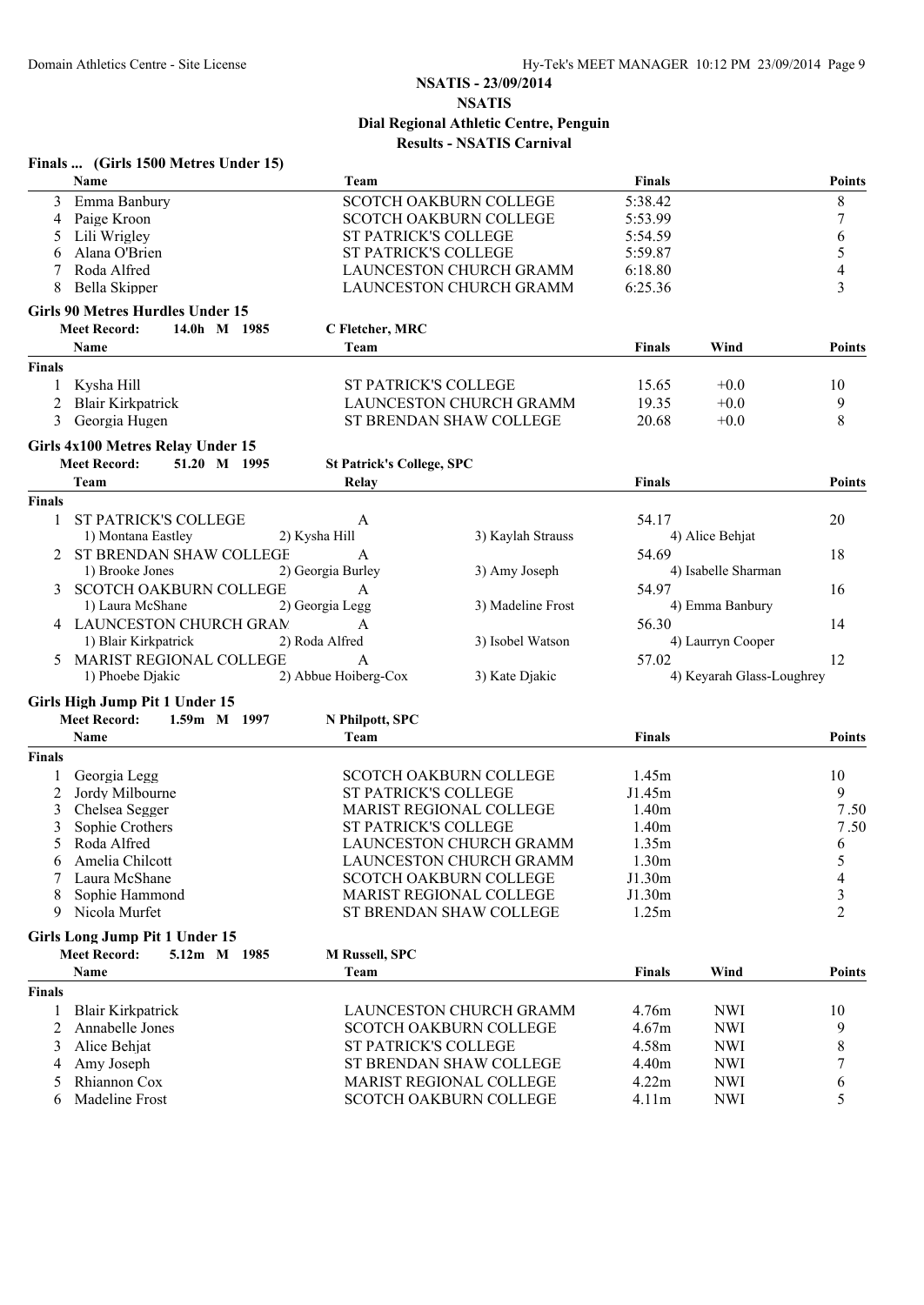|               | Finals  (Girls Long Jump Pit 1 Under 15)                                   |                                                           |                   |            |                |
|---------------|----------------------------------------------------------------------------|-----------------------------------------------------------|-------------------|------------|----------------|
|               | Name                                                                       | Team                                                      | <b>Finals</b>     | Wind       | <b>Points</b>  |
| $\tau$        | Chelsea Segger                                                             | MARIST REGIONAL COLLEGE                                   | 4.10m             | <b>NWI</b> | $\overline{4}$ |
| 8             | Nicola Murfet                                                              | ST BRENDAN SHAW COLLEGE                                   | 4.05m             | <b>NWI</b> | 3              |
| 9             | Ashleigh Paschek                                                           | LAUNCESTON CHURCH GRAMM                                   | 3.91 <sub>m</sub> | <b>NWI</b> | 2              |
| 10            | <b>Beth Taylor</b>                                                         | ST PATRICK'S COLLEGE                                      | 3.71m             | <b>NWI</b> | 1              |
|               | Girls Triple Jump Pit 2 Under 15                                           |                                                           |                   |            |                |
|               | <b>Meet Record:</b><br>10.66m M 1997                                       | K Hugen, BSC                                              |                   |            |                |
|               | Name                                                                       | Team                                                      | <b>Finals</b>     | Wind       | Points         |
| <b>Finals</b> |                                                                            |                                                           |                   |            |                |
| 1             | Chelsea Segger                                                             | MARIST REGIONAL COLLEGE                                   | 9.73 <sub>m</sub> | <b>NWI</b> | 10             |
| 2             | Georgia Legg                                                               | <b>SCOTCH OAKBURN COLLEGE</b>                             | 9.42m             | <b>NWI</b> | 9              |
| 3             | Nicola Murfet                                                              | ST BRENDAN SHAW COLLEGE                                   | 9.35m             | <b>NWI</b> | $\,$ $\,$      |
| 4             | <b>Blair Kirkpatrick</b>                                                   | LAUNCESTON CHURCH GRAMM                                   | 9.33 <sub>m</sub> | <b>NWI</b> | 7              |
| 5             | Jordy Milbourne                                                            | ST PATRICK'S COLLEGE                                      | 9.19 <sub>m</sub> | <b>NWI</b> | 6              |
| 6             | Rhiannon Cox                                                               | <b>MARIST REGIONAL COLLEGE</b>                            | 9.09m             | <b>NWI</b> | 5              |
| 7             | Roda Alfred                                                                | LAUNCESTON CHURCH GRAMM                                   | 8.88m             | <b>NWI</b> | 4              |
| 8             | Amy Joseph                                                                 | ST BRENDAN SHAW COLLEGE                                   | 8.12m             | <b>NWI</b> | 3              |
| 9             | Beth Taylor                                                                | <b>ST PATRICK'S COLLEGE</b>                               | 8.10m             | <b>NWI</b> | $\overline{c}$ |
| 10            | Nikki Sainty                                                               | <b>SCOTCH OAKBURN COLLEGE</b>                             | 7.47 <sub>m</sub> | <b>NWI</b> | 1              |
|               | <b>Girls Shot Put 3Kg Under 15</b>                                         |                                                           |                   |            |                |
|               | <b>Meet Record:</b><br>11.50m M 1995                                       | A Phillips, SPC                                           |                   |            |                |
|               | Name                                                                       | Team                                                      | <b>Finals</b>     |            | Points         |
| <b>Finals</b> |                                                                            |                                                           |                   |            |                |
| 1             | Jordy Milbourne                                                            | <b>ST PATRICK'S COLLEGE</b>                               | 9.87m             |            | 10             |
| 2             | Nicola Murfet                                                              | ST BRENDAN SHAW COLLEGE                                   | 8.87m             |            | 9              |
| 3             | Kaitlyn Harvey                                                             | <b>MARIST REGIONAL COLLEGE</b>                            | 8.55m             |            | $\,$ $\,$      |
| 4             | Nayana Walsh                                                               | <b>ST PATRICK'S COLLEGE</b>                               | 8.30m             |            | 7              |
| 5             | Amelia Dowling                                                             | LAUNCESTON CHURCH GRAMM                                   | 7.72m             |            | 6              |
| 6             | Keilee Lynd                                                                | ST BRENDAN SHAW COLLEGE                                   | 7.32m             |            | 5              |
| 7             | Chloe Dennison                                                             | MARIST REGIONAL COLLEGE                                   | 6.82m             |            | 4              |
| 8             | Amelia Chilcott                                                            | LAUNCESTON CHURCH GRAMM                                   | 6.09m             |            | 3              |
|               | <b>Girls Discus Throw 1Kg Under 15</b>                                     |                                                           |                   |            |                |
|               | <b>Meet Record:</b><br>33.12m M 1997                                       | <b>B Hammond, LCGS</b>                                    |                   |            |                |
|               | Name                                                                       | Team                                                      | <b>Finals</b>     |            | Points         |
| <b>Finals</b> |                                                                            |                                                           |                   |            |                |
| 1             | Jordy Milbourne                                                            | <b>ST PATRICK'S COLLEGE</b>                               | 25.32m            |            | 10             |
|               | <b>Ebony Barrenger</b>                                                     | ST PATRICK'S COLLEGE                                      | 21.18m            |            | 9              |
| 3             | <b>Holly Ross</b>                                                          | ST BRENDAN SHAW COLLEGE                                   | 19.40m            |            | 8              |
| 4             | Abbie Hoiberg-Cox                                                          | <b>MARIST REGIONAL COLLEGE</b>                            | 18.96m            |            | 7              |
| 5             | Georgia Smith                                                              | <b>SCOTCH OAKBURN COLLEGE</b>                             | 18.50m            |            | 6              |
| 6             | Keilee Lynd<br>Chloe Dennison                                              | ST BRENDAN SHAW COLLEGE                                   | 17.25m            |            | 5              |
| 8             | <b>Blair Kirkpatrick</b>                                                   | <b>MARIST REGIONAL COLLEGE</b><br>LAUNCESTON CHURCH GRAMM | 16.92m<br>14.98m  |            | 4<br>3         |
| 9             | Amelia Dowling                                                             | LAUNCESTON CHURCH GRAMM                                   | 13.72m            |            | $\overline{c}$ |
| 10            | Zoe Von Stieglitz                                                          | <b>SCOTCH OAKBURN COLLEGE</b>                             | 11.24m            |            | $\mathbf{1}$   |
|               |                                                                            |                                                           |                   |            |                |
|               | Girls Javelin Throw 500gm Under 15<br><b>Meet Record:</b><br>37.54m M 2011 | C McClenaghan, SOC                                        |                   |            |                |
|               | Name                                                                       | Team                                                      | <b>Finals</b>     |            | <b>Points</b>  |
| <b>Finals</b> |                                                                            |                                                           |                   |            |                |
| 1             | Lauryn Cooper                                                              | LAUNCESTON CHURCH GRAMM                                   | 31.11m            |            | 10             |
| 2             | Nicola Murfet                                                              | ST BRENDAN SHAW COLLEGE                                   | 25.24m            |            | 9              |
|               |                                                                            |                                                           |                   |            |                |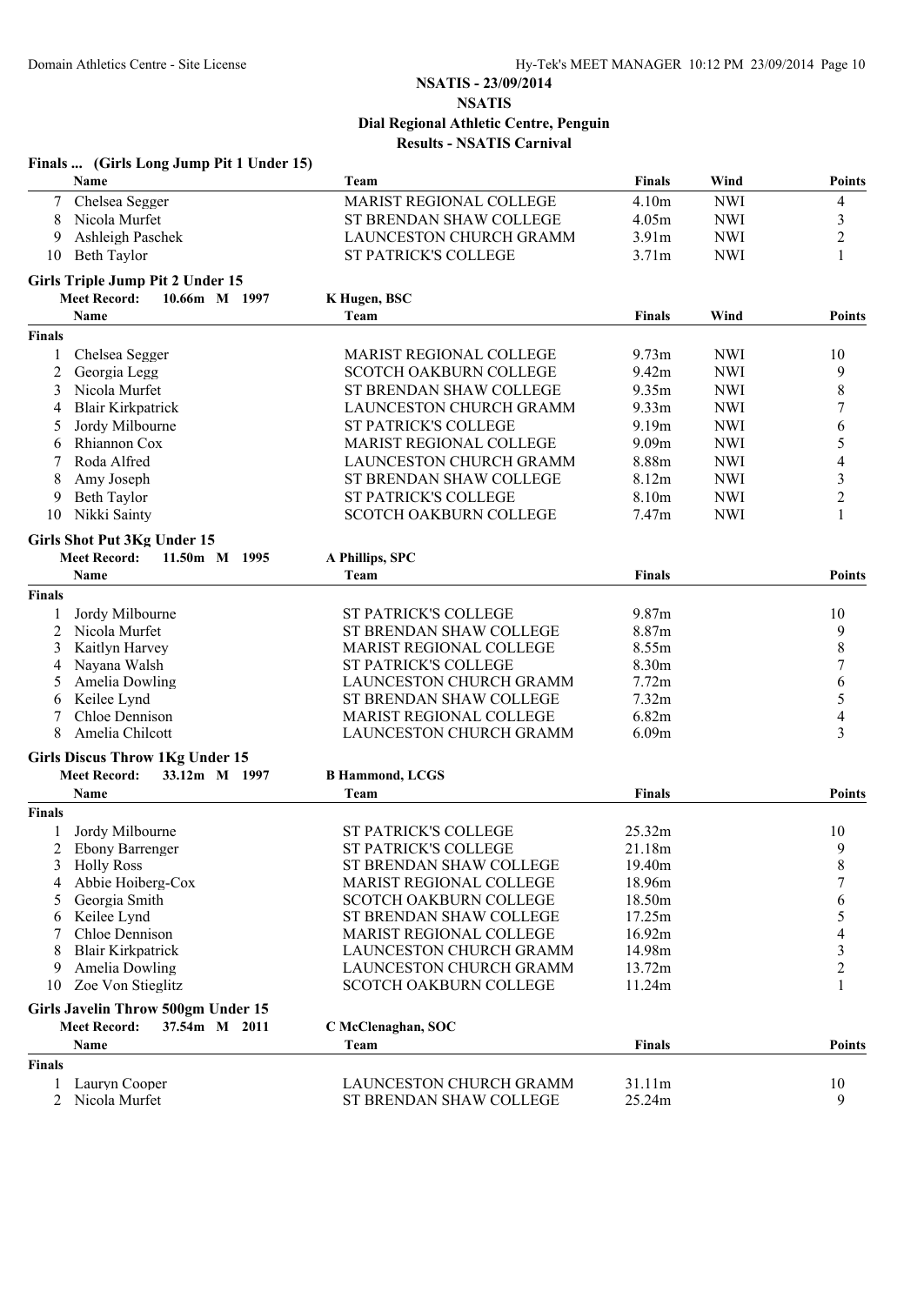# **NSATIS - 23/09/2014**

**NSATIS Dial Regional Athletic Centre, Penguin**

**Results - NSATIS Carnival**

|  | Finals  (Girls Javelin Throw 500gm Under 15) |  |  |
|--|----------------------------------------------|--|--|
|--|----------------------------------------------|--|--|

|                | Name                                                                    | Team                           | <b>Finals</b> |            |                | <b>Points</b>            |
|----------------|-------------------------------------------------------------------------|--------------------------------|---------------|------------|----------------|--------------------------|
| 3              | Kiara Bellinger                                                         | ST BRENDAN SHAW COLLEGE        | 24.96m        |            |                | $\,$ $\,$                |
| 4              | Paige Kroon                                                             | <b>SCOTCH OAKBURN COLLEGE</b>  | 22.18m        |            |                | $\boldsymbol{7}$         |
| 5              | Jordy Milbourne                                                         | ST PATRICK'S COLLEGE           | 20.70m        |            |                | 6                        |
| 6              | Erin Martello                                                           | <b>SCOTCH OAKBURN COLLEGE</b>  | 20.61m        |            |                | 5                        |
| 7              | <b>Blair Kirkpatrick</b>                                                | <b>LAUNCESTON CHURCH GRAMM</b> | 18.64m        |            |                | $\overline{4}$           |
| 8              | Chloe Dennison                                                          | MARIST REGIONAL COLLEGE        | 18.41m        |            |                | $\mathfrak{Z}$           |
| 9              | Maddi Burr                                                              | <b>ST PATRICK'S COLLEGE</b>    | 17.57m        |            |                | $\overline{c}$           |
| 10             | Abbie Hoiberg-Cox                                                       | MARIST REGIONAL COLLEGE        | 15.69m        |            |                | 1                        |
|                | <b>Girls 100 Metres Under 14</b>                                        |                                |               |            |                |                          |
|                | <b>Meet Record:</b><br>$12.9h$ M                                        | K Baldwin/P Stolp, BHS/MRC     |               |            |                |                          |
|                | Name                                                                    | Team                           | <b>Finals</b> | Wind       | H#             | <b>Points</b>            |
| <b>Finals</b>  |                                                                         |                                |               |            |                |                          |
| 1              | Georgia Arnold                                                          | <b>LAUNCESTON CHURCH GRAMM</b> | 13.71         | 0.2        | $\overline{c}$ | 10                       |
| $\overline{c}$ | Olivia Moore                                                            | ST BRENDAN SHAW COLLEGE        | 13.77         | 0.2        | $\sqrt{2}$     | 9                        |
| 3              | Mika de Bruyn                                                           | SCOTCH OAKBURN COLLEGE         | 14.49         | 0.2        | $\mathbf{1}$   | $\,$ $\,$                |
| 4              | Danieka Wagner                                                          | SCOTCH OAKBURN COLLEGE         | 14.53         | 0.2        | $\sqrt{2}$     | $\boldsymbol{7}$         |
| 5              | Tori Milbourne                                                          | ST PATRICK'S COLLEGE           | 14.57         | 0.2        | $\mathbf{1}$   | 6                        |
| 6              | Skye Moloney                                                            | <b>ST PATRICK'S COLLEGE</b>    | 14.63         | 0.2        | $\overline{2}$ | 5                        |
| 7              | Marnie Shephard                                                         | <b>MARIST REGIONAL COLLEGE</b> | 14.91         | 0.2        | $\mathbf{1}$   | $\overline{4}$           |
| 8              | Caileigh Broos                                                          | ST BRENDAN SHAW COLLEGE        | 15.17         | 0.2        | $\mathbf{1}$   | $\mathfrak{Z}$           |
| 9              | Izzy Lockett                                                            | LAUNCESTON CHURCH GRAMM        | 15.74         | 0.2        | $\mathbf{1}$   | $\overline{2}$           |
|                |                                                                         |                                |               |            |                |                          |
|                | <b>Girls 200 Metres Under 14</b><br><b>Meet Record:</b><br>26.53 M 1998 | K Pedley, LCGS                 |               |            |                |                          |
|                | Name                                                                    | Team                           | <b>Finals</b> | Wind       | H#             | <b>Points</b>            |
| <b>Finals</b>  |                                                                         |                                |               |            |                |                          |
| 1              | Emma Saint-John                                                         | MARIST REGIONAL COLLEGE        | 28.52         | <b>NWI</b> | $\overline{2}$ | 10                       |
|                | Georgia Arnold                                                          | LAUNCESTON CHURCH GRAMM        | 28.68         | <b>NWI</b> | 1              | 9                        |
| 2              |                                                                         |                                |               |            |                |                          |
| 3              | Mika de Bruyn                                                           | SCOTCH OAKBURN COLLEGE         | 29.17         | <b>NWI</b> | $\overline{2}$ | $\,$ $\,$                |
| 4              | Tori Milbourne                                                          | ST PATRICK'S COLLEGE           | 29.59         | <b>NWI</b> | $\mathbf{1}$   | $\boldsymbol{7}$         |
| 5              | Skye Moloney                                                            | ST PATRICK'S COLLEGE           | 30.19         | <b>NWI</b> | $\overline{2}$ | 6                        |
| 6              | Danieka Wagner                                                          | <b>SCOTCH OAKBURN COLLEGE</b>  | 30.85         | <b>NWI</b> | $\mathbf{1}$   | $\sqrt{5}$               |
| 7              | <b>Tallulah Eaves</b>                                                   | MARIST REGIONAL COLLEGE        | 32.29         | <b>NWI</b> | $\mathbf{1}$   | $\overline{\mathcal{L}}$ |
| 8              | Izzy Lockett                                                            | <b>LAUNCESTON CHURCH GRAMM</b> | 32.94         | <b>NWI</b> | $\overline{2}$ | 3                        |
|                | <b>Girls 400 Metres Under 14</b>                                        |                                |               |            |                |                          |
|                | <b>Meet Record:</b><br>59.50 M 2002                                     | K Fyfe, SOC                    |               |            |                |                          |
|                | Name                                                                    | Team                           | <b>Finals</b> |            | <b>H#</b>      | <b>Points</b>            |
| <b>Finals</b>  |                                                                         |                                |               |            |                |                          |
|                | Skye Baker                                                              | ST PATRICK'S COLLEGE           | 64.13         |            | 2              | 10                       |
| 2              | Emma Saint-John                                                         | MARIST REGIONAL COLLEGE        | 66.45         |            |                | 9                        |
| 3              | Mika de Bruyn                                                           | <b>SCOTCH OAKBURN COLLEGE</b>  | 71.20         |            | $\overline{c}$ | 8                        |
| 4              | Edie Bucirde                                                            | <b>SCOTCH OAKBURN COLLEGE</b>  | 72.39         |            | $\mathbf{1}$   | $\boldsymbol{7}$         |
| 5              | Amelia Wickham                                                          | <b>LAUNCESTON CHURCH GRAMM</b> | 74.51         |            | $\overline{c}$ | 6                        |
| 6              | <b>Tiffany Howard</b>                                                   | MARIST REGIONAL COLLEGE        | 75.57         |            | $\overline{c}$ | 5                        |
| 7              | Sarah Stephens                                                          | ST PATRICK'S COLLEGE           | 79.46         |            | 1              | 4                        |
| 8              | <b>Belle Banks</b>                                                      | <b>LAUNCESTON CHURCH GRAMM</b> | 1:26.25       |            | 1              | 3                        |
|                | <b>Girls 800 Metres Under 14</b>                                        |                                |               |            |                |                          |
|                | <b>Meet Record:</b><br>2:23.70 M 1982                                   | J Allen, SOC                   |               |            |                |                          |
|                | Name                                                                    | Team                           | <b>Finals</b> |            |                | <b>Points</b>            |
| <b>Finals</b>  |                                                                         |                                |               |            |                |                          |
| 1              | Skye Baker                                                              | ST PATRICK'S COLLEGE           | 2:23.74       |            |                | 10                       |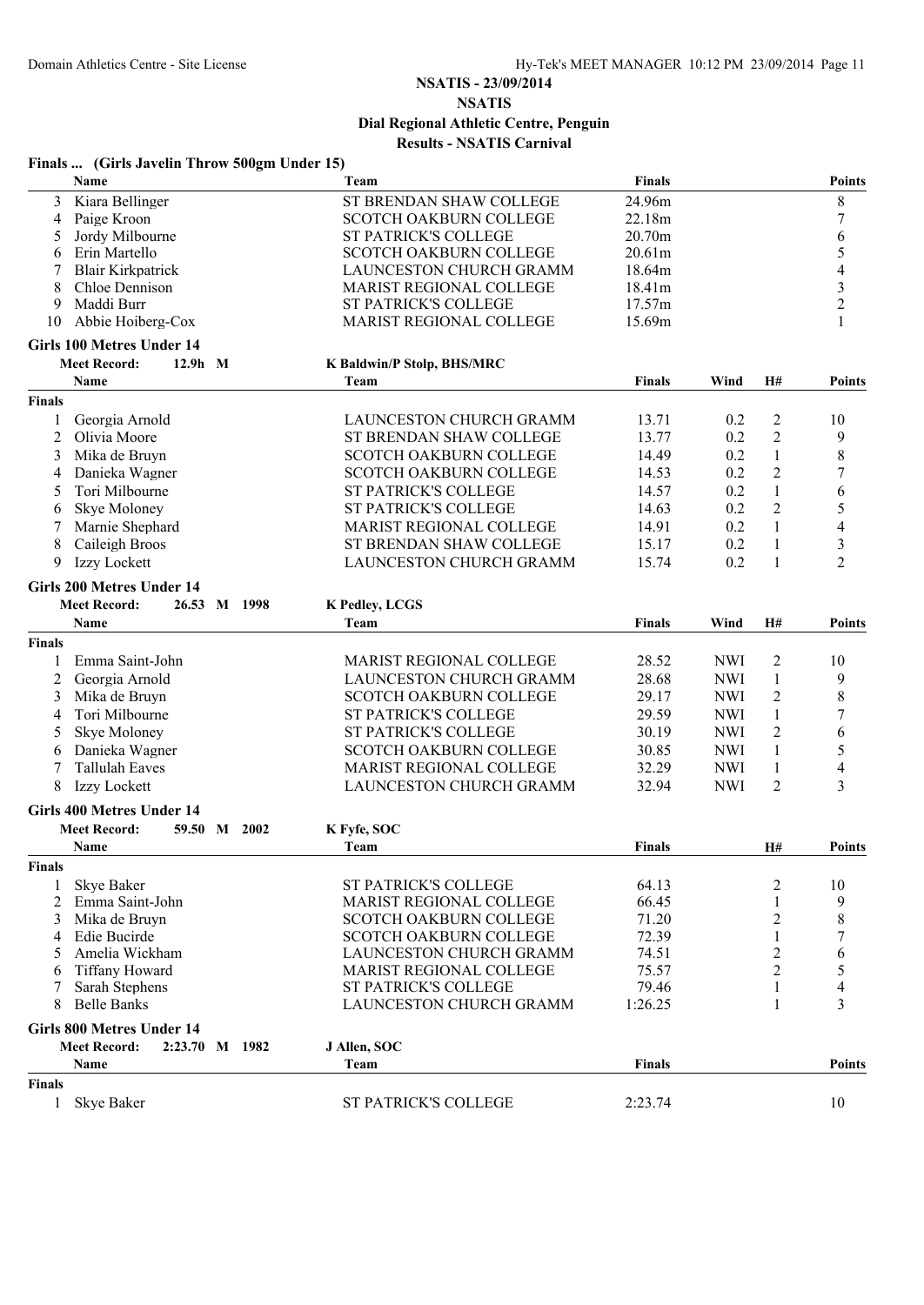|               | Finals  (Girls 800 Metres Under 14)                                            |                                  |                                |               |                     |                          |
|---------------|--------------------------------------------------------------------------------|----------------------------------|--------------------------------|---------------|---------------------|--------------------------|
|               | Name                                                                           | Team                             |                                | <b>Finals</b> |                     | Points                   |
| 2             | Emma Saint-John                                                                |                                  | <b>MARIST REGIONAL COLLEGE</b> | 2:26.58       |                     | 9                        |
| 3             | Edie Bucirde                                                                   |                                  | SCOTCH OAKBURN COLLEGE         | 2:44.90       |                     | $\,8\,$                  |
| 4             | Mika de Bruyn                                                                  |                                  | <b>SCOTCH OAKBURN COLLEGE</b>  | 2:44.94       |                     | $\boldsymbol{7}$         |
| 5             | Amelia Wickham                                                                 |                                  | LAUNCESTON CHURCH GRAMM        | 2:58.30       |                     | 6                        |
| 6             | Zoe Lowry                                                                      |                                  | ST BRENDAN SHAW COLLEGE        | 2:59.56       |                     | 5                        |
| 7             | Georgia Fletcher                                                               |                                  | MARIST REGIONAL COLLEGE        | 3:01.23       |                     | $\overline{\mathcal{A}}$ |
| 8             | Abbey Badcock                                                                  | <b>ST PATRICK'S COLLEGE</b>      |                                | 3:04.23       |                     | $\mathfrak{Z}$           |
| 9             | <b>Maddison Bastow</b>                                                         |                                  | LAUNCESTON CHURCH GRAMM        | 3:12.30       |                     | $\overline{2}$           |
|               | Girls 1500 Metres Under 14                                                     |                                  |                                |               |                     |                          |
|               | <b>Meet Record:</b><br>4:54.80 M 1985                                          | J Campbell-Smith, SOC            |                                |               |                     |                          |
|               | Name                                                                           | Team                             |                                | <b>Finals</b> |                     | Points                   |
| <b>Finals</b> |                                                                                |                                  |                                |               |                     |                          |
| 1             | Skye Baker                                                                     | ST PATRICK'S COLLEGE             |                                | 4:56.58       |                     | 10                       |
| 2             | Inighion Quinn                                                                 |                                  | ST BRENDAN SHAW COLLEGE        | 5:09.40       |                     | 9                        |
| 3             | Emma Saint-John                                                                |                                  | <b>MARIST REGIONAL COLLEGE</b> | 5:19.03       |                     | $\,$ 8 $\,$              |
| 4             | Georgie Williams                                                               |                                  | SCOTCH OAKBURN COLLEGE         | 5:46.75       |                     | $\boldsymbol{7}$         |
| 5             | Hannah Birleson                                                                |                                  | MARIST REGIONAL COLLEGE        | 6:09.33       |                     | 6                        |
| 6             | Abbey Badcock                                                                  | <b>ST PATRICK'S COLLEGE</b>      |                                | 6:10.21       |                     | 5                        |
| 7             | Zoe Lowry                                                                      |                                  | ST BRENDAN SHAW COLLEGE        | 6:10.70       |                     | 4                        |
| 8             | Amelia Wickham                                                                 |                                  | LAUNCESTON CHURCH GRAMM        | 6:15.26       |                     | $\mathfrak{Z}$           |
| 9             | Matilda Ford                                                                   |                                  | LAUNCESTON CHURCH GRAMM        | 6:56.60       |                     | $\overline{2}$           |
|               |                                                                                |                                  |                                |               |                     |                          |
|               | <b>Girls 80 Metres Hurdles Under 14</b><br><b>Meet Record:</b><br>13.3h M 1983 |                                  |                                |               |                     |                          |
|               | Name                                                                           | C Fletcher, MRC                  |                                |               | Wind                |                          |
|               |                                                                                | Team                             |                                | <b>Finals</b> |                     | <b>Points</b>            |
| <b>Finals</b> |                                                                                |                                  |                                |               |                     |                          |
|               | Tori Milbourne                                                                 | <b>ST PATRICK'S COLLEGE</b>      |                                | 14.28         | 1.5                 | 10                       |
| 2             | Chelsea Freestone                                                              |                                  | <b>SCOTCH OAKBURN COLLEGE</b>  | 14.64         | 1.5                 | 9                        |
| 3             | Georgia Arnold                                                                 |                                  | LAUNCESTON CHURCH GRAMM        | 15.46         | 1.5                 | $\,8\,$                  |
| 4             | Charlotte Brinkman                                                             |                                  | ST BRENDAN SHAW COLLEGE        | 19.47         | 1.5                 | 7                        |
|               | Girls 4x100 Metres Relay Under 14                                              |                                  |                                |               |                     |                          |
|               | <b>Meet Record:</b><br>53.10 M 1994                                            | <b>St Patrick's College, SPC</b> |                                |               |                     |                          |
|               | Team                                                                           | Relay                            |                                | <b>Finals</b> |                     | <b>Points</b>            |
| <b>Finals</b> |                                                                                |                                  |                                |               |                     |                          |
| 1             | ST PATRICK'S COLLEGE                                                           | A                                |                                | 55.72         |                     | 20                       |
|               | 1) Hayley Vimpany                                                              | 2) Tori Milbourne                | 3) Skye Moloney                |               | 4) Hayley Bumford   |                          |
| 2             | SCOTCH OAKBURN COLLEGE                                                         |                                  |                                | 57.47         |                     | 18                       |
|               | 1) Danieka Wagner                                                              | A<br>2) Mika de Bruyn            | 3) Jacinta Stocks              |               | 4) Tamika Partridge |                          |
|               | <b>MARIST REGIONAL COLLEGE</b>                                                 |                                  |                                |               |                     |                          |
| 3             | 1) Emma Saint-John                                                             | A<br>2) Tallulah Eaves           | 3) Alexandra Whiteley          | 57.93         | 4) Marnie Shephard  | 16                       |
|               |                                                                                |                                  |                                |               |                     |                          |
|               | <b>4 ST BRENDAN SHAW COLLEGE</b>                                               | $\mathbf{A}$                     |                                | 58.52         |                     | 14                       |
|               | 1) Olivia Moore                                                                | 2) Caileigh Broos                | 3) Charlotte Brinkman          |               | 4) Ellsie Mead      |                          |
| 5.            | LAUNCESTON CHURCH GRAM                                                         | A                                |                                | 59.92         |                     | 12                       |
|               | 1) Amelia Wickham                                                              | 2) Georgia Arnold                | 3) Izzy Lockett                |               | 4) Matilda Ford     |                          |
|               | Girls High Jump Pit 2 Under 14                                                 |                                  |                                |               |                     |                          |
|               | <b>Meet Record:</b><br>1.58m M 1996                                            | N Philpott/ A Gunn, SPC/LCGS     |                                |               |                     |                          |
|               | Name                                                                           | Team                             |                                | <b>Finals</b> |                     | <b>Points</b>            |
| <b>Finals</b> |                                                                                |                                  |                                |               |                     |                          |
| 1             | Tori Milbourne                                                                 | ST PATRICK'S COLLEGE             |                                | 1.54m         |                     | 10                       |
| 2             | Hayley Bumford                                                                 | ST PATRICK'S COLLEGE             |                                | 1.44m         |                     | 9                        |
| 3             | Olivia Moore                                                                   |                                  | ST BRENDAN SHAW COLLEGE        | 1.38m         |                     | $8\,$                    |
|               |                                                                                |                                  |                                |               |                     |                          |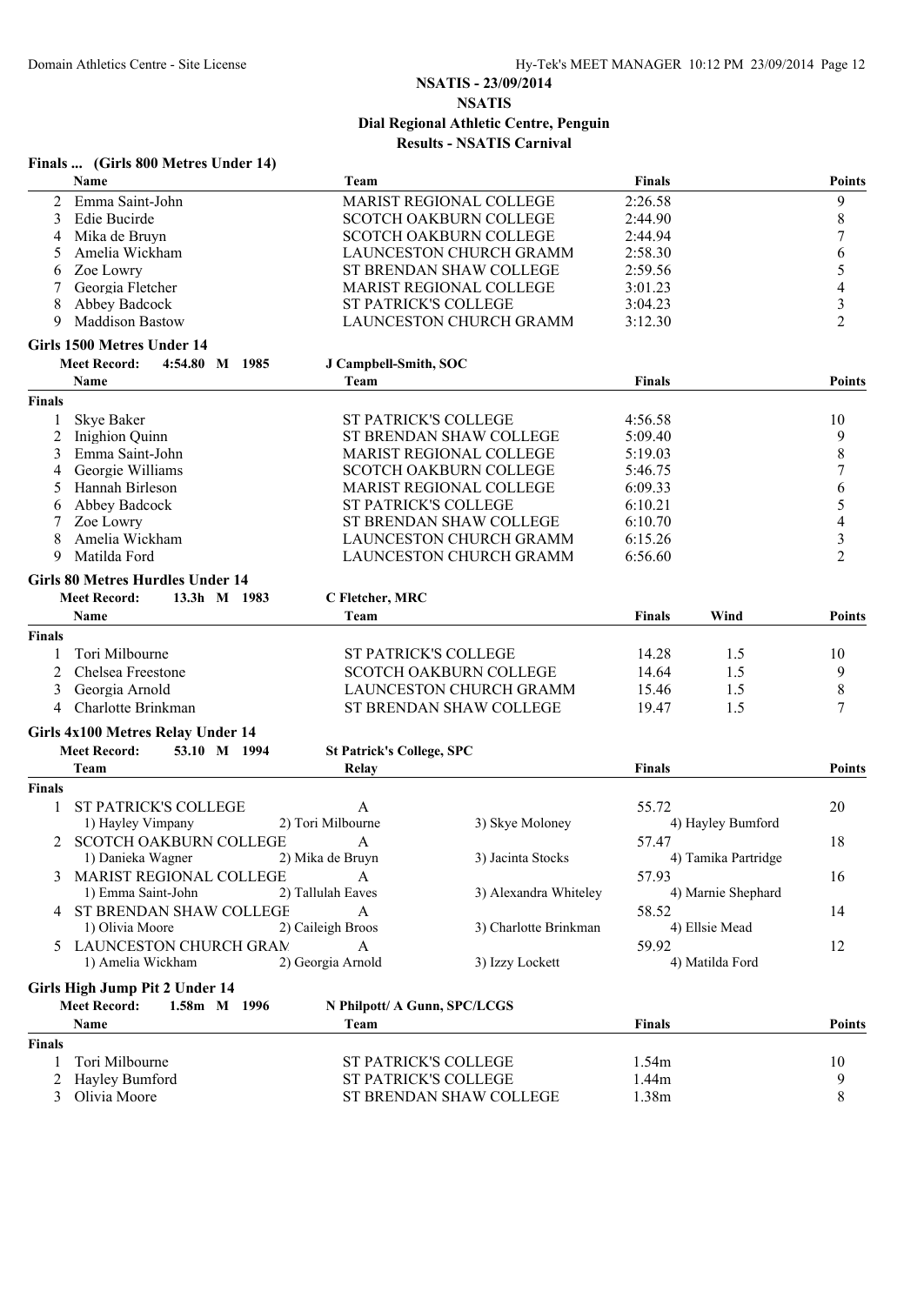|                | Finals  (Girls High Jump Pit 2 Under 14) |                                |                   |            |                |
|----------------|------------------------------------------|--------------------------------|-------------------|------------|----------------|
|                | Name                                     | Team                           | <b>Finals</b>     |            | Points         |
| 4              | Erin Percy                               | MARIST REGIONAL COLLEGE        | 1.35m             |            | $\tau$         |
| 5              | Izzy Lockett                             | LAUNCESTON CHURCH GRAMM        | 1.30 <sub>m</sub> |            | 6              |
| 6              | Amelia Wickham                           | LAUNCESTON CHURCH GRAMM        | 1.25m             |            | 5              |
|                | Charlotte Brinkman                       | ST BRENDAN SHAW COLLEGE        | 0.99m             |            | 3.50           |
| 7              | Amalia Langham                           | MARIST REGIONAL COLLEGE        | 0.99m             |            | 3.50           |
|                | Girls Long Jump Pit 1 Under 14           |                                |                   |            |                |
|                | <b>Meet Record:</b><br>4.85m M 1996      | A Clear, SPC                   |                   |            |                |
|                | Name                                     | Team                           | <b>Finals</b>     | Wind       | Points         |
| <b>Finals</b>  |                                          |                                |                   |            |                |
| 1              | Tori Milbourne                           | ST PATRICK'S COLLEGE           | 4.49m             | <b>NWI</b> | 10             |
| $\overline{2}$ | Emma Saint-John                          | MARIST REGIONAL COLLEGE        | 4.48m             | <b>NWI</b> | 9              |
| 3              | Jacinta Stocks                           | <b>SCOTCH OAKBURN COLLEGE</b>  | 4.31 <sub>m</sub> | <b>NWI</b> | 8              |
| 4              | Sarah Stephens                           | <b>ST PATRICK'S COLLEGE</b>    | 4.29m             | <b>NWI</b> | 7              |
| 5              | Amelia Wickham                           | <b>LAUNCESTON CHURCH GRAMM</b> | 4.00m             | <b>NWI</b> | 6              |
| 6              | <b>Tallulah Eaves</b>                    | MARIST REGIONAL COLLEGE        | 3.99m             | <b>NWI</b> | 5              |
| 7              | Gabrielle Hoffman                        | SCOTCH OAKBURN COLLEGE         | 3.96m             | <b>NWI</b> | 4              |
| 8              | Georgia Arnold                           | LAUNCESTON CHURCH GRAMM        | 3.94m             | <b>NWI</b> | $\mathfrak{Z}$ |
| 9              | Olivia Moore                             | ST BRENDAN SHAW COLLEGE        | 3.82m             | <b>NWI</b> | $\overline{c}$ |
| 10             | <b>Edith Scott</b>                       | ST BRENDAN SHAW COLLEGE        | 3.62m             | <b>NWI</b> | 1              |
|                | <b>Girls Shot Put 3Kg Under 14</b>       |                                |                   |            |                |
|                | <b>Meet Record:</b><br>11.43m M 1996     | <b>B</b> Hammond, LCGS         |                   |            |                |
|                | Name                                     | Team                           | Finals            |            | Points         |
| <b>Finals</b>  |                                          |                                |                   |            |                |
|                | Danieka Wagner                           | <b>SCOTCH OAKBURN COLLEGE</b>  | 8.72m             |            | 10             |
| 2              | Howard Claudia                           | <b>ST PATRICK'S COLLEGE</b>    | 8.36m             |            | 9              |
| 3              | Charlea Malkin                           | ST PATRICK'S COLLEGE           | 8.14m             |            | $\,$ 8 $\,$    |
| 4              | Bre'arne Cole                            | ST BRENDAN SHAW COLLEGE        | 7.79m             |            | $\overline{7}$ |
| 5              | <b>Maddison Bastow</b>                   | LAUNCESTON CHURCH GRAMM        | 7.32m             |            | 6              |
| 6              | Tamika Partridge                         | SCOTCH OAKBURN COLLEGE         | 7.02m             |            | 5              |
| 7              | Ellie Weller                             | MARIST REGIONAL COLLEGE        | 6.72m             |            | 4              |
| 8              | Ashleigh Brookes                         | ST BRENDAN SHAW COLLEGE        | 6.67m             |            | 3              |
| 9              | Georgia Arnold                           | LAUNCESTON CHURCH GRAMM        | 6.66m             |            | $\overline{2}$ |
|                | <b>Girls Discus Throw 1Kg Under 14</b>   |                                |                   |            |                |
|                | <b>Meet Record:</b><br>27.62m M 1994     | A Phillips, SPC                |                   |            |                |
|                | <b>Name</b>                              | Team                           | Finals            |            | Points         |
| <b>Finals</b>  |                                          |                                |                   |            |                |
| 1              | Danieka Wagner                           | SCOTCH OAKBURN COLLEGE         | 23.77m            |            | 10             |
| 2              | <b>Maddison Bastow</b>                   | <b>LAUNCESTON CHURCH GRAMM</b> | 18.29m            |            | 9              |
| 3              | Maddie Hickman                           | <b>ST PATRICK'S COLLEGE</b>    | 18.08m            |            | $\,8\,$        |
| 4              | Jesse Pretorius                          | LAUNCESTON CHURCH GRAMM        | 17.45m            |            | 7              |
| 5              | Hannah Youl                              | <b>SCOTCH OAKBURN COLLEGE</b>  | 15.74m            |            | 6              |
| 6              | Ashleigh Brookes                         | ST BRENDAN SHAW COLLEGE        | 15.73m            |            | 5              |
| 7              | Ashlee Boxhall                           | ST BRENDAN SHAW COLLEGE        | 15.37m            |            | 4              |
| 8              | Sarah Stephens                           | <b>ST PATRICK'S COLLEGE</b>    | 13.11m            |            | 3              |
| 9              | Marnie Shephard                          | <b>MARIST REGIONAL COLLEGE</b> | 12.54m            |            | $\overline{c}$ |
| 10             | <b>Tiffany Howard</b>                    | MARIST REGIONAL COLLEGE        | 8.05m             |            | 1              |
|                |                                          |                                |                   |            |                |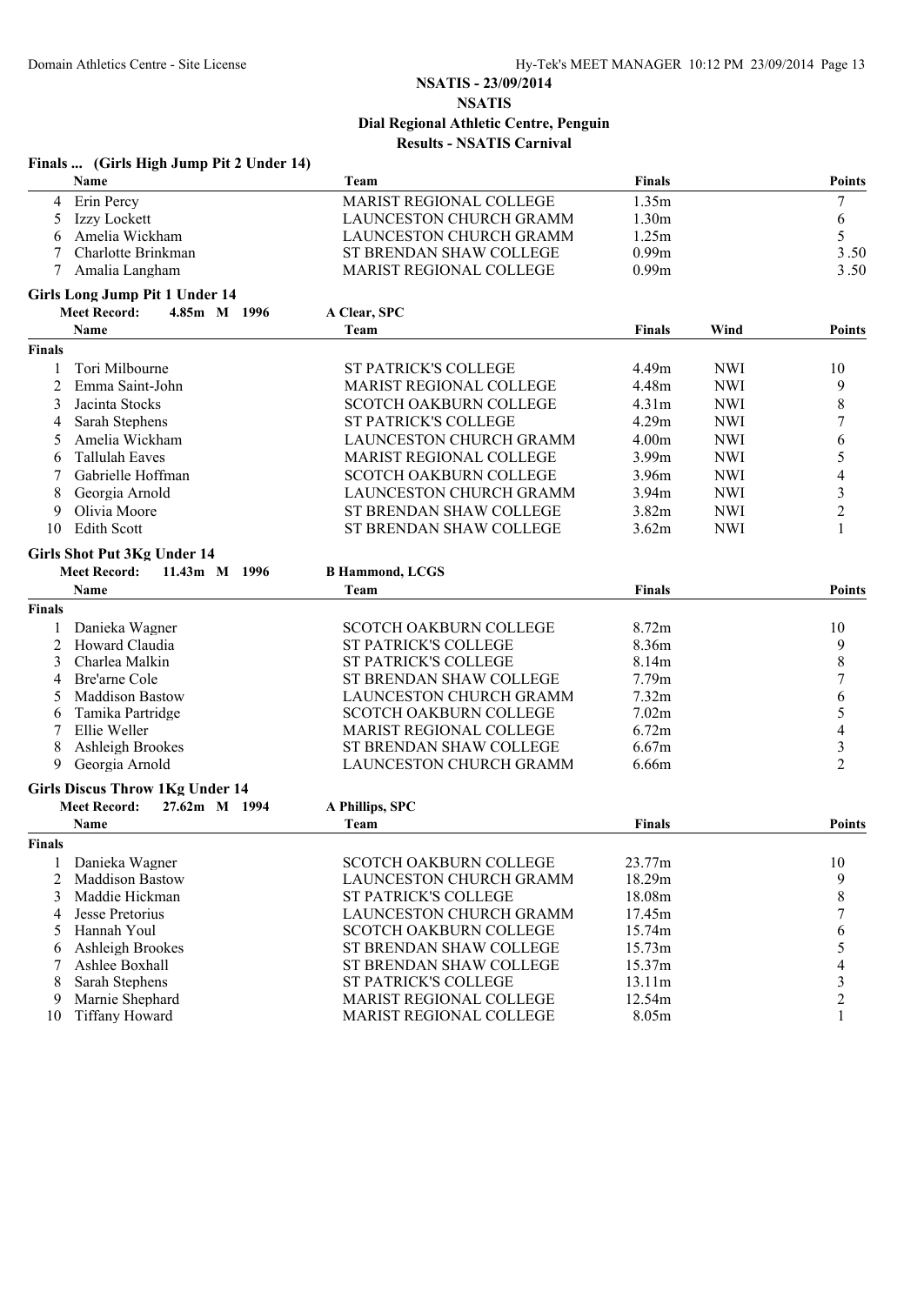|               | Girls Javelin Throw 400gm Under 14     |                                   |               |            |                  |                  |
|---------------|----------------------------------------|-----------------------------------|---------------|------------|------------------|------------------|
|               | <b>Meet Record:</b><br>33.06m M 2006   | K Walker, LCGS                    |               |            |                  |                  |
|               | <b>Name</b>                            | Team                              | <b>Finals</b> |            |                  | <b>Points</b>    |
| <b>Finals</b> |                                        |                                   |               |            |                  |                  |
| 1             | <b>Maddison Cumming</b>                | <b>MARIST REGIONAL COLLEGE</b>    | 24.70m        |            |                  | 10               |
| 2             | Danieka Wagner                         | <b>SCOTCH OAKBURN COLLEGE</b>     | 23.98m        |            |                  | 9                |
| 3             | Kitana Mansell-Burns                   | ST PATRICK'S COLLEGE              | 21.04m        |            |                  | $\,$ 8 $\,$      |
| 4             | Charlotte Oliver                       | ST PATRICK'S COLLEGE              | 20.41m        |            |                  | $\sqrt{ }$       |
| 5             | <b>Belle Banks</b>                     | LAUNCESTON CHURCH GRAMM           | 19.67m        |            |                  | 6                |
| 6             | Lyka Biong                             | ST BRENDAN SHAW COLLEGE           | 18.75m        |            |                  | 5                |
|               | Melanie Harris                         | <b>LAUNCESTON CHURCH GRAMM</b>    | 17.35m        |            |                  | 4                |
| 8             | Jeanmarie Els                          | <b>SCOTCH OAKBURN COLLEGE</b>     | 16.64m        |            |                  | $\mathfrak{Z}$   |
| 9             | Ashlee Boxhall                         | ST BRENDAN SHAW COLLEGE           | 15.65m        |            |                  | $\overline{c}$   |
| 10            | Alexandra Whiteley                     | <b>MARIST REGIONAL COLLEGE</b>    | 9.11m         |            |                  |                  |
|               | Girls 100 Metres Under 13              |                                   |               |            |                  |                  |
|               | <b>Meet Record:</b><br>12.89 M 1993    | A Phillips, SPC                   |               |            |                  |                  |
|               | Name                                   | Team                              | <b>Finals</b> | Wind       | H#               | <b>Points</b>    |
| <b>Finals</b> |                                        |                                   |               |            |                  |                  |
| 1             | Hayley Kroon                           | <b>SCOTCH OAKBURN COLLEGE</b>     | 13.55         | 1.3        | $\overline{c}$   | 10               |
| 2             | Cynthia Echetama                       | ST PATRICK'S COLLEGE              | 13.57         | $+0.0$     | $\mathbf{1}$     | 9                |
| 3             | Chelsea Baker                          | ST PATRICK'S COLLEGE              | 14.07         | 1.3        | $\overline{c}$   | $\,$ $\,$        |
| 4             | <b>Bronte Emery Sherrard</b>           | <b>SCOTCH OAKBURN COLLEGE</b>     | 14.46         | $+0.0$     | $\mathbf{1}$     | 7                |
| 5             | <b>Bailee Gale</b>                     | MARIST REGIONAL COLLEGE           | 14.69         | 1.3        | $\boldsymbol{2}$ | 6                |
| 6             | Nicole Brown                           | ST BRENDAN SHAW COLLEGE           | 14.83         | 1.3        | $\overline{2}$   | 5                |
|               | Anna-Charlotta O'Rourke                | ST BRENDAN SHAW COLLEGE           | 14.91         | $+0.0$     | $\mathbf{1}$     | 4                |
| 8             | Sophie Connelley                       | LAUNCESTON CHURCH GRAMM           | 15.11         | $+0.0$     | $\mathbf{1}$     | 3                |
| 9             | Laine Kirkpatrick                      | LAUNCESTON CHURCH GRAMM           | 15.17         | 1.3        | $\overline{2}$   | $\overline{2}$   |
| 10            | Rebecca Thomson                        | MARIST REGIONAL COLLEGE           | 15.19         | $+0.0$     | $\mathbf{1}$     | 1                |
|               |                                        |                                   |               |            |                  |                  |
|               | <b>Girls 200 Metres Under 13</b>       |                                   |               |            |                  |                  |
|               | <b>Meet Record:</b><br>27.20 M<br>Name | N Panton/T Hendricks, SPC<br>Team |               | Wind       | H#               |                  |
|               |                                        |                                   | <b>Finals</b> |            |                  | <b>Points</b>    |
| <b>Finals</b> |                                        |                                   |               |            |                  |                  |
|               | Hayley Kroon                           | <b>SCOTCH OAKBURN COLLEGE</b>     | 27.74         | <b>NWI</b> | $\overline{c}$   | 10               |
| 2             | Cynthia Echetama                       | <b>ST PATRICK'S COLLEGE</b>       | 28.37         | <b>NWI</b> | $\mathbf{1}$     | 9                |
| 3             | <b>Bronte Emery Sherrard</b>           | <b>SCOTCH OAKBURN COLLEGE</b>     | 29.10         | <b>NWI</b> | 1                | 8                |
| 4             | Chelsea Baker                          | ST PATRICK'S COLLEGE              | 29.44         | <b>NWI</b> | $\overline{2}$   | 7                |
| 5             | Anna-Charlotta O'Rourke                | ST BRENDAN SHAW COLLEGE           | 30.42         | <b>NWI</b> | $\mathbf{1}$     | 6                |
| 6             | Bailee Gale                            | <b>MARIST REGIONAL COLLEGE</b>    | 30.48         | <b>NWI</b> | $\overline{c}$   | 5                |
|               | Nicole Brown                           | ST BRENDAN SHAW COLLEGE           | 30.92         | <b>NWI</b> | 2                | 4                |
| 8             | Sophie Connelley                       | LAUNCESTON CHURCH GRAMM           | 31.07         | <b>NWI</b> | 2                | $\mathfrak{Z}$   |
| 9             | Mikayla House                          | MARIST REGIONAL COLLEGE           | 31.43         | <b>NWI</b> | 1                | $\overline{c}$   |
| 10            | Laine Kirkpatrick                      | LAUNCESTON CHURCH GRAMM           | 31.62         | <b>NWI</b> | 1                | 1                |
|               | <b>Girls 800 Metres Under 13</b>       |                                   |               |            |                  |                  |
|               | <b>Meet Record:</b><br>2:24.80 M 1994  | E Sulzberger, SPC                 |               |            |                  |                  |
|               | Name                                   | Team                              | <b>Finals</b> |            |                  | <b>Points</b>    |
| <b>Finals</b> |                                        |                                   |               |            |                  |                  |
| 1             | Arabella Phillips                      | ST PATRICK'S COLLEGE              | 2:34.53       |            |                  | 10               |
| 2             | Piper Sanders                          | ST PATRICK'S COLLEGE              | 2:43.93       |            |                  | 9                |
| 3             | Lucy Griffiths                         | <b>LAUNCESTON CHURCH GRAMM</b>    | 2:44.34       |            |                  | $\,$ $\,$        |
| 4             | Nicole Brown                           | ST BRENDAN SHAW COLLEGE           | 2:46.80       |            |                  | $\boldsymbol{7}$ |
| 5             | Grace Grove                            | <b>SCOTCH OAKBURN COLLEGE</b>     | 2:46.88       |            |                  | 6                |
| 6             | Camilla Taylor                         | SCOTCH OAKBURN COLLEGE            | 2:47.02       |            |                  | 5                |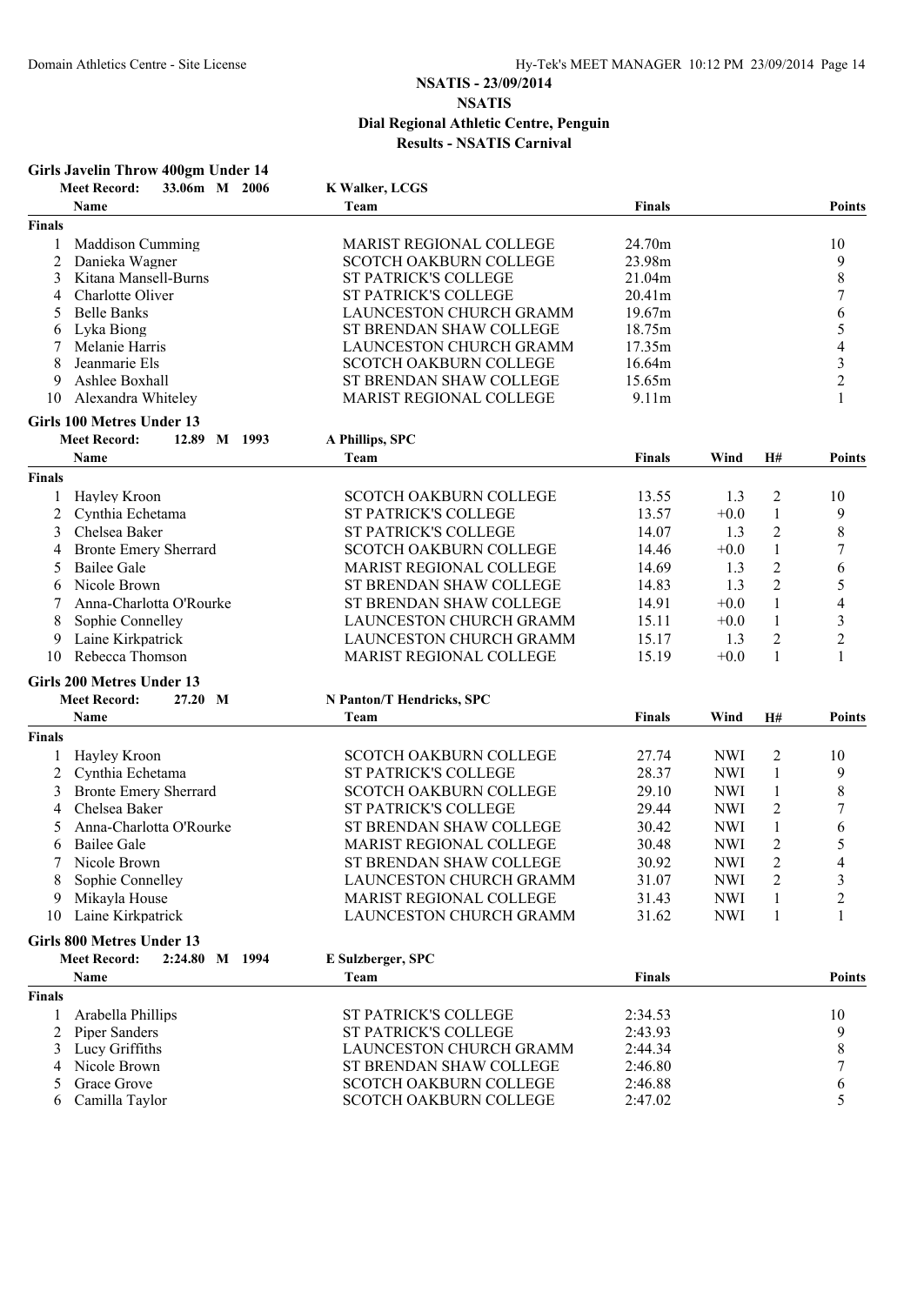|               | Finals  (Girls 800 Metres Under 13)                                            |                             |                                |                    |                            |               |
|---------------|--------------------------------------------------------------------------------|-----------------------------|--------------------------------|--------------------|----------------------------|---------------|
|               | Name                                                                           | Team                        |                                | <b>Finals</b>      |                            | <b>Points</b> |
| 7             | Anna-Charlotta O'Rourke                                                        |                             | ST BRENDAN SHAW COLLEGE        | 2:47.75            |                            | 4             |
| 8             | Sophie Adams                                                                   |                             | <b>MARIST REGIONAL COLLEGE</b> | 2:52.19            |                            | 3             |
| 9             | Ruby Lowe                                                                      |                             | LAUNCESTON CHURCH GRAMM        | 3:03.99            |                            | 2             |
| $---$         | Faith Coulson                                                                  |                             | MARIST REGIONAL COLLEGE        | <b>DNF</b>         |                            |               |
|               | Girls 1500 Metres Under 13                                                     |                             |                                |                    |                            |               |
|               | <b>Meet Record:</b><br>5:07.69 M 24/09/2013<br>Name                            | Emma Saint-John, MRC        |                                |                    |                            |               |
|               |                                                                                | Team                        |                                | <b>Finals</b>      |                            | <b>Points</b> |
| <b>Finals</b> |                                                                                |                             |                                |                    |                            |               |
| 1             | Arabella Phillips<br>Lucy Jones                                                | ST PATRICK'S COLLEGE        | <b>SCOTCH OAKBURN COLLEGE</b>  | 5:21.24<br>5:27.71 |                            | 10<br>9       |
| 2<br>3        | Piper Sanders                                                                  | ST PATRICK'S COLLEGE        |                                | 5:45.62            |                            | $\,$ 8 $\,$   |
|               | Grace Grove                                                                    |                             | <b>SCOTCH OAKBURN COLLEGE</b>  | 5:52.83            |                            | 7             |
| 5             | Lucy Griffiths                                                                 |                             | LAUNCESTON CHURCH GRAMM        | 6:05.12            |                            | 6             |
| 6             | Dana Stewart                                                                   |                             | MARIST REGIONAL COLLEGE        | 6:06.76            |                            | 5             |
| 7             | Faith Coulson                                                                  |                             | MARIST REGIONAL COLLEGE        | 6:07.02            |                            | 4             |
| 8             | Isabelle Adams                                                                 |                             | LAUNCESTON CHURCH GRAMM        | 6:12.95            |                            | 3             |
|               |                                                                                |                             |                                |                    |                            |               |
|               | <b>Girls 80 Metres Hurdles Under 13</b><br><b>Meet Record:</b><br>14.20 M 1995 |                             |                                |                    |                            |               |
|               | Name                                                                           | E Kelly, MRC<br>Team        |                                | <b>Finals</b>      | Wind                       |               |
|               |                                                                                |                             |                                |                    |                            | <b>Points</b> |
| <b>Finals</b> |                                                                                |                             |                                |                    |                            |               |
|               | Amy Halaby                                                                     |                             | <b>SCOTCH OAKBURN COLLEGE</b>  | 15.02              | 1.1                        | 10            |
| 2             | Sophie Connelley                                                               |                             | LAUNCESTON CHURCH GRAMM        | 16.28              | 1.1                        | 9             |
| 3             | Rebecca Von Samorzewski                                                        | ST PATRICK'S COLLEGE        |                                | 16.51              | 1.1                        | $\,$ 8 $\,$   |
| 4             | <b>Eloise Mulley</b>                                                           |                             | ST BRENDAN SHAW COLLEGE        | 19.40              | 1.1                        | 7             |
|               | Girls 4x100 Metres Relay Under 13                                              |                             |                                |                    |                            |               |
|               | <b>Meet Record:</b><br>54.00 M 1977                                            | <b>St Thomas Mores, STM</b> |                                |                    |                            |               |
|               | Team                                                                           | Relay                       |                                | <b>Finals</b>      |                            | <b>Points</b> |
| <b>Finals</b> |                                                                                |                             |                                |                    |                            |               |
|               | <b>ST PATRICK'S COLLEGE</b>                                                    | A                           |                                | 65.00              |                            | 20            |
|               | 1) Jade Ruffo                                                                  | 2) Cynthia Echetama         | 3) Arabella Phillips           |                    | 4) Rebecca Von Samorzewski |               |
| 2             | <b>SCOTCH OAKBURN COLLEGE</b>                                                  | A                           |                                | 66.00              |                            | 18            |
|               | 1) Hayley Kroon                                                                | 2) Bronte Emery Sherrard    | 3) Camilla Taylor              |                    | 4) Mia King                |               |
| 3             | LAUNCESTON CHURCH GRAM                                                         | A                           |                                | 67.00              |                            | 16            |
|               | 1) Sophie Connelley                                                            | 2) Laine Kirkpatrick        | 3) Elizabeth Reeve             |                    | 4) Lauren Holder           |               |
| 4             | <b>MARIST REGIONAL COLLEGE</b>                                                 | A                           |                                | 68.00              |                            | 14            |
|               | 1) Baliee Gale                                                                 | 2) Tamasin Fyfe             | 3) Rebecca Thomson             |                    | 4) Nicola Cherry           |               |
|               | --- ST BRENDAN SHAW COLLEGE                                                    | A                           |                                | DQ                 |                            |               |
|               | 1) Anna-Charlotta O'Rourke                                                     | 2) Nicole Brown             | 3) Stephanie Barker            |                    | 4) Maggie O'Leary          |               |
|               | Girls High Jump Pit 2 Under 13                                                 |                             |                                |                    |                            |               |
|               | <b>Meet Record:</b><br>$1.60m$ M $2006$                                        | <b>S Manning, LCGS</b>      |                                |                    |                            |               |
|               | Name                                                                           | Team                        |                                | <b>Finals</b>      |                            | <b>Points</b> |
| <b>Finals</b> |                                                                                |                             |                                |                    |                            |               |
| 1             | Tamasin Fyfe                                                                   |                             | MARIST REGIONAL COLLEGE        | 1.53m              |                            | 10            |
| 2             | Camilla Taylor                                                                 |                             | <b>SCOTCH OAKBURN COLLEGE</b>  | 1.41m              |                            | 9             |
| 3             | Rebecca Von Samorzewski                                                        | <b>ST PATRICK'S COLLEGE</b> |                                | J1.41m             |                            | 8             |
| 4             | Charlotte Rand                                                                 |                             | <b>SCOTCH OAKBURN COLLEGE</b>  | 1.35m              |                            | 7             |
| 5             | Arabella Phillips                                                              | ST PATRICK'S COLLEGE        |                                | J1.35m             |                            | 6             |
| 6             | Laine Kirkpatrick                                                              |                             | LAUNCESTON CHURCH GRAMM        | 1.30m              |                            | 5             |
|               | Megan Pyecroft                                                                 |                             | LAUNCESTON CHURCH GRAMM        | 1.25m              |                            | 3.50          |
| 7             | <b>Eloise Mulley</b>                                                           |                             | ST BRENDAN SHAW COLLEGE        | 1.25m              |                            | 3.50          |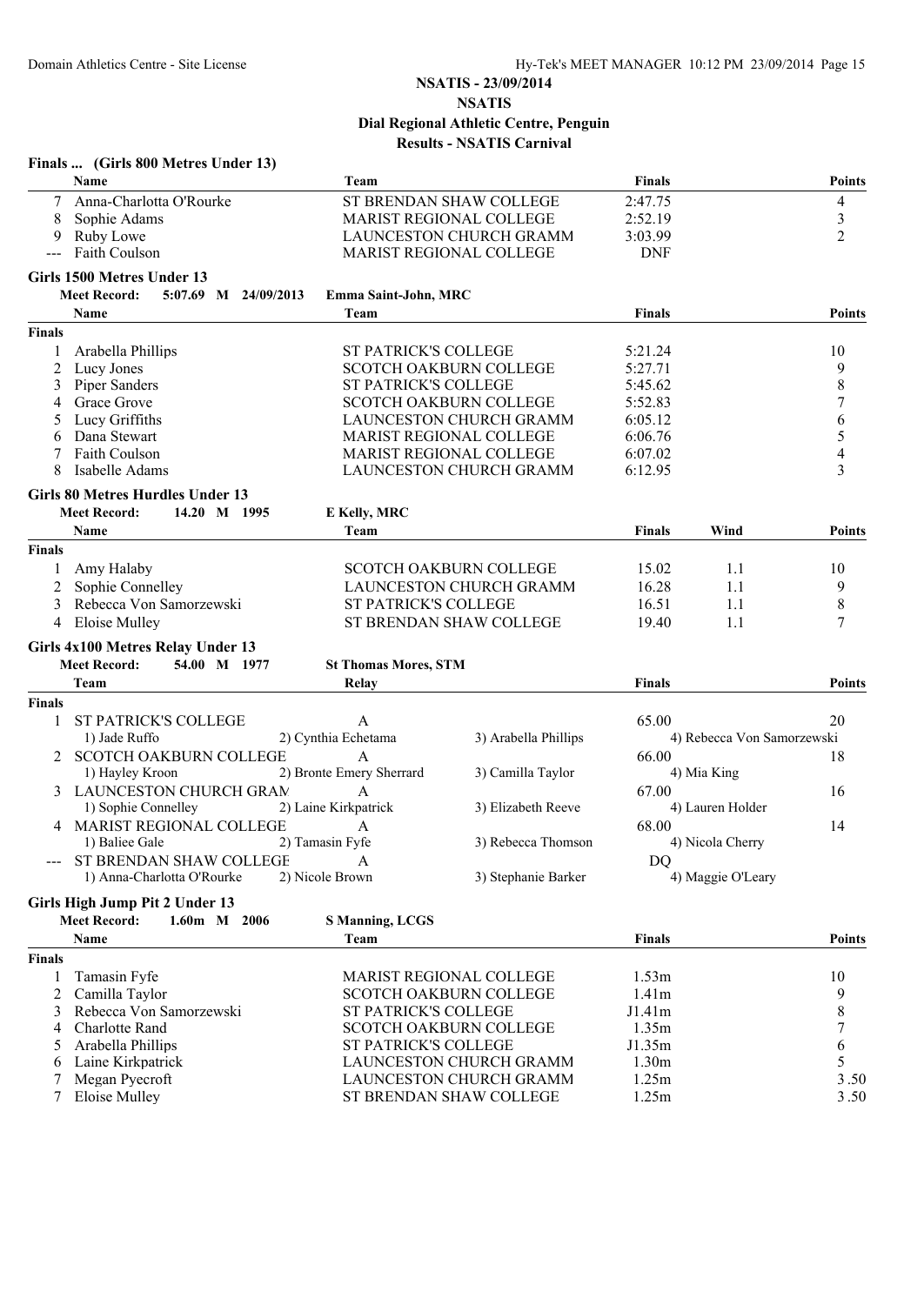|                                          | Finals  (Girls High Jump Pit 2 Under 13)<br>Name | Team                           | Finals            |            | <b>Points</b>            |
|------------------------------------------|--------------------------------------------------|--------------------------------|-------------------|------------|--------------------------|
| 9                                        | Stephanie Barker                                 | ST BRENDAN SHAW COLLEGE        | J1.25m            |            |                          |
| 10                                       | Dana Stewart                                     | MARIST REGIONAL COLLEGE        | 1.20m             |            | $\overline{c}$<br>1      |
|                                          |                                                  |                                |                   |            |                          |
|                                          | Girls Long Jump Pit 2 Under 13                   |                                |                   |            |                          |
|                                          | <b>Meet Record:</b><br>4.72m M 1985              | J Lyons, MRC                   |                   |            |                          |
|                                          | Name                                             | Team                           | <b>Finals</b>     | Wind       | <b>Points</b>            |
| <b>Finals</b>                            |                                                  |                                |                   |            |                          |
| 1                                        | Rebecca Von Samorzewski                          | ST PATRICK'S COLLEGE           | 4.58m             | <b>NWI</b> | 10                       |
| 2                                        | <b>Charlotte Rand</b>                            | <b>SCOTCH OAKBURN COLLEGE</b>  | 4.56m             | <b>NWI</b> | 9                        |
| 3                                        | Hayley Kroon                                     | <b>SCOTCH OAKBURN COLLEGE</b>  | 4.28m             | <b>NWI</b> | 8                        |
| 4                                        | Chelsea Baker                                    | <b>ST PATRICK'S COLLEGE</b>    | 4.11m             | <b>NWI</b> | 7                        |
| 5                                        | Tamasin Fyfe                                     | <b>MARIST REGIONAL COLLEGE</b> | 4.00m             | <b>NWI</b> | 6                        |
| 6                                        | Mikayla House                                    | MARIST REGIONAL COLLEGE        | 3.84m             | <b>NWI</b> | 5                        |
|                                          | Laine Kirkpatrick                                | <b>LAUNCESTON CHURCH GRAMM</b> | 3.44m             | <b>NWI</b> | 4                        |
|                                          | Stephanie Barker                                 | ST BRENDAN SHAW COLLEGE        | 3.43m             | <b>NWI</b> | 3                        |
| ---                                      | <b>Eloise Mulley</b>                             | ST BRENDAN SHAW COLLEGE        | <b>FOUL</b>       |            |                          |
| $\hspace{0.05cm} \ldots \hspace{0.05cm}$ | Sophie Connelley                                 | <b>LAUNCESTON CHURCH GRAMM</b> | <b>FOUL</b>       |            |                          |
|                                          | Girls Shot Put 3Kg Under 13                      |                                |                   |            |                          |
|                                          | <b>Meet Record:</b><br>10.71m M 1993             | A Phillips, SPC                |                   |            |                          |
|                                          | Name                                             | Team                           | <b>Finals</b>     |            | <b>Points</b>            |
| <b>Finals</b>                            |                                                  |                                |                   |            |                          |
| 1                                        | Amy Halaby                                       | <b>SCOTCH OAKBURN COLLEGE</b>  | 7.85m             |            | 10                       |
| 2                                        | Agok Miar                                        | <b>ST PATRICK'S COLLEGE</b>    | 7.56m             |            | 9                        |
| 3                                        | Cynthia Echetama                                 | ST PATRICK'S COLLEGE           | 7.06m             |            | $\,8$                    |
| 4                                        | Eliza Bowen                                      | LAUNCESTON CHURCH GRAMM        | 7.00 <sub>m</sub> |            | $\tau$                   |
| 5                                        | Rachael Harvey                                   | <b>MARIST REGIONAL COLLEGE</b> | 6.44m             |            | 6                        |
| 6                                        | Nicole Brown                                     | ST BRENDAN SHAW COLLEGE        | 6.43m             |            | 5                        |
| 7                                        | Megan Pyecroft                                   | LAUNCESTON CHURCH GRAMM        | 6.37m             |            | $\overline{\mathcal{A}}$ |
| 8                                        | Olivia Crawford                                  | ST BRENDAN SHAW COLLEGE        | 6.22m             |            | $\mathfrak{Z}$           |
| 9                                        | Grace Grove                                      | SCOTCH OAKBURN COLLEGE         | 5.92m             |            | $\sqrt{2}$               |
| 10                                       | Alexandra Crocker                                | MARIST REGIONAL COLLEGE        | 5.90m             |            | 1                        |
|                                          | <b>Girls Discus Throw 1Kg Under 13</b>           |                                |                   |            |                          |
|                                          | <b>Meet Record:</b><br>25.94m M 1986             | R Brock, SOC                   |                   |            |                          |
|                                          | <b>Name</b>                                      | Team                           | <b>Finals</b>     |            | <b>Points</b>            |
| <b>Finals</b>                            |                                                  |                                |                   |            |                          |
|                                          | Amy Halaby                                       | <b>SCOTCH OAKBURN COLLEGE</b>  | 20.46m            |            | 10                       |
|                                          | 2 Neve Collins                                   | <b>MARIST REGIONAL COLLEGE</b> | 17.44m            |            | 9                        |
|                                          | <b>Emily Foster</b>                              | SCOTCH OAKBURN COLLEGE         | 16.72m            |            | 8                        |
|                                          | Ruby Lowe                                        | LAUNCESTON CHURCH GRAMM        | 16.42m            |            | 7                        |
| 5                                        | Emily Withington                                 | <b>ST PATRICK'S COLLEGE</b>    | 16.17m            |            | 6                        |
| 6                                        | Olivia Crawford                                  | ST BRENDAN SHAW COLLEGE        | 15.38m            |            | 5                        |
|                                          | Agok Miar                                        | ST PATRICK'S COLLEGE           | 14.96m            |            | 4                        |
|                                          | Eliza Bowen                                      | LAUNCESTON CHURCH GRAMM        | 14.50m            |            | 3                        |
| 9                                        | Abigail Burton-Spicer                            | MARIST REGIONAL COLLEGE        | 14.08m            |            | $\overline{2}$           |
| $---$                                    | Stephanie Barker                                 | ST BRENDAN SHAW COLLEGE        | <b>FOUL</b>       |            |                          |
|                                          | <b>Girls Javelin Throw 400gm Under 13</b>        |                                |                   |            |                          |
|                                          | <b>Meet Record:</b><br>33.40m M 2009             | C McLenaghan, SOC              |                   |            |                          |
|                                          | Name                                             | Team                           | <b>Finals</b>     |            | <b>Points</b>            |
| <b>Finals</b>                            |                                                  |                                |                   |            |                          |
|                                          | Elizabeth Reeves                                 | LAUNCESTON CHURCH GRAMM        | 22.16m            |            | 10                       |
|                                          | Hayley Kroon                                     | <b>SCOTCH OAKBURN COLLEGE</b>  | 20.10m            |            | 9                        |
|                                          |                                                  |                                |                   |            |                          |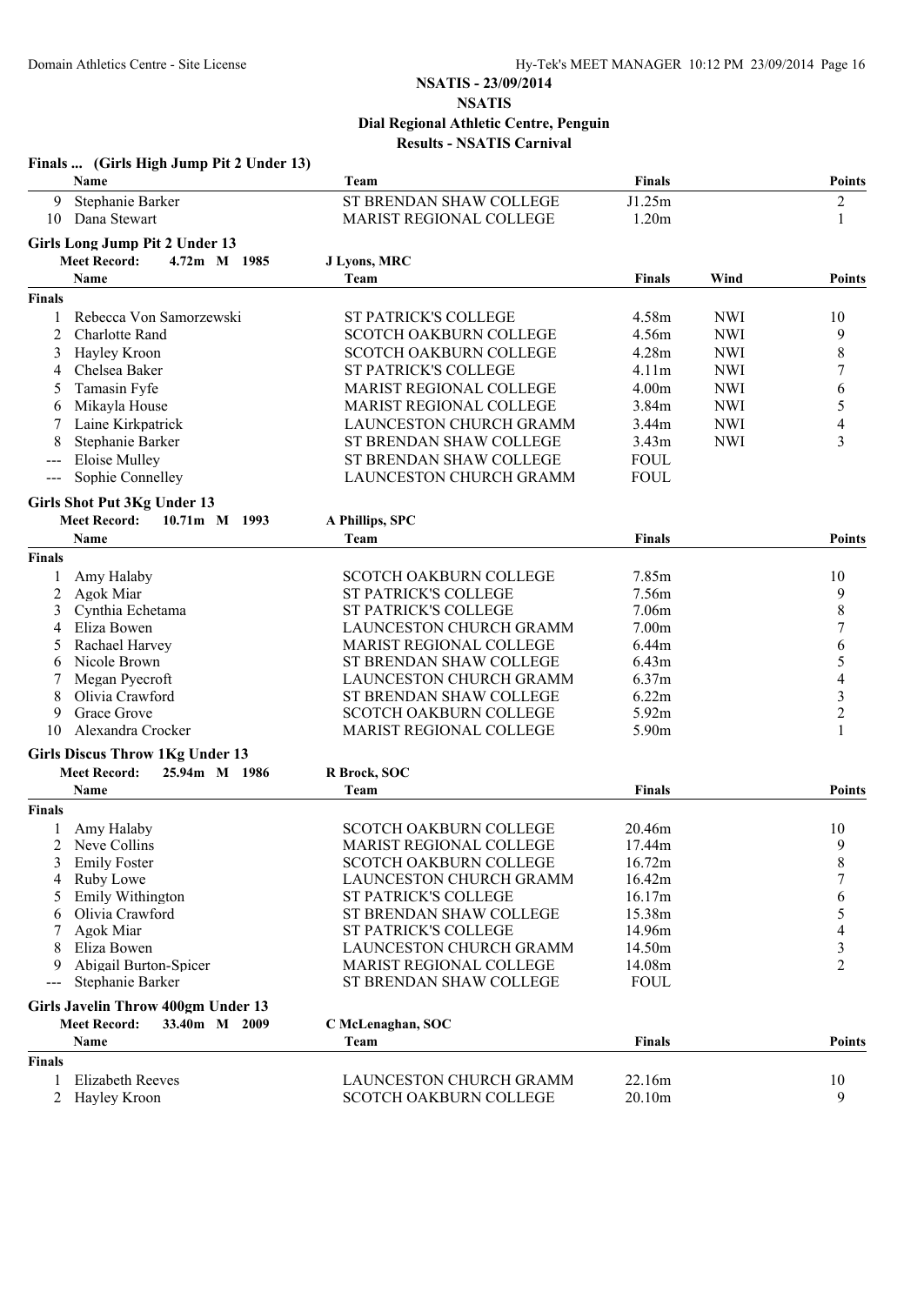# **Finals ... (Girls Javelin Throw 400gm Under 13)**

|                | Name                                | Team                           | <b>Finals</b> |            |                | <b>Points</b>            |
|----------------|-------------------------------------|--------------------------------|---------------|------------|----------------|--------------------------|
| 3              | Lauren Holder                       | LAUNCESTON CHURCH GRAMM        | 20.04m        |            |                | $\,8\,$                  |
| 4              | Tamasin Fyfe                        | <b>MARIST REGIONAL COLLEGE</b> | 18.05m        |            |                | $\boldsymbol{7}$         |
| 5              | Zoe Clarke                          | MARIST REGIONAL COLLEGE        | 17.08m        |            |                | 6                        |
| 6              | Ella Boxhall                        | <b>ST PATRICK'S COLLEGE</b>    | 16.97m        |            |                | 5                        |
| 7              | Georgie Williams                    | <b>SCOTCH OAKBURN COLLEGE</b>  | 16.89m        |            |                | $\overline{\mathcal{L}}$ |
| 8              | Cynthia Echetama                    | ST PATRICK'S COLLEGE           | 16.53m        |            |                | $\overline{3}$           |
| $---$          | Jordyn Welsh                        | ST BRENDAN SHAW COLLEGE        | <b>FOUL</b>   |            |                |                          |
| $\frac{1}{2}$  | Olivia Crawford                     | ST BRENDAN SHAW COLLEGE        | <b>FOUL</b>   |            |                |                          |
|                | <b>Boys 100 Metres Open</b>         |                                |               |            |                |                          |
|                | <b>Meet Record:</b><br>10.8h M 1990 | J Streit, SPC                  |               |            |                |                          |
|                | Name                                | Team                           | <b>Finals</b> | Wind       | H#             | <b>Points</b>            |
| <b>Finals</b>  |                                     |                                |               |            |                |                          |
| 1              | Brendan Smith                       | <b>SCOTCH OAKBURN COLLEGE</b>  | 11.51         | $+0.0$     | 2              | 10                       |
| 2              | Jarrod Thomas                       | <b>ST PATRICK'S COLLEGE</b>    | 11.72         | 1.0        | 1              | 9                        |
| 3              | Samuel Alderson                     | <b>ST PATRICK'S COLLEGE</b>    | 12.04         | $+0.0$     | $\overline{c}$ | $\,8\,$                  |
| 4              | Thomas Snook                        | LAUNCESTON CHURCH GRAMM        | 12.29         | 1.0        | 1              | 7                        |
| 5              | Hamish McCallumSmith                | SCOTCH OAKBURN COLLEGE         | 12.30         | 1.0        | $\mathbf{1}$   | 6                        |
| 6              | <b>Grady Stretton</b>               | <b>MARIST REGIONAL COLLEGE</b> | 12.37         | $+0.0$     | $\overline{2}$ | 5                        |
| 7              | Jack Dunn                           | LAUNCESTON CHURCH GRAMM        | 12.40         | $+0.0$     | $\overline{2}$ | 4                        |
| 8              | Jake Gleeson                        | ST BRENDAN SHAW COLLEGE        | 12.48         | 1.0        | $\mathbf{1}$   | 3                        |
| 9              | John Wood                           |                                | 12.55         |            |                | $\overline{2}$           |
|                |                                     | MARIST REGIONAL COLLEGE        |               | 1.0        | $\mathbf{1}$   |                          |
|                | <b>Boys 200 Metres Open</b>         |                                |               |            |                |                          |
|                | <b>Meet Record:</b><br>22.0h M 1990 | J Streit, SPC                  |               |            |                |                          |
|                | Name                                | Team                           | <b>Finals</b> | Wind       | H#             | <b>Points</b>            |
| <b>Finals</b>  |                                     |                                |               |            |                |                          |
| 1              | Brendan Smith                       | <b>SCOTCH OAKBURN COLLEGE</b>  | 23.31         | <b>NWI</b> | 2              | 10                       |
| $\overline{c}$ | Jarrod Thomas                       | ST PATRICK'S COLLEGE           | 23.89         | <b>NWI</b> | $\overline{2}$ | 9                        |
| 3              | Samuel Alderson                     | ST PATRICK'S COLLEGE           | 23.90         | <b>NWI</b> | 1              | 8                        |
| 4              | <b>Elliott Rae</b>                  | SCOTCH OAKBURN COLLEGE         | 23.99         | <b>NWI</b> | 1              | $\boldsymbol{7}$         |
| 5              | Alexander Muirhead                  | LAUNCESTON CHURCH GRAMM        | 24.07         | <b>NWI</b> | $\mathbf{1}$   | 6                        |
| 6              | Thomas Snook                        | LAUNCESTON CHURCH GRAMM        | 24.17         | <b>NWI</b> | $\overline{c}$ | 5                        |
| 7              | Jake Gleeson                        | ST BRENDAN SHAW COLLEGE        | 25.04         | <b>NWI</b> | $\overline{c}$ | 4                        |
| 8              | <b>Bradley Boxhall</b>              | ST BRENDAN SHAW COLLEGE        | 25.42         | <b>NWI</b> | $\mathbf{1}$   | 3                        |
| 9              | John Wood                           | MARIST REGIONAL COLLEGE        | 26.13         | <b>NWI</b> | $\overline{2}$ | $\overline{c}$           |
| 10             | <b>Grady Stretton</b>               | MARIST REGIONAL COLLEGE        | 27.83         | <b>NWI</b> | $\mathbf{1}$   | 1                        |
|                | <b>Boys 400 Metres Open</b>         |                                |               |            |                |                          |
|                | 50.1h M 1990<br><b>Meet Record:</b> | J Streit, SPC                  |               |            |                |                          |
|                | Name                                | Team                           | <b>Finals</b> |            | H#             | <b>Points</b>            |
| Finals         |                                     |                                |               |            |                |                          |
| 1              | Thomas Snook                        | LAUNCESTON CHURCH GRAMM        | 53.75         |            | 1              | 10                       |
| $\overline{2}$ | <b>Elliott Rae</b>                  | <b>SCOTCH OAKBURN COLLEGE</b>  | 54.24         |            | 1              | 9                        |
| 3              | Jarrod Thomas                       | <b>ST PATRICK'S COLLEGE</b>    | 54.40         |            | 2              | 8                        |
| 4              | Samuel Alderson                     | <b>ST PATRICK'S COLLEGE</b>    | 54.80         |            | 1              | 7                        |
| 5              | Alexander Muirhead                  | LAUNCESTON CHURCH GRAMM        | 54.85         |            | 2              | 6                        |
| 6              | Nathan Claridge                     | <b>SCOTCH OAKBURN COLLEGE</b>  | 54.88         |            | $\overline{c}$ | 5                        |
| 7              | Jake Gleeson                        | ST BRENDAN SHAW COLLEGE        | 58.28         |            | 2              | 4                        |
| 8              | <b>Grady Stretton</b>               | MARIST REGIONAL COLLEGE        | 64.37         |            | $\overline{c}$ | 3                        |
| 9              | Gabe Dennison                       | MARIST REGIONAL COLLEGE        | 67.82         |            | 1              | $\overline{c}$           |
|                |                                     |                                |               |            |                |                          |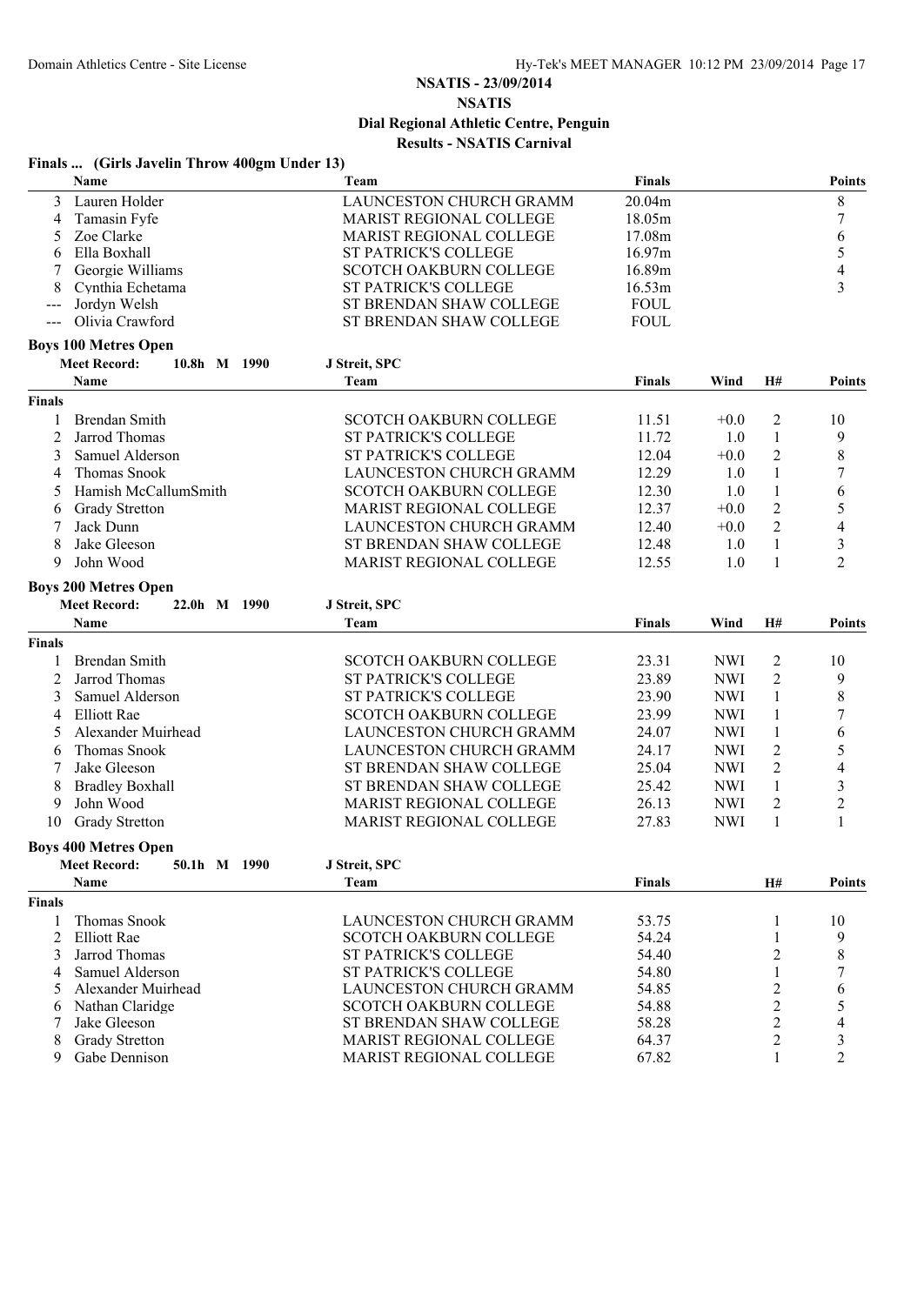|               | <b>Boys 800 Metres Open</b>           |                                  |                                |               |                   |                         |
|---------------|---------------------------------------|----------------------------------|--------------------------------|---------------|-------------------|-------------------------|
|               | <b>Meet Record:</b><br>1:59.00 M 1987 | J White, MRC                     |                                |               |                   |                         |
|               | <b>Name</b>                           | Team                             |                                | <b>Finals</b> |                   | <b>Points</b>           |
| <b>Finals</b> |                                       |                                  |                                |               |                   |                         |
|               | Nathan Claridge                       |                                  | <b>SCOTCH OAKBURN COLLEGE</b>  | 2:09.82       |                   | 10                      |
| 2             | Hamish McCallumSmith                  |                                  | <b>SCOTCH OAKBURN COLLEGE</b>  | 2:12.61       |                   | 9                       |
| 3             | Lloyd Evans                           |                                  | <b>ST PATRICK'S COLLEGE</b>    | 2:13.78       |                   | 8                       |
| 4             | Harrison Musgrave                     |                                  | LAUNCESTON CHURCH GRAMM        | 2:18.28       |                   | 7                       |
| 5             | Alexander Muirhead                    |                                  | LAUNCESTON CHURCH GRAMM        | 2:20.14       |                   | 6                       |
| 6             | Denyan Claxton                        |                                  | ST PATRICK'S COLLEGE           | 2:24.83       |                   | 5                       |
|               | <b>Boys 1500 Metres Open</b>          |                                  |                                |               |                   |                         |
|               | <b>Meet Record:</b><br>4:10.50 M 1968 | R Wallace, MRC                   |                                |               |                   |                         |
|               | <b>Name</b>                           | Team                             |                                | <b>Finals</b> |                   | <b>Points</b>           |
| <b>Finals</b> |                                       |                                  |                                |               |                   |                         |
| 1             | <b>Ryan Powell</b>                    |                                  | <b>ST BRENDAN SHAW COLLEGE</b> | 4:10.94       |                   | 10                      |
| 2             | Nathan Claridge                       |                                  | <b>SCOTCH OAKBURN COLLEGE</b>  | 4:19.98       |                   | 9                       |
| 3             | Gabe Dennison                         |                                  | MARIST REGIONAL COLLEGE        | 4:32.95       |                   | 8                       |
| 4             | <b>Thomas Snook</b>                   |                                  | LAUNCESTON CHURCH GRAMM        | 4:43.01       |                   | 7                       |
| 5             | Hamish McCallumSmith                  |                                  | <b>SCOTCH OAKBURN COLLEGE</b>  | 4:45.38       |                   | 6                       |
| 6             | Jacob Banfield                        |                                  | <b>LAUNCESTON CHURCH GRAMM</b> | 5:03.98       |                   | 5                       |
| 7             | Joseph Chilvers                       |                                  | ST PATRICK'S COLLEGE           | 5:10.77       |                   | $\overline{4}$          |
| 8             | Lloyd Evans                           |                                  | <b>ST PATRICK'S COLLEGE</b>    | 5:19.59       |                   | 3                       |
|               | <b>Boys 3000 Metres Open</b>          |                                  |                                |               |                   |                         |
|               | <b>Meet Record:</b><br>9:08.56 M 2012 | J Butler, SPC                    |                                |               |                   |                         |
|               | Name                                  | Team                             |                                | <b>Finals</b> |                   | Points                  |
| <b>Finals</b> |                                       |                                  |                                |               |                   |                         |
|               |                                       |                                  |                                |               |                   |                         |
| 1             | Ryan Powell                           |                                  | ST BRENDAN SHAW COLLEGE        | 8:57.00 M     |                   | 10                      |
| 2             | Chester James-Smith                   |                                  | <b>SCOTCH OAKBURN COLLEGE</b>  | 9:20.07       |                   | 9                       |
| 3             | Getasew Ferguson                      |                                  | ST PATRICK'S COLLEGE           | 9:23.51       |                   | 8                       |
| 4             | Gabe Dennison                         |                                  | <b>MARIST REGIONAL COLLEGE</b> | 9:43.19       |                   | 7                       |
| 5             | Hamish McCallumSmith                  |                                  | <b>SCOTCH OAKBURN COLLEGE</b>  | 10:06.09      |                   | 6                       |
| 6             | <b>Connor Parke</b>                   |                                  | MARIST REGIONAL COLLEGE        | 10:08.64      |                   | 5                       |
|               | Kier Crooks                           |                                  | <b>ST PATRICK'S COLLEGE</b>    | 10:21.43      |                   | 4                       |
| 8             | Jordan Poland                         |                                  | <b>LAUNCESTON CHURCH GRAMM</b> | 10:28.34      |                   | $\overline{\mathbf{3}}$ |
| 9             | Jacob Banfield                        |                                  | <b>LAUNCESTON CHURCH GRAMM</b> | 10:37.32      |                   | $\overline{2}$          |
|               | <b>Boys 110 Metres Hurdles Open</b>   |                                  |                                |               |                   |                         |
|               | <b>Meet Record:</b><br>15.63 M 2011   | <b>B Catterall, SPC</b>          |                                |               |                   |                         |
|               | Name                                  | Team                             |                                | <b>Finals</b> | Wind              | Points                  |
| Finals        |                                       |                                  |                                |               |                   |                         |
| 1             | <b>Elliott Rae</b>                    |                                  | <b>SCOTCH OAKBURN COLLEGE</b>  | 16.51         | 1.8               | 10                      |
| 2             | Curtis Murfett                        |                                  | <b>ST PATRICK'S COLLEGE</b>    | 17.48         | 1.8               | 9                       |
| 3             | Michael Armarego                      |                                  | LAUNCESTON CHURCH GRAMM        | 17.93         | 1.8               | 8                       |
|               | <b>Boys 4x100 Metres Relay Open</b>   |                                  |                                |               |                   |                         |
|               | <b>Meet Record:</b><br>44.60 M 1969   | <b>St Patrick's College, SPC</b> |                                |               |                   |                         |
|               | Team                                  | Relay                            |                                | <b>Finals</b> |                   | <b>Points</b>           |
| <b>Finals</b> |                                       |                                  |                                |               |                   |                         |
| 1             | <b>SCOTCH OAKBURN COLLEGE</b>         | A                                |                                | 46.31         |                   | 20                      |
|               | 1) Brendan Smith                      | 2) Elliot Rae                    | 3) Hamish McCallumSmith        |               | 4) Timothy Jones  |                         |
| 2             | <b>ST PATRICK'S COLLEGE</b>           | A                                |                                | 46.37         |                   | 18                      |
|               | 1) Peter Siejka                       | 2) Jarrod Thomas                 | 3) Samuel Alderson             |               | 4) Curtis Murfett |                         |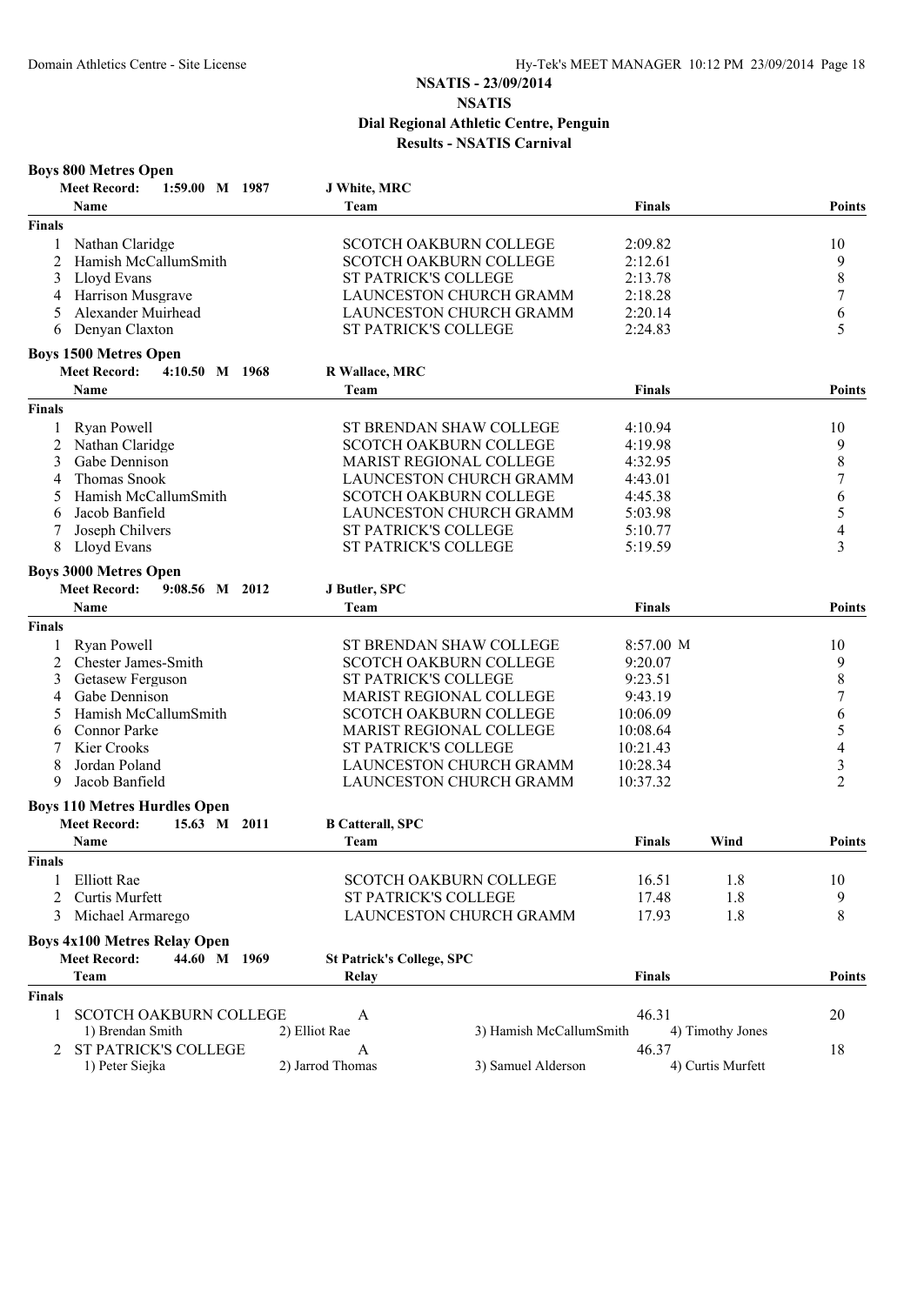# **NSATIS - 23/09/2014**

#### **NSATIS Dial Regional Athletic Centre, Penguin Results - NSATIS Carnival**

|                | Finals  (Boys 4x100 Metres Relay Open) |                               |                                |               |                   |                  |
|----------------|----------------------------------------|-------------------------------|--------------------------------|---------------|-------------------|------------------|
|                | Team                                   | Relay                         |                                | <b>Finals</b> |                   | Points           |
| 3              | LAUNCESTON CHURCH GRAM                 | $\mathbf{A}$                  |                                | 47.15         |                   | 16               |
|                | 1) Thomas Snook                        | 2) Jack Dunn                  | 3) Alex Muirhead               |               | 4) Harry Mitchell |                  |
|                | ST BRENDAN SHAW COLLEGE                | A                             |                                | 51.07         |                   | 14               |
|                | 1) Jake Twamley                        | 2) Bradley Boxhall            | 3) Jake Gleeson                |               | 4) Tyler Gavralas |                  |
|                | MARIST REGIONAL COLLEGE                | A                             |                                | DQ            |                   |                  |
|                | 1) Matt Schmidt                        | 2) John Wood                  | 3) Levi Quilliam               |               | 4) Grady Stretton |                  |
|                | <b>Boys High Jump Pit 1 Open</b>       |                               |                                |               |                   |                  |
|                | <b>Meet Record:</b><br>2.07m M 1988    | N McGuire, SPC                |                                |               |                   |                  |
|                | Name                                   | Team                          |                                | <b>Finals</b> |                   | Points           |
| <b>Finals</b>  |                                        |                               |                                |               |                   |                  |
|                | Zachariah Stuart                       |                               | <b>SCOTCH OAKBURN COLLEGE</b>  | 1.79m         |                   | 9.50             |
|                | Jayden Brown                           | <b>ST PATRICK'S COLLEGE</b>   |                                | 1.79m         |                   | 9.50             |
| 3              | Jayden Johnson                         |                               | <b>LAUNCESTON CHURCH GRAMM</b> | 1.73m         |                   | 8                |
| 4              | Jake Gleeson                           |                               | ST BRENDAN SHAW COLLEGE        | J1.73m        |                   | $\boldsymbol{7}$ |
| 5              | Samuel Strong                          |                               | LAUNCESTON CHURCH GRAMM        | 1.70m         |                   | 6                |
| 6              | Luca Ercole                            | ST PATRICK'S COLLEGE          |                                | 1.65m         |                   | 5                |
| 7              | Joseph Lester                          |                               | <b>SCOTCH OAKBURN COLLEGE</b>  | 1.60m         |                   | 4                |
| 8              | Timothy Sheehan                        |                               | ST BRENDAN SHAW COLLEGE        | 1.55m         |                   | 3                |
|                | <b>Boys Long Jump Pit 2 Open</b>       |                               |                                |               |                   |                  |
|                | <b>Meet Record:</b><br>7.02m M 1987    | A Juhasz, SOC                 |                                |               |                   |                  |
|                | Name                                   | Team                          |                                | <b>Finals</b> | Wind              | Points           |
| <b>Finals</b>  |                                        |                               |                                |               |                   |                  |
| 1              | Jarrod Foale                           | <b>ST PATRICK'S COLLEGE</b>   |                                | 6.45m         | <b>NWI</b>        | 10               |
| 2              | Jayden Brown                           | ST PATRICK'S COLLEGE          |                                | 5.82m         | <b>NWI</b>        | 9                |
| 3              | Alexander Muirhead                     |                               | LAUNCESTON CHURCH GRAMM        | 5.47m         | <b>NWI</b>        | 8                |
| 4              | Zachariah Stuart                       |                               | <b>SCOTCH OAKBURN COLLEGE</b>  | 5.28m         | <b>NWI</b>        | 7                |
| 5              | Jayden Johnson                         |                               | LAUNCESTON CHURCH GRAMM        | 5.25m         | <b>NWI</b>        | 6                |
|                | <b>Bradley Boxhall</b>                 |                               | ST BRENDAN SHAW COLLEGE        | 4.89m         | <b>NWI</b>        |                  |
| 6              | Jake Gleeson                           |                               |                                |               |                   | 5<br>4           |
|                |                                        |                               | ST BRENDAN SHAW COLLEGE        | 4.87m         | <b>NWI</b>        |                  |
|                | William Neville                        |                               | <b>SCOTCH OAKBURN COLLEGE</b>  | <b>FOUL</b>   |                   |                  |
| ---            | Alex Ridge                             |                               | MARIST REGIONAL COLLEGE        | <b>FOUL</b>   |                   |                  |
|                | <b>Brad Wescombe</b>                   |                               | <b>MARIST REGIONAL COLLEGE</b> | <b>FOUL</b>   |                   |                  |
|                | <b>Boys Triple Jump Pit 1 Open</b>     |                               |                                |               |                   |                  |
|                | <b>Meet Record:</b><br>13.87m M 1966   | <b>R</b> Devenish-Mears, LCGS |                                |               |                   |                  |
|                | Name                                   | Team                          |                                | <b>Finals</b> | Wind              | Points           |
| <b>Finals</b>  |                                        |                               |                                |               |                   |                  |
| 1              | Jayden Brown                           | ST PATRICK'S COLLEGE          |                                | 12.42m        | <b>NWI</b>        | 10               |
| 2              | Jayden Johnson                         |                               | <b>LAUNCESTON CHURCH GRAMM</b> | 12.08m        | <b>NWI</b>        | 9                |
| 3              | Jake Gleeson                           |                               | ST BRENDAN SHAW COLLEGE        | 12.00m        | <b>NWI</b>        | 8                |
| 4              | Zachariah Stuart                       |                               | <b>SCOTCH OAKBURN COLLEGE</b>  | 11.90m        | <b>NWI</b>        | 7                |
| 5              | Connor Parke                           |                               | <b>MARIST REGIONAL COLLEGE</b> | 11.21m        | <b>NWI</b>        | 6                |
| 6              | Curtis Murfett                         | <b>ST PATRICK'S COLLEGE</b>   |                                | 11.11m        | <b>NWI</b>        | 5                |
|                | Timothy Sheehan                        |                               | ST BRENDAN SHAW COLLEGE        | 10.83m        | <b>NWI</b>        | 4                |
| 8              | Jordan Poland                          |                               | LAUNCESTON CHURCH GRAMM        | 10.81m        | <b>NWI</b>        | 3                |
|                |                                        |                               |                                |               |                   |                  |
|                | <b>Boys Shot Put 5kg Open</b>          |                               |                                |               |                   |                  |
|                | <b>Meet Record:</b><br>16.51m M 1996   | G Hicks, SBS                  |                                |               |                   |                  |
|                | Name                                   | Team                          |                                | <b>Finals</b> |                   | <b>Points</b>    |
| <b>Finals</b>  |                                        |                               |                                |               |                   |                  |
| -1             | <b>Timothy Jones</b>                   |                               | <b>SCOTCH OAKBURN COLLEGE</b>  | 12.67m        |                   | 10               |
| $\overline{2}$ | Nicholas Miller                        |                               | SCOTCH OAKBURN COLLEGE         | 12.51m        |                   | 9                |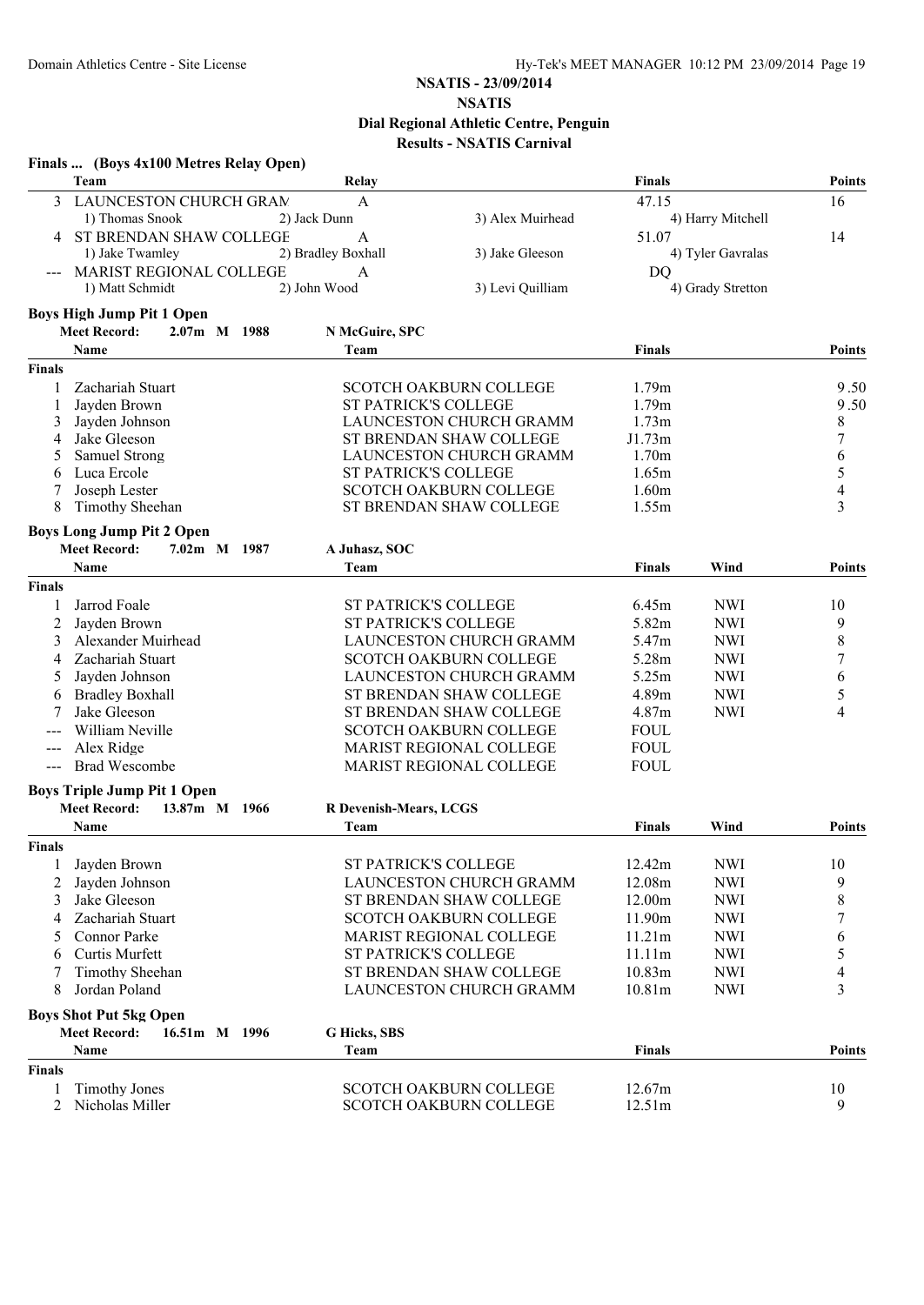|                    | Finals  (Boys Shot Put 5kg Open)                       |                                              |               |      |                |                |
|--------------------|--------------------------------------------------------|----------------------------------------------|---------------|------|----------------|----------------|
|                    | Name                                                   | Team                                         | <b>Finals</b> |      |                | <b>Points</b>  |
| 3                  | Samuel Strong                                          | LAUNCESTON CHURCH GRAMM                      | 12.39m        |      |                | 8              |
| 4                  | Aaron Brown                                            | ST BRENDAN SHAW COLLEGE                      | 11.56m        |      |                | 7              |
| 5                  | <b>Rhys Ford</b>                                       | ST BRENDAN SHAW COLLEGE                      | 10.99m        |      |                | 6              |
| 6                  | Jayden Brown                                           | <b>ST PATRICK'S COLLEGE</b>                  | 10.82m        |      |                | 5              |
|                    | Jayden Johnson                                         | LAUNCESTON CHURCH GRAMM                      | 10.66m        |      |                | 4              |
|                    | Samuel Alderson                                        | ST PATRICK'S COLLEGE                         | <b>FOUL</b>   |      |                |                |
|                    | <b>Boys Discus Throw 1.5kg Open</b>                    |                                              |               |      |                |                |
|                    | 51.96m M 1996<br><b>Meet Record:</b>                   | G Hicks, SBS                                 |               |      |                |                |
|                    | Name                                                   | Team                                         | <b>Finals</b> |      |                | <b>Points</b>  |
| <b>Finals</b>      |                                                        |                                              |               |      |                |                |
| -1                 | Samuel Alderson                                        | ST PATRICK'S COLLEGE                         | 44.76m        |      |                | 10             |
| 2                  | Aaron Brown                                            | ST BRENDAN SHAW COLLEGE                      | 37.12m        |      |                | 9              |
| 3                  | <b>Timothy Jones</b>                                   | <b>SCOTCH OAKBURN COLLEGE</b>                | 34.53m        |      |                | 8              |
| 4                  | Thomas Hayley                                          | <b>SCOTCH OAKBURN COLLEGE</b>                | 33.71m        |      |                | 7              |
| 5                  | Tom Barrett                                            | ST PATRICK'S COLLEGE                         | 31.60m        |      |                | 6              |
| 6                  | Jayden Johnson                                         | LAUNCESTON CHURCH GRAMM                      | 29.41m        |      |                | 5              |
| 7                  | Benjamin Crawford                                      | LAUNCESTON CHURCH GRAMM                      | 29.03m        |      |                | 4              |
| 8                  | Gabe Dennison                                          | MARIST REGIONAL COLLEGE                      | 17.21m        |      |                | 3              |
| 9                  | <b>Rhys Ford</b>                                       | ST BRENDAN SHAW COLLEGE                      | 16.45m        |      |                | $\overline{2}$ |
|                    | <b>Boys Javelin Throw 700gm Open</b>                   |                                              |               |      |                |                |
|                    | <b>Meet Record:</b><br>63.23m M 1985                   | A Shield, SOC                                |               |      |                |                |
|                    | Name                                                   | Team                                         | Finals        |      |                | <b>Points</b>  |
| <b>Finals</b>      |                                                        |                                              |               |      |                |                |
|                    | <b>Timothy Jones</b>                                   | SCOTCH OAKBURN COLLEGE                       | 46.51m        |      |                | 10             |
| 2                  | Tom Barrett                                            | ST PATRICK'S COLLEGE                         | 45.92m        |      |                | 9              |
| 3                  | Jayden Johnson                                         | LAUNCESTON CHURCH GRAMM                      | 41.52m        |      |                | 8              |
| 4                  | William Johns                                          | <b>SCOTCH OAKBURN COLLEGE</b>                | 41.48m        |      |                | 7              |
| 5                  | Samuel Alderson                                        | ST PATRICK'S COLLEGE                         | 40.77m        |      |                | 6              |
| 6                  | Benjamin Crawford                                      | LAUNCESTON CHURCH GRAMM                      | 36.86m        |      |                | 5              |
|                    | <b>Connor Parke</b>                                    | <b>MARIST REGIONAL COLLEGE</b>               | 33.55m        |      |                | 4              |
| 8                  | <b>Bradley Boxhall</b>                                 | ST BRENDAN SHAW COLLEGE                      | 31.34m        |      |                | 2.50           |
| 8                  | Luc Keep                                               | ST BRENDAN SHAW COLLEGE                      | 31.34m        |      |                | 2.50           |
| 10                 | Gabe Dennison                                          | MARIST REGIONAL COLLEGE                      | 28.66m        |      |                | 1              |
|                    |                                                        |                                              |               |      |                |                |
|                    | <b>Boys 100 Metres Under 16</b><br><b>Meet Record:</b> |                                              |               |      |                |                |
|                    | $11.2h$ M                                              | P Jacobs/ P Young/ P Beaumont, LCGS/LCGS/MRC |               |      |                |                |
|                    | Name                                                   | Team                                         | <b>Finals</b> | Wind | H#             | Points         |
| <b>Finals</b><br>1 | Sam Moore                                              | <b>ST PATRICK'S COLLEGE</b>                  | 12.03         | 0.4  |                | 10             |
|                    |                                                        |                                              |               |      | 2              |                |
| $\overline{2}$     | Mitchell Barker                                        | ST BRENDAN SHAW COLLEGE                      | 12.04         | 0.1  | 1              | 9              |
| 3                  | Andrew Toussaint-Hill                                  | MARIST REGIONAL COLLEGE                      | 12.10         | 0.4  | $\overline{c}$ | $\,8\,$        |
| 4                  | Dylan Headland                                         | ST PATRICK'S COLLEGE                         | 12.31         | 0.1  | $\mathbf{1}$   | 7              |
| 5                  | Alexander Spicer                                       | LAUNCESTON CHURCH GRAMM                      | 12.43         | 0.4  | $\overline{c}$ | 6              |
| 6                  | Jacob Berends                                          | <b>SCOTCH OAKBURN COLLEGE</b>                | 12.47         | 0.4  | $\overline{2}$ | 4.50           |
| 6                  | Konor Kruse                                            | SCOTCH OAKBURN COLLEGE                       | 12.47         | 0.1  | 1              | 4.50           |
| 8                  | Sid Triffitt                                           | LAUNCESTON CHURCH GRAMM                      | 12.71         | 0.1  | 1              | 3              |
| 9                  | Dami Olomola                                           | MARIST REGIONAL COLLEGE                      | 12.81         | 0.1  | 1              | $\overline{2}$ |
|                    |                                                        |                                              |               |      |                |                |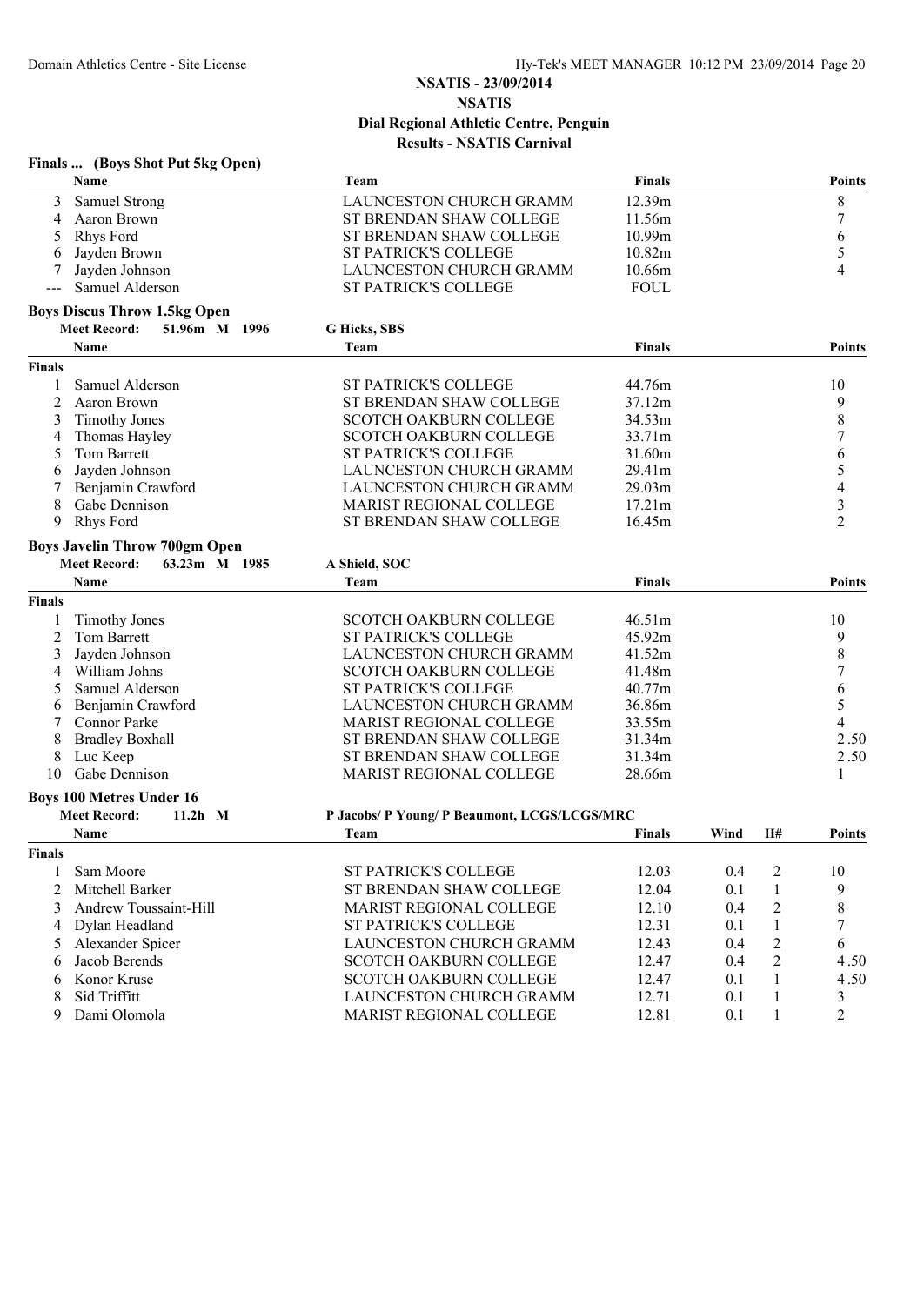|               | <b>Boys 200 Metres Under 16</b>         |                |                    |                                |               |            |                |                  |
|---------------|-----------------------------------------|----------------|--------------------|--------------------------------|---------------|------------|----------------|------------------|
|               | <b>Meet Record:</b>                     |                | 23.2h M 1975       | P Jacobs, LCGS                 |               |            |                |                  |
|               | Name                                    |                |                    | Team                           | <b>Finals</b> | Wind       | H#             | Points           |
| <b>Finals</b> |                                         |                |                    |                                |               |            |                |                  |
| 1             | Mitchell Barker                         |                |                    | ST BRENDAN SHAW COLLEGE        | 23.52         | <b>NWI</b> | 1              | 10               |
| 2             | Patrick Chilvers                        |                |                    | ST PATRICK'S COLLEGE           | 23.68         | <b>NWI</b> | $\mathbf{1}$   | 9                |
| 3             | Sam Moore                               |                |                    | ST PATRICK'S COLLEGE           | 24.28         | <b>NWI</b> | $\overline{c}$ | $\,$ 8 $\,$      |
| 4             | Douglas Jones                           |                |                    | <b>SCOTCH OAKBURN COLLEGE</b>  | 24.59         | <b>NWI</b> | $\mathbf{1}$   | $\sqrt{ }$       |
| 5             | Will Lockhart                           |                |                    | <b>LAUNCESTON CHURCH GRAMM</b> | 24.96         | <b>NWI</b> | 1              | 6                |
| 6             | <b>Brodie Hayes</b>                     |                |                    | MARIST REGIONAL COLLEGE        | 25.98         | <b>NWI</b> | 1              | 5                |
| 7             | Sid Triffitt                            |                |                    | LAUNCESTON CHURCH GRAMM        | 26.12         | <b>NWI</b> | $\overline{2}$ | $\overline{4}$   |
| 8             | <b>Tyler Jones</b>                      |                |                    | ST BRENDAN SHAW COLLEGE        | 27.42         | <b>NWI</b> | $\overline{c}$ | 3                |
| 9             | Dami Olomola                            |                |                    | <b>MARIST REGIONAL COLLEGE</b> | 28.08         | <b>NWI</b> | $\overline{2}$ | $\overline{2}$   |
|               | <b>Boys 400 Metres Under 16</b>         |                |                    |                                |               |            |                |                  |
|               | <b>Meet Record:</b>                     | 51.6h M 1999   |                    | A Jones, MRC                   |               |            |                |                  |
|               | Name                                    |                |                    | Team                           | <b>Finals</b> |            | <b>H#</b>      | Points           |
| <b>Finals</b> |                                         |                |                    |                                |               |            |                |                  |
| $\mathbf{1}$  | Dylan Headland                          |                |                    | <b>ST PATRICK'S COLLEGE</b>    | 56.29         |            | $\overline{c}$ | 10               |
| 2             | Benjamin Israel                         |                |                    | <b>LAUNCESTON CHURCH GRAMM</b> | 59.20         |            | $\overline{c}$ | 9                |
| 3             | Will Lockhart                           |                |                    | LAUNCESTON CHURCH GRAMM        | 59.41         |            | 1              | $\,8\,$          |
| 4             | <b>Tyler Jones</b>                      |                |                    | ST BRENDAN SHAW COLLEGE        | 61.38         |            |                | 7                |
| 5             | Dami Olomola                            |                |                    | <b>MARIST REGIONAL COLLEGE</b> | 62.86         |            | 2              | 6                |
| 6             | Tom Baker                               |                |                    | <b>ST PATRICK'S COLLEGE</b>    | 63.27         |            | 1              | 5                |
|               | <b>Boys 800 Metres Under 16</b>         |                |                    |                                |               |            |                |                  |
|               | <b>Meet Record:</b>                     | 1:58.20 M 1999 |                    | A Jones, MRC                   |               |            |                |                  |
|               | Name                                    |                |                    | Team                           | <b>Finals</b> |            |                | Points           |
| <b>Finals</b> |                                         |                |                    |                                |               |            |                |                  |
| 1             | <b>Harry Scott</b>                      |                |                    | LAUNCESTON CHURCH GRAMM        | 2:17.98       |            |                | 10               |
| 2             | James Baker                             |                |                    | <b>ST PATRICK'S COLLEGE</b>    | 2:17.99       |            |                | 9                |
| 3             | Doyle Freeman                           |                |                    | <b>MARIST REGIONAL COLLEGE</b> | 2:19.19       |            |                | $\,$ $\,$        |
| 4             | Tom Baker                               |                |                    | ST PATRICK'S COLLEGE           | 2:23.22       |            |                | $\boldsymbol{7}$ |
| 5             | <b>Tyler Jones</b>                      |                |                    | ST BRENDAN SHAW COLLEGE        | 2:23.88       |            |                | 6                |
| 6             | Luke Good                               |                |                    | <b>SCOTCH OAKBURN COLLEGE</b>  | 2:28.44       |            |                | 5                |
| 7             | Freddy Brown                            |                |                    | LAUNCESTON CHURCH GRAMM        | 2:38.11       |            |                | 4                |
| 8             | Bowen Wagenknecht                       |                |                    | ST BRENDAN SHAW COLLEGE        | 2:43.21       |            |                | 3                |
|               | <b>Boys 1500 Metres Under 16</b>        |                |                    |                                |               |            |                |                  |
|               | <b>Meet Record:</b>                     | 4:17.50 M 1978 |                    | R Dornauf, SOC                 |               |            |                |                  |
|               | Name                                    |                |                    | Team                           | <b>Finals</b> |            |                | Points           |
| <b>Finals</b> |                                         |                |                    |                                |               |            |                |                  |
|               | Callum Walker                           |                |                    | <b>ST PATRICK'S COLLEGE</b>    | 4:41.61       |            |                | 10               |
| 2             | Benjamin Israel                         |                |                    | LAUNCESTON CHURCH GRAMM        | 4:43.73       |            |                | 9                |
| 3             | James Baker                             |                |                    | ST PATRICK'S COLLEGE           | 4:55.94       |            |                | $\,$ $\,$        |
| 4             | Jock Tate                               |                |                    | LAUNCESTON CHURCH GRAMM        | 4:59.19       |            |                | 7                |
| 5             | Luke Good                               |                |                    | <b>SCOTCH OAKBURN COLLEGE</b>  | 5:09.07       |            |                | 6                |
| 6             | <b>Tyler Jones</b>                      |                |                    | ST BRENDAN SHAW COLLEGE        | 5:11.29       |            |                | 5                |
| 7             | Doyle Freeman                           |                |                    | MARIST REGIONAL COLLEGE        | 5:12.34       |            |                | 4                |
|               | <b>Boys 100 Metres Hurdles Under 16</b> |                |                    |                                |               |            |                |                  |
|               | <b>Meet Record:</b>                     |                | 14.79 M 24/09/2013 | Ryan Williams, SOC             |               |            |                |                  |
|               | Name                                    |                |                    | Team                           | Finals        | Wind       |                | Points           |
| <b>Finals</b> |                                         |                |                    |                                |               |            |                |                  |
| 1             | Sid Triffitt                            |                |                    | LAUNCESTON CHURCH GRAMM        | 16.53         | 2.0        |                | 10               |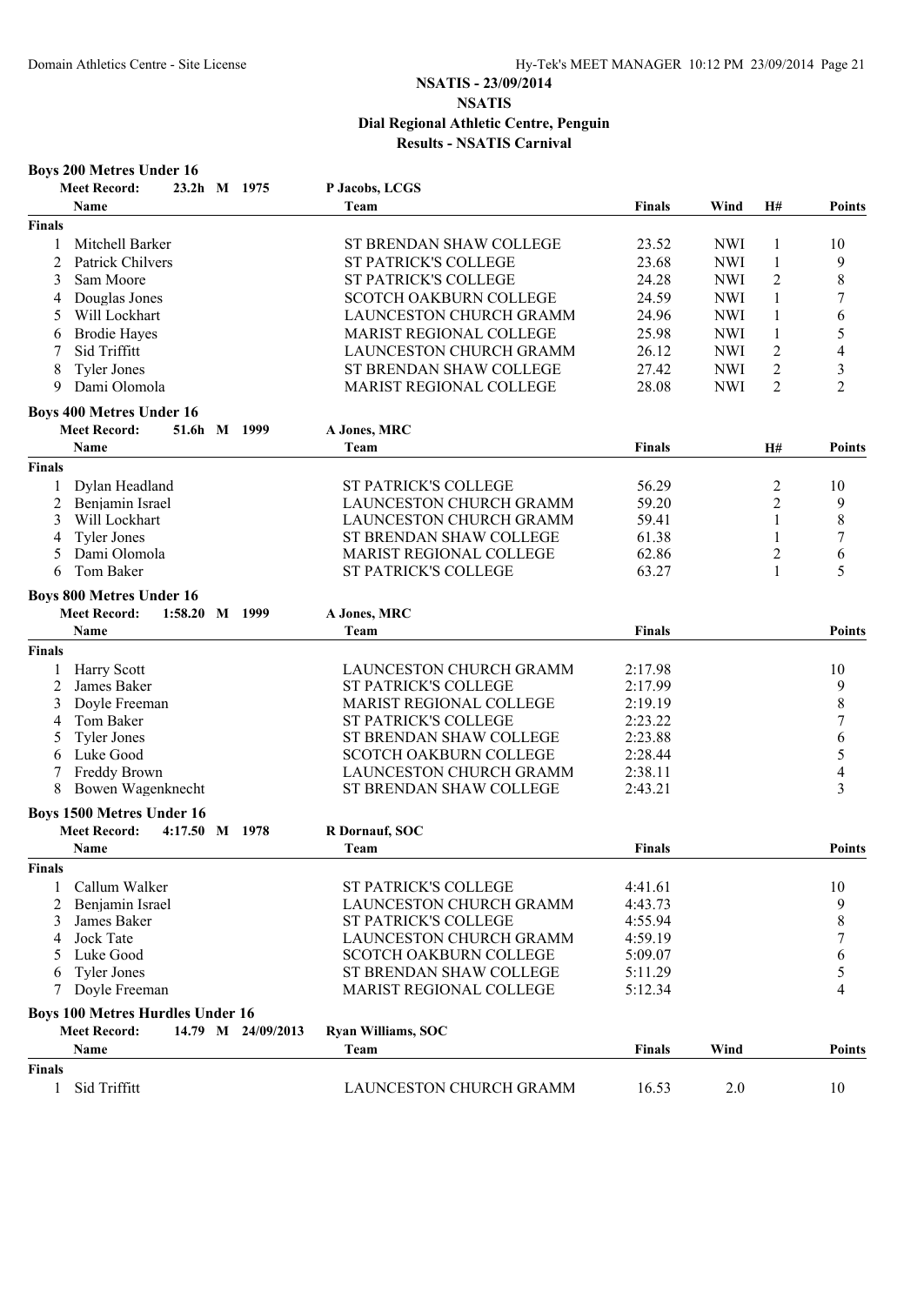|               | Finals  (Boys 100 Metres Hurdles Under 16)                                     |                                  |                                |                   |                          |                |
|---------------|--------------------------------------------------------------------------------|----------------------------------|--------------------------------|-------------------|--------------------------|----------------|
|               | Name                                                                           | Team                             |                                | <b>Finals</b>     | Wind                     | <b>Points</b>  |
| 2             | Jacob Anthony                                                                  |                                  | <b>SCOTCH OAKBURN COLLEGE</b>  | 17.24             | 2.0                      | 9              |
| 3             | Lauchlin Hansen                                                                |                                  | ST BRENDAN SHAW COLLEGE        | 18.03             | 2.0                      | $\,$ 8 $\,$    |
| 4             | Tom Baker                                                                      | <b>ST PATRICK'S COLLEGE</b>      |                                | 20.10             | 2.0                      | 7              |
|               | <b>Boys 4x100 Metres Relay Under 16</b>                                        |                                  |                                |                   |                          |                |
|               | 44.60 M 1969<br><b>Meet Record:</b>                                            | <b>St Patrick's College, SPC</b> |                                |                   |                          |                |
|               | Team                                                                           | Relay                            |                                | <b>Finals</b>     |                          | <b>Points</b>  |
| <b>Finals</b> |                                                                                |                                  |                                |                   |                          |                |
| $\mathbf{1}$  | <b>ST PATRICK'S COLLEGE</b>                                                    | A                                |                                | 47.58             |                          | 20             |
|               | 1) Patrick Chilvers                                                            | 2) Dylan Headland                | 3) Sam Moore                   |                   | 4) Connor Young          |                |
| 2             | <b>SCOTCH OAKBURN COLLEGE</b>                                                  | $\mathbf{A}$                     |                                | 48.73             |                          | 18             |
|               | 1) Konor Kruse                                                                 | 2) Jacob Berends                 | 3) Mitchell Hodgetts           |                   | 4) Douglas Jones         |                |
| 3             | LAUNCESTON CHURCH GRAM                                                         | A                                |                                | 49.23             |                          | 16             |
|               | 1) Sid Triffitt                                                                | 2) Alex Spicer                   | 3) Harry Scott                 |                   | 4) Will Lockhart         |                |
|               | ST BRENDAN SHAW COLLEGE                                                        | A                                |                                | 50.15             |                          | 14             |
|               | 1) Mitchell Barker                                                             | 2) Matthew Towns                 | 3) Tyler Jones                 |                   | 4) Lauchlin Hansen       |                |
|               | MARIST REGIONAL COLLEGE                                                        | $\mathbf{A}$                     |                                | 50.75             |                          | 12             |
|               | 1) Dami Olomola                                                                | 2) Doyle Freeman                 | 3) Harrison Liddell            |                   | 4) Andrew Toussaint-Hill |                |
|               | Boys High Jump Pit 1 Under 16                                                  |                                  |                                |                   |                          |                |
|               | <b>Meet Record:</b><br>1.93m M 1986                                            | T Apted, SPC                     |                                |                   |                          |                |
|               | <b>Name</b>                                                                    | Team                             |                                | <b>Finals</b>     |                          | <b>Points</b>  |
| <b>Finals</b> |                                                                                |                                  |                                |                   |                          |                |
| 1             | Jacob Anthony                                                                  |                                  | <b>SCOTCH OAKBURN COLLEGE</b>  | 1.80 <sub>m</sub> |                          | 10             |
| 2             | Matt Chatwin                                                                   | ST PATRICK'S COLLEGE             |                                | 1.72m             |                          | 9              |
| 3             | Freddy Brown                                                                   |                                  | LAUNCESTON CHURCH GRAMM        | 1.63m             |                          | $\,8$          |
| 4             | Lauchlin Hansen                                                                |                                  | ST BRENDAN SHAW COLLEGE        | J1.63m            |                          | 7              |
| 5             | Harrison Liddell                                                               |                                  | MARIST REGIONAL COLLEGE        | 1.60m             |                          | 5.50           |
| 5             | Lachlan Dennis                                                                 | ST PATRICK'S COLLEGE             |                                | 1.60m             |                          | 5.50           |
| 7             | William Cullen                                                                 |                                  | <b>SCOTCH OAKBURN COLLEGE</b>  | 1.55m             |                          | 4              |
| 8             | <b>Brodie Hayes</b>                                                            |                                  | <b>MARIST REGIONAL COLLEGE</b> | J1.55m            |                          | 3              |
| 9             | Kaleb Underwood                                                                |                                  | LAUNCESTON CHURCH GRAMM        | 1.45m             |                          | $\overline{c}$ |
| 10            | Liam Lamprey                                                                   |                                  | ST BRENDAN SHAW COLLEGE        | 0.99 <sub>m</sub> |                          | 1              |
|               | <b>Boys Long Jump Pit 2 Under 16</b>                                           |                                  |                                |                   |                          |                |
|               | <b>Meet Record:</b><br>6.72m M 1986                                            | A Juhasz, SOC                    |                                |                   |                          |                |
|               | Name                                                                           | Team                             |                                | <b>Finals</b>     | Wind                     | <b>Points</b>  |
| <b>Finals</b> |                                                                                |                                  |                                |                   |                          |                |
| 1             | Mitchell Barker                                                                |                                  | ST BRENDAN SHAW COLLEGE        | 5.47m             | <b>NWI</b>               | 10             |
| 2             | Andrew Toussaint-Hill                                                          |                                  | MARIST REGIONAL COLLEGE        | 5.44m             | <b>NWI</b>               | 9              |
| 3             | Dominic Nguyen                                                                 |                                  | LAUNCESTON CHURCH GRAMM        | 5.33m             | <b>NWI</b>               | 8              |
| 4             | Benjamin Israel                                                                |                                  | LAUNCESTON CHURCH GRAMM        | 5.24m             | <b>NWI</b>               | 7              |
| 5             | Dylan Johnston                                                                 | ST PATRICK'S COLLEGE             |                                | 5.14m             | <b>NWI</b>               | 6              |
| 6             | Jacob Berends                                                                  |                                  | <b>SCOTCH OAKBURN COLLEGE</b>  | 5.11m             | <b>NWI</b>               | 5              |
|               | Dami Olomola                                                                   |                                  | MARIST REGIONAL COLLEGE        | 4.58m             | <b>NWI</b>               | 4              |
| 8             | Liam Lamprey                                                                   |                                  | ST BRENDAN SHAW COLLEGE        | 4.32m             | <b>NWI</b>               | 3              |
| $--$          | Jacob Anthony                                                                  |                                  | <b>SCOTCH OAKBURN COLLEGE</b>  | <b>FOUL</b>       |                          |                |
|               |                                                                                |                                  |                                |                   |                          |                |
|               | <b>Boys Triple Jump Pit 2 Under 16</b><br><b>Meet Record:</b><br>12.81m M 1963 |                                  |                                |                   |                          |                |
|               | Name                                                                           | R Devenish-Mears, LCGS<br>Team   |                                | <b>Finals</b>     | Wind                     | <b>Points</b>  |
| <b>Finals</b> |                                                                                |                                  |                                |                   |                          |                |
| 1             | Patrick Chilvers                                                               | ST PATRICK'S COLLEGE             |                                | 11.99m            | <b>NWI</b>               | 10             |
| 2             | Tom Baker                                                                      | ST PATRICK'S COLLEGE             |                                | 11.15m            | <b>NWI</b>               | 9              |
|               |                                                                                |                                  |                                |                   |                          |                |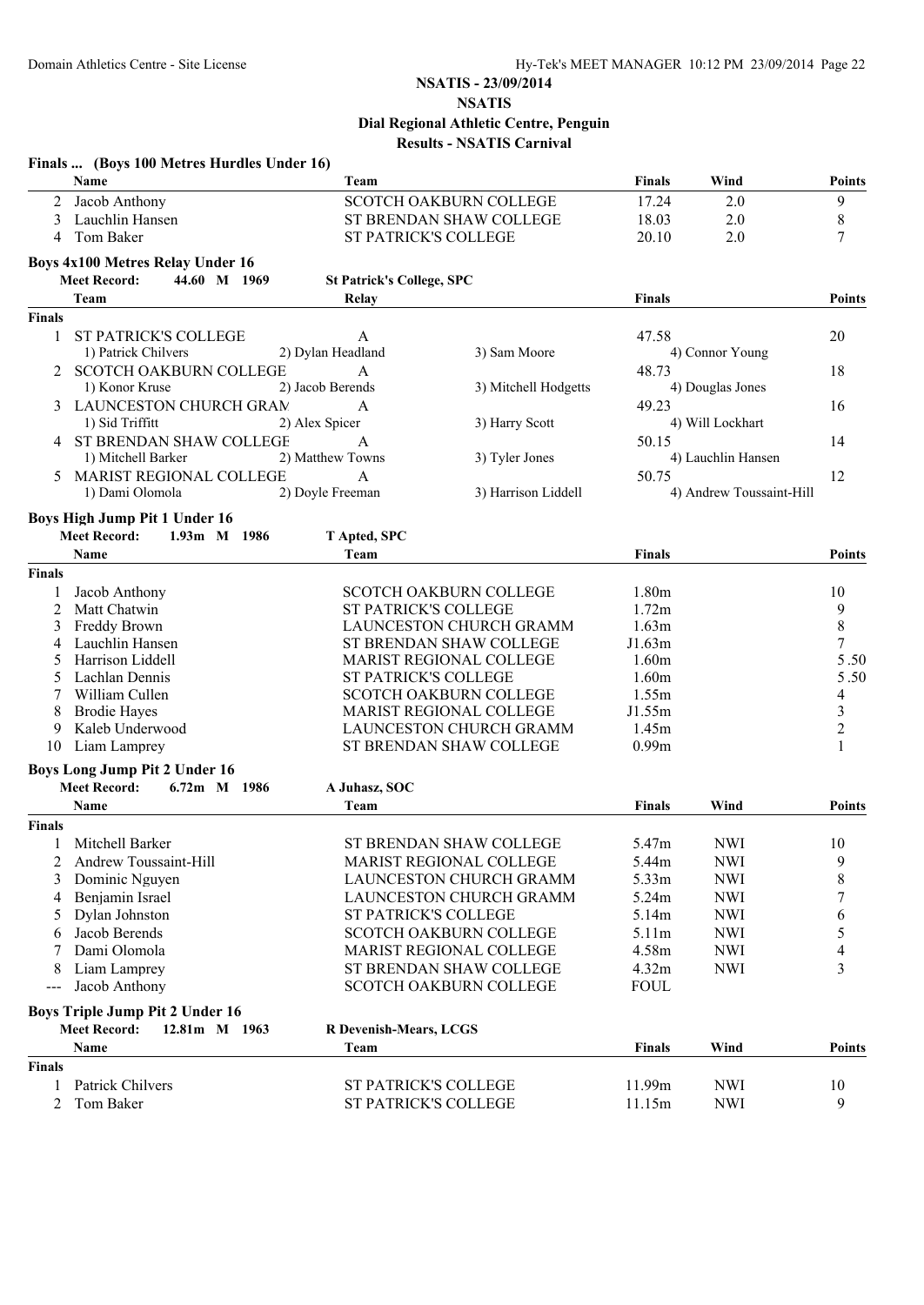| Name<br>Wind<br>Team<br><b>Finals</b><br><b>Points</b><br>Mitchell Barker<br>ST BRENDAN SHAW COLLEGE<br>11.11m<br><b>NWI</b><br>8<br>3<br>7<br>Andrew Toussaint-Hill<br><b>MARIST REGIONAL COLLEGE</b><br>11.08m<br><b>NWI</b><br>4<br>Hamish Lockett<br><b>SCOTCH OAKBURN COLLEGE</b><br>10.53m<br><b>NWI</b><br>6<br>5<br>5<br>Harrison Liddell<br><b>MARIST REGIONAL COLLEGE</b><br>10.39m<br><b>NWI</b><br>6<br>10.29m<br>4<br><b>Harry Scott</b><br>LAUNCESTON CHURCH GRAMM<br><b>NWI</b><br>3<br>Makonnen Brown<br>LAUNCESTON CHURCH GRAMM<br>10.04m<br><b>NWI</b><br>8<br>$\overline{c}$<br>Jack Haywood<br><b>SCOTCH OAKBURN COLLEGE</b><br>9.98m<br>9<br><b>NWI</b><br>Bowen Wagenknecht<br>ST BRENDAN SHAW COLLEGE<br>9.88m<br>1<br>10<br><b>NWI</b><br><b>Boys Shot Put 4Kg Under 16</b><br><b>Meet Record:</b><br>17.06m M 24/09/2013<br><b>Samuel Alderson, SPC</b><br><b>Name</b><br>Team<br><b>Finals</b><br>Points<br><b>Finals</b><br>Lachlan Dennis<br><b>ST PATRICK'S COLLEGE</b><br>14.30m<br>10<br>1<br>12.80m<br>9<br>2<br>Jacob Berends<br><b>SCOTCH OAKBURN COLLEGE</b><br>$\,$ 8 $\,$<br>Douglas Jones<br>SCOTCH OAKBURN COLLEGE<br>3<br>12.60m<br>$\overline{7}$<br>Jake Bonney<br>ST BRENDAN SHAW COLLEGE<br>11.50m<br>Joshua Farrell<br>6<br><b>LAUNCESTON CHURCH GRAMM</b><br>11.42m<br>5<br>5<br>ST BRENDAN SHAW COLLEGE<br>Matthew Griffin<br>10.25m<br>6<br>LAUNCESTON CHURCH GRAMM<br>9.95m<br>4<br>Makonnen Brown<br>7<br>ST PATRICK'S COLLEGE<br>3<br>8<br>Jesse Allen<br>9.62m<br><b>Boys Discus Throw 1Kg Under 16</b><br><b>Meet Record:</b><br>52.13m M 2001<br>G Gatenby, SOC<br>Name<br>Team<br><b>Finals</b><br>Points<br><b>Finals</b><br>Kieran Gaby<br><b>SCOTCH OAKBURN COLLEGE</b><br>44.49m<br>10<br>Douglas Jones<br>9<br><b>SCOTCH OAKBURN COLLEGE</b><br>35.27m<br>2<br>ST PATRICK'S COLLEGE<br>8<br>Dylan Johnston<br>30.62m<br>3<br>Joe Crawford<br>LAUNCESTON CHURCH GRAMM<br>28.08m<br>7<br>4<br>Lachlan Dennis<br><b>ST PATRICK'S COLLEGE</b><br>26.83m<br>6<br>5<br>5<br>Kaleb Underwood<br>LAUNCESTON CHURCH GRAMM<br>26.70m<br>6<br>4<br>Bowen Wagenknecht<br>ST BRENDAN SHAW COLLEGE<br>24.41m<br><b>Boys Javelin Throw 700gm Under 16</b><br><b>Meet Record:</b><br>58.71m M 1998<br><b>Adrian Finch, LCGS</b><br>Name<br><b>Finals</b><br>Team<br><b>Points</b><br><b>Finals</b><br>LAUNCESTON CHURCH GRAMM<br>38.60m<br>1 Harry Scott<br>10<br>9<br>Kieran Gaby<br><b>SCOTCH OAKBURN COLLEGE</b><br>34.97m<br>8<br>Will Lockhart<br>34.78m<br><b>LAUNCESTON CHURCH GRAMM</b><br>7<br>Callum Walker<br><b>ST PATRICK'S COLLEGE</b><br>34.16m<br>Jock White<br><b>SCOTCH OAKBURN COLLEGE</b><br>34.05m<br>6<br>MARIST REGIONAL COLLEGE<br>Harrison Liddell<br>30.58m<br>5<br>Kier Crooks<br>ST PATRICK'S COLLEGE<br>18.00m<br>4<br>7<br><b>Boys 100 Metres Under 15</b><br><b>Meet Record:</b><br>11.4h M<br><b>M Neilson/T Appleton, SOC</b><br>Name<br>Team<br><b>Finals</b><br>Wind<br>H#<br><b>Points</b><br><b>Finals</b><br>Tim Tattersall<br>ST PATRICK'S COLLEGE<br>11.91<br>0.4<br>10<br>1<br>2<br><b>SCOTCH OAKBURN COLLEGE</b><br>12.22<br>Hugh Bradley<br>0.2<br>1<br>9<br><b>SCOTCH OAKBURN COLLEGE</b><br>12.53<br>$\overline{c}$<br>8<br>3<br><b>Braidyn Dawe</b><br>0.4<br>Harrison Barker<br>ST BRENDAN SHAW COLLEGE<br>12.58<br>2<br>7<br>0.4<br>4 | Finals  (Boys Triple Jump Pit 2 Under 16) |  |  |  |
|-----------------------------------------------------------------------------------------------------------------------------------------------------------------------------------------------------------------------------------------------------------------------------------------------------------------------------------------------------------------------------------------------------------------------------------------------------------------------------------------------------------------------------------------------------------------------------------------------------------------------------------------------------------------------------------------------------------------------------------------------------------------------------------------------------------------------------------------------------------------------------------------------------------------------------------------------------------------------------------------------------------------------------------------------------------------------------------------------------------------------------------------------------------------------------------------------------------------------------------------------------------------------------------------------------------------------------------------------------------------------------------------------------------------------------------------------------------------------------------------------------------------------------------------------------------------------------------------------------------------------------------------------------------------------------------------------------------------------------------------------------------------------------------------------------------------------------------------------------------------------------------------------------------------------------------------------------------------------------------------------------------------------------------------------------------------------------------------------------------------------------------------------------------------------------------------------------------------------------------------------------------------------------------------------------------------------------------------------------------------------------------------------------------------------------------------------------------------------------------------------------------------------------------------------------------------------------------------------------------------------------------------------------------------------------------------------------------------------------------------------------------------------------------------------------------------------------------------------------------------------------------------------------------------------------------------------------------------------------------------------------------------------------------------------------------------------------------------------------------------------------------------------------------------------------------------------------------------------------------------------------------------------------------------------------------------------------------|-------------------------------------------|--|--|--|
|                                                                                                                                                                                                                                                                                                                                                                                                                                                                                                                                                                                                                                                                                                                                                                                                                                                                                                                                                                                                                                                                                                                                                                                                                                                                                                                                                                                                                                                                                                                                                                                                                                                                                                                                                                                                                                                                                                                                                                                                                                                                                                                                                                                                                                                                                                                                                                                                                                                                                                                                                                                                                                                                                                                                                                                                                                                                                                                                                                                                                                                                                                                                                                                                                                                                                                                                   |                                           |  |  |  |
|                                                                                                                                                                                                                                                                                                                                                                                                                                                                                                                                                                                                                                                                                                                                                                                                                                                                                                                                                                                                                                                                                                                                                                                                                                                                                                                                                                                                                                                                                                                                                                                                                                                                                                                                                                                                                                                                                                                                                                                                                                                                                                                                                                                                                                                                                                                                                                                                                                                                                                                                                                                                                                                                                                                                                                                                                                                                                                                                                                                                                                                                                                                                                                                                                                                                                                                                   |                                           |  |  |  |
|                                                                                                                                                                                                                                                                                                                                                                                                                                                                                                                                                                                                                                                                                                                                                                                                                                                                                                                                                                                                                                                                                                                                                                                                                                                                                                                                                                                                                                                                                                                                                                                                                                                                                                                                                                                                                                                                                                                                                                                                                                                                                                                                                                                                                                                                                                                                                                                                                                                                                                                                                                                                                                                                                                                                                                                                                                                                                                                                                                                                                                                                                                                                                                                                                                                                                                                                   |                                           |  |  |  |
|                                                                                                                                                                                                                                                                                                                                                                                                                                                                                                                                                                                                                                                                                                                                                                                                                                                                                                                                                                                                                                                                                                                                                                                                                                                                                                                                                                                                                                                                                                                                                                                                                                                                                                                                                                                                                                                                                                                                                                                                                                                                                                                                                                                                                                                                                                                                                                                                                                                                                                                                                                                                                                                                                                                                                                                                                                                                                                                                                                                                                                                                                                                                                                                                                                                                                                                                   |                                           |  |  |  |
|                                                                                                                                                                                                                                                                                                                                                                                                                                                                                                                                                                                                                                                                                                                                                                                                                                                                                                                                                                                                                                                                                                                                                                                                                                                                                                                                                                                                                                                                                                                                                                                                                                                                                                                                                                                                                                                                                                                                                                                                                                                                                                                                                                                                                                                                                                                                                                                                                                                                                                                                                                                                                                                                                                                                                                                                                                                                                                                                                                                                                                                                                                                                                                                                                                                                                                                                   |                                           |  |  |  |
|                                                                                                                                                                                                                                                                                                                                                                                                                                                                                                                                                                                                                                                                                                                                                                                                                                                                                                                                                                                                                                                                                                                                                                                                                                                                                                                                                                                                                                                                                                                                                                                                                                                                                                                                                                                                                                                                                                                                                                                                                                                                                                                                                                                                                                                                                                                                                                                                                                                                                                                                                                                                                                                                                                                                                                                                                                                                                                                                                                                                                                                                                                                                                                                                                                                                                                                                   |                                           |  |  |  |
|                                                                                                                                                                                                                                                                                                                                                                                                                                                                                                                                                                                                                                                                                                                                                                                                                                                                                                                                                                                                                                                                                                                                                                                                                                                                                                                                                                                                                                                                                                                                                                                                                                                                                                                                                                                                                                                                                                                                                                                                                                                                                                                                                                                                                                                                                                                                                                                                                                                                                                                                                                                                                                                                                                                                                                                                                                                                                                                                                                                                                                                                                                                                                                                                                                                                                                                                   |                                           |  |  |  |
|                                                                                                                                                                                                                                                                                                                                                                                                                                                                                                                                                                                                                                                                                                                                                                                                                                                                                                                                                                                                                                                                                                                                                                                                                                                                                                                                                                                                                                                                                                                                                                                                                                                                                                                                                                                                                                                                                                                                                                                                                                                                                                                                                                                                                                                                                                                                                                                                                                                                                                                                                                                                                                                                                                                                                                                                                                                                                                                                                                                                                                                                                                                                                                                                                                                                                                                                   |                                           |  |  |  |
|                                                                                                                                                                                                                                                                                                                                                                                                                                                                                                                                                                                                                                                                                                                                                                                                                                                                                                                                                                                                                                                                                                                                                                                                                                                                                                                                                                                                                                                                                                                                                                                                                                                                                                                                                                                                                                                                                                                                                                                                                                                                                                                                                                                                                                                                                                                                                                                                                                                                                                                                                                                                                                                                                                                                                                                                                                                                                                                                                                                                                                                                                                                                                                                                                                                                                                                                   |                                           |  |  |  |
|                                                                                                                                                                                                                                                                                                                                                                                                                                                                                                                                                                                                                                                                                                                                                                                                                                                                                                                                                                                                                                                                                                                                                                                                                                                                                                                                                                                                                                                                                                                                                                                                                                                                                                                                                                                                                                                                                                                                                                                                                                                                                                                                                                                                                                                                                                                                                                                                                                                                                                                                                                                                                                                                                                                                                                                                                                                                                                                                                                                                                                                                                                                                                                                                                                                                                                                                   |                                           |  |  |  |
|                                                                                                                                                                                                                                                                                                                                                                                                                                                                                                                                                                                                                                                                                                                                                                                                                                                                                                                                                                                                                                                                                                                                                                                                                                                                                                                                                                                                                                                                                                                                                                                                                                                                                                                                                                                                                                                                                                                                                                                                                                                                                                                                                                                                                                                                                                                                                                                                                                                                                                                                                                                                                                                                                                                                                                                                                                                                                                                                                                                                                                                                                                                                                                                                                                                                                                                                   |                                           |  |  |  |
|                                                                                                                                                                                                                                                                                                                                                                                                                                                                                                                                                                                                                                                                                                                                                                                                                                                                                                                                                                                                                                                                                                                                                                                                                                                                                                                                                                                                                                                                                                                                                                                                                                                                                                                                                                                                                                                                                                                                                                                                                                                                                                                                                                                                                                                                                                                                                                                                                                                                                                                                                                                                                                                                                                                                                                                                                                                                                                                                                                                                                                                                                                                                                                                                                                                                                                                                   |                                           |  |  |  |
|                                                                                                                                                                                                                                                                                                                                                                                                                                                                                                                                                                                                                                                                                                                                                                                                                                                                                                                                                                                                                                                                                                                                                                                                                                                                                                                                                                                                                                                                                                                                                                                                                                                                                                                                                                                                                                                                                                                                                                                                                                                                                                                                                                                                                                                                                                                                                                                                                                                                                                                                                                                                                                                                                                                                                                                                                                                                                                                                                                                                                                                                                                                                                                                                                                                                                                                                   |                                           |  |  |  |
|                                                                                                                                                                                                                                                                                                                                                                                                                                                                                                                                                                                                                                                                                                                                                                                                                                                                                                                                                                                                                                                                                                                                                                                                                                                                                                                                                                                                                                                                                                                                                                                                                                                                                                                                                                                                                                                                                                                                                                                                                                                                                                                                                                                                                                                                                                                                                                                                                                                                                                                                                                                                                                                                                                                                                                                                                                                                                                                                                                                                                                                                                                                                                                                                                                                                                                                                   |                                           |  |  |  |
|                                                                                                                                                                                                                                                                                                                                                                                                                                                                                                                                                                                                                                                                                                                                                                                                                                                                                                                                                                                                                                                                                                                                                                                                                                                                                                                                                                                                                                                                                                                                                                                                                                                                                                                                                                                                                                                                                                                                                                                                                                                                                                                                                                                                                                                                                                                                                                                                                                                                                                                                                                                                                                                                                                                                                                                                                                                                                                                                                                                                                                                                                                                                                                                                                                                                                                                                   |                                           |  |  |  |
|                                                                                                                                                                                                                                                                                                                                                                                                                                                                                                                                                                                                                                                                                                                                                                                                                                                                                                                                                                                                                                                                                                                                                                                                                                                                                                                                                                                                                                                                                                                                                                                                                                                                                                                                                                                                                                                                                                                                                                                                                                                                                                                                                                                                                                                                                                                                                                                                                                                                                                                                                                                                                                                                                                                                                                                                                                                                                                                                                                                                                                                                                                                                                                                                                                                                                                                                   |                                           |  |  |  |
|                                                                                                                                                                                                                                                                                                                                                                                                                                                                                                                                                                                                                                                                                                                                                                                                                                                                                                                                                                                                                                                                                                                                                                                                                                                                                                                                                                                                                                                                                                                                                                                                                                                                                                                                                                                                                                                                                                                                                                                                                                                                                                                                                                                                                                                                                                                                                                                                                                                                                                                                                                                                                                                                                                                                                                                                                                                                                                                                                                                                                                                                                                                                                                                                                                                                                                                                   |                                           |  |  |  |
|                                                                                                                                                                                                                                                                                                                                                                                                                                                                                                                                                                                                                                                                                                                                                                                                                                                                                                                                                                                                                                                                                                                                                                                                                                                                                                                                                                                                                                                                                                                                                                                                                                                                                                                                                                                                                                                                                                                                                                                                                                                                                                                                                                                                                                                                                                                                                                                                                                                                                                                                                                                                                                                                                                                                                                                                                                                                                                                                                                                                                                                                                                                                                                                                                                                                                                                                   |                                           |  |  |  |
|                                                                                                                                                                                                                                                                                                                                                                                                                                                                                                                                                                                                                                                                                                                                                                                                                                                                                                                                                                                                                                                                                                                                                                                                                                                                                                                                                                                                                                                                                                                                                                                                                                                                                                                                                                                                                                                                                                                                                                                                                                                                                                                                                                                                                                                                                                                                                                                                                                                                                                                                                                                                                                                                                                                                                                                                                                                                                                                                                                                                                                                                                                                                                                                                                                                                                                                                   |                                           |  |  |  |
|                                                                                                                                                                                                                                                                                                                                                                                                                                                                                                                                                                                                                                                                                                                                                                                                                                                                                                                                                                                                                                                                                                                                                                                                                                                                                                                                                                                                                                                                                                                                                                                                                                                                                                                                                                                                                                                                                                                                                                                                                                                                                                                                                                                                                                                                                                                                                                                                                                                                                                                                                                                                                                                                                                                                                                                                                                                                                                                                                                                                                                                                                                                                                                                                                                                                                                                                   |                                           |  |  |  |
|                                                                                                                                                                                                                                                                                                                                                                                                                                                                                                                                                                                                                                                                                                                                                                                                                                                                                                                                                                                                                                                                                                                                                                                                                                                                                                                                                                                                                                                                                                                                                                                                                                                                                                                                                                                                                                                                                                                                                                                                                                                                                                                                                                                                                                                                                                                                                                                                                                                                                                                                                                                                                                                                                                                                                                                                                                                                                                                                                                                                                                                                                                                                                                                                                                                                                                                                   |                                           |  |  |  |
|                                                                                                                                                                                                                                                                                                                                                                                                                                                                                                                                                                                                                                                                                                                                                                                                                                                                                                                                                                                                                                                                                                                                                                                                                                                                                                                                                                                                                                                                                                                                                                                                                                                                                                                                                                                                                                                                                                                                                                                                                                                                                                                                                                                                                                                                                                                                                                                                                                                                                                                                                                                                                                                                                                                                                                                                                                                                                                                                                                                                                                                                                                                                                                                                                                                                                                                                   |                                           |  |  |  |
|                                                                                                                                                                                                                                                                                                                                                                                                                                                                                                                                                                                                                                                                                                                                                                                                                                                                                                                                                                                                                                                                                                                                                                                                                                                                                                                                                                                                                                                                                                                                                                                                                                                                                                                                                                                                                                                                                                                                                                                                                                                                                                                                                                                                                                                                                                                                                                                                                                                                                                                                                                                                                                                                                                                                                                                                                                                                                                                                                                                                                                                                                                                                                                                                                                                                                                                                   |                                           |  |  |  |
|                                                                                                                                                                                                                                                                                                                                                                                                                                                                                                                                                                                                                                                                                                                                                                                                                                                                                                                                                                                                                                                                                                                                                                                                                                                                                                                                                                                                                                                                                                                                                                                                                                                                                                                                                                                                                                                                                                                                                                                                                                                                                                                                                                                                                                                                                                                                                                                                                                                                                                                                                                                                                                                                                                                                                                                                                                                                                                                                                                                                                                                                                                                                                                                                                                                                                                                                   |                                           |  |  |  |
|                                                                                                                                                                                                                                                                                                                                                                                                                                                                                                                                                                                                                                                                                                                                                                                                                                                                                                                                                                                                                                                                                                                                                                                                                                                                                                                                                                                                                                                                                                                                                                                                                                                                                                                                                                                                                                                                                                                                                                                                                                                                                                                                                                                                                                                                                                                                                                                                                                                                                                                                                                                                                                                                                                                                                                                                                                                                                                                                                                                                                                                                                                                                                                                                                                                                                                                                   |                                           |  |  |  |
|                                                                                                                                                                                                                                                                                                                                                                                                                                                                                                                                                                                                                                                                                                                                                                                                                                                                                                                                                                                                                                                                                                                                                                                                                                                                                                                                                                                                                                                                                                                                                                                                                                                                                                                                                                                                                                                                                                                                                                                                                                                                                                                                                                                                                                                                                                                                                                                                                                                                                                                                                                                                                                                                                                                                                                                                                                                                                                                                                                                                                                                                                                                                                                                                                                                                                                                                   |                                           |  |  |  |
|                                                                                                                                                                                                                                                                                                                                                                                                                                                                                                                                                                                                                                                                                                                                                                                                                                                                                                                                                                                                                                                                                                                                                                                                                                                                                                                                                                                                                                                                                                                                                                                                                                                                                                                                                                                                                                                                                                                                                                                                                                                                                                                                                                                                                                                                                                                                                                                                                                                                                                                                                                                                                                                                                                                                                                                                                                                                                                                                                                                                                                                                                                                                                                                                                                                                                                                                   |                                           |  |  |  |
|                                                                                                                                                                                                                                                                                                                                                                                                                                                                                                                                                                                                                                                                                                                                                                                                                                                                                                                                                                                                                                                                                                                                                                                                                                                                                                                                                                                                                                                                                                                                                                                                                                                                                                                                                                                                                                                                                                                                                                                                                                                                                                                                                                                                                                                                                                                                                                                                                                                                                                                                                                                                                                                                                                                                                                                                                                                                                                                                                                                                                                                                                                                                                                                                                                                                                                                                   |                                           |  |  |  |
|                                                                                                                                                                                                                                                                                                                                                                                                                                                                                                                                                                                                                                                                                                                                                                                                                                                                                                                                                                                                                                                                                                                                                                                                                                                                                                                                                                                                                                                                                                                                                                                                                                                                                                                                                                                                                                                                                                                                                                                                                                                                                                                                                                                                                                                                                                                                                                                                                                                                                                                                                                                                                                                                                                                                                                                                                                                                                                                                                                                                                                                                                                                                                                                                                                                                                                                                   |                                           |  |  |  |
|                                                                                                                                                                                                                                                                                                                                                                                                                                                                                                                                                                                                                                                                                                                                                                                                                                                                                                                                                                                                                                                                                                                                                                                                                                                                                                                                                                                                                                                                                                                                                                                                                                                                                                                                                                                                                                                                                                                                                                                                                                                                                                                                                                                                                                                                                                                                                                                                                                                                                                                                                                                                                                                                                                                                                                                                                                                                                                                                                                                                                                                                                                                                                                                                                                                                                                                                   |                                           |  |  |  |
|                                                                                                                                                                                                                                                                                                                                                                                                                                                                                                                                                                                                                                                                                                                                                                                                                                                                                                                                                                                                                                                                                                                                                                                                                                                                                                                                                                                                                                                                                                                                                                                                                                                                                                                                                                                                                                                                                                                                                                                                                                                                                                                                                                                                                                                                                                                                                                                                                                                                                                                                                                                                                                                                                                                                                                                                                                                                                                                                                                                                                                                                                                                                                                                                                                                                                                                                   |                                           |  |  |  |
|                                                                                                                                                                                                                                                                                                                                                                                                                                                                                                                                                                                                                                                                                                                                                                                                                                                                                                                                                                                                                                                                                                                                                                                                                                                                                                                                                                                                                                                                                                                                                                                                                                                                                                                                                                                                                                                                                                                                                                                                                                                                                                                                                                                                                                                                                                                                                                                                                                                                                                                                                                                                                                                                                                                                                                                                                                                                                                                                                                                                                                                                                                                                                                                                                                                                                                                                   |                                           |  |  |  |
|                                                                                                                                                                                                                                                                                                                                                                                                                                                                                                                                                                                                                                                                                                                                                                                                                                                                                                                                                                                                                                                                                                                                                                                                                                                                                                                                                                                                                                                                                                                                                                                                                                                                                                                                                                                                                                                                                                                                                                                                                                                                                                                                                                                                                                                                                                                                                                                                                                                                                                                                                                                                                                                                                                                                                                                                                                                                                                                                                                                                                                                                                                                                                                                                                                                                                                                                   |                                           |  |  |  |
|                                                                                                                                                                                                                                                                                                                                                                                                                                                                                                                                                                                                                                                                                                                                                                                                                                                                                                                                                                                                                                                                                                                                                                                                                                                                                                                                                                                                                                                                                                                                                                                                                                                                                                                                                                                                                                                                                                                                                                                                                                                                                                                                                                                                                                                                                                                                                                                                                                                                                                                                                                                                                                                                                                                                                                                                                                                                                                                                                                                                                                                                                                                                                                                                                                                                                                                                   |                                           |  |  |  |
|                                                                                                                                                                                                                                                                                                                                                                                                                                                                                                                                                                                                                                                                                                                                                                                                                                                                                                                                                                                                                                                                                                                                                                                                                                                                                                                                                                                                                                                                                                                                                                                                                                                                                                                                                                                                                                                                                                                                                                                                                                                                                                                                                                                                                                                                                                                                                                                                                                                                                                                                                                                                                                                                                                                                                                                                                                                                                                                                                                                                                                                                                                                                                                                                                                                                                                                                   |                                           |  |  |  |
|                                                                                                                                                                                                                                                                                                                                                                                                                                                                                                                                                                                                                                                                                                                                                                                                                                                                                                                                                                                                                                                                                                                                                                                                                                                                                                                                                                                                                                                                                                                                                                                                                                                                                                                                                                                                                                                                                                                                                                                                                                                                                                                                                                                                                                                                                                                                                                                                                                                                                                                                                                                                                                                                                                                                                                                                                                                                                                                                                                                                                                                                                                                                                                                                                                                                                                                                   |                                           |  |  |  |
|                                                                                                                                                                                                                                                                                                                                                                                                                                                                                                                                                                                                                                                                                                                                                                                                                                                                                                                                                                                                                                                                                                                                                                                                                                                                                                                                                                                                                                                                                                                                                                                                                                                                                                                                                                                                                                                                                                                                                                                                                                                                                                                                                                                                                                                                                                                                                                                                                                                                                                                                                                                                                                                                                                                                                                                                                                                                                                                                                                                                                                                                                                                                                                                                                                                                                                                                   |                                           |  |  |  |
|                                                                                                                                                                                                                                                                                                                                                                                                                                                                                                                                                                                                                                                                                                                                                                                                                                                                                                                                                                                                                                                                                                                                                                                                                                                                                                                                                                                                                                                                                                                                                                                                                                                                                                                                                                                                                                                                                                                                                                                                                                                                                                                                                                                                                                                                                                                                                                                                                                                                                                                                                                                                                                                                                                                                                                                                                                                                                                                                                                                                                                                                                                                                                                                                                                                                                                                                   |                                           |  |  |  |
|                                                                                                                                                                                                                                                                                                                                                                                                                                                                                                                                                                                                                                                                                                                                                                                                                                                                                                                                                                                                                                                                                                                                                                                                                                                                                                                                                                                                                                                                                                                                                                                                                                                                                                                                                                                                                                                                                                                                                                                                                                                                                                                                                                                                                                                                                                                                                                                                                                                                                                                                                                                                                                                                                                                                                                                                                                                                                                                                                                                                                                                                                                                                                                                                                                                                                                                                   |                                           |  |  |  |
|                                                                                                                                                                                                                                                                                                                                                                                                                                                                                                                                                                                                                                                                                                                                                                                                                                                                                                                                                                                                                                                                                                                                                                                                                                                                                                                                                                                                                                                                                                                                                                                                                                                                                                                                                                                                                                                                                                                                                                                                                                                                                                                                                                                                                                                                                                                                                                                                                                                                                                                                                                                                                                                                                                                                                                                                                                                                                                                                                                                                                                                                                                                                                                                                                                                                                                                                   |                                           |  |  |  |
|                                                                                                                                                                                                                                                                                                                                                                                                                                                                                                                                                                                                                                                                                                                                                                                                                                                                                                                                                                                                                                                                                                                                                                                                                                                                                                                                                                                                                                                                                                                                                                                                                                                                                                                                                                                                                                                                                                                                                                                                                                                                                                                                                                                                                                                                                                                                                                                                                                                                                                                                                                                                                                                                                                                                                                                                                                                                                                                                                                                                                                                                                                                                                                                                                                                                                                                                   |                                           |  |  |  |
|                                                                                                                                                                                                                                                                                                                                                                                                                                                                                                                                                                                                                                                                                                                                                                                                                                                                                                                                                                                                                                                                                                                                                                                                                                                                                                                                                                                                                                                                                                                                                                                                                                                                                                                                                                                                                                                                                                                                                                                                                                                                                                                                                                                                                                                                                                                                                                                                                                                                                                                                                                                                                                                                                                                                                                                                                                                                                                                                                                                                                                                                                                                                                                                                                                                                                                                                   |                                           |  |  |  |
|                                                                                                                                                                                                                                                                                                                                                                                                                                                                                                                                                                                                                                                                                                                                                                                                                                                                                                                                                                                                                                                                                                                                                                                                                                                                                                                                                                                                                                                                                                                                                                                                                                                                                                                                                                                                                                                                                                                                                                                                                                                                                                                                                                                                                                                                                                                                                                                                                                                                                                                                                                                                                                                                                                                                                                                                                                                                                                                                                                                                                                                                                                                                                                                                                                                                                                                                   |                                           |  |  |  |
|                                                                                                                                                                                                                                                                                                                                                                                                                                                                                                                                                                                                                                                                                                                                                                                                                                                                                                                                                                                                                                                                                                                                                                                                                                                                                                                                                                                                                                                                                                                                                                                                                                                                                                                                                                                                                                                                                                                                                                                                                                                                                                                                                                                                                                                                                                                                                                                                                                                                                                                                                                                                                                                                                                                                                                                                                                                                                                                                                                                                                                                                                                                                                                                                                                                                                                                                   |                                           |  |  |  |
|                                                                                                                                                                                                                                                                                                                                                                                                                                                                                                                                                                                                                                                                                                                                                                                                                                                                                                                                                                                                                                                                                                                                                                                                                                                                                                                                                                                                                                                                                                                                                                                                                                                                                                                                                                                                                                                                                                                                                                                                                                                                                                                                                                                                                                                                                                                                                                                                                                                                                                                                                                                                                                                                                                                                                                                                                                                                                                                                                                                                                                                                                                                                                                                                                                                                                                                                   |                                           |  |  |  |
|                                                                                                                                                                                                                                                                                                                                                                                                                                                                                                                                                                                                                                                                                                                                                                                                                                                                                                                                                                                                                                                                                                                                                                                                                                                                                                                                                                                                                                                                                                                                                                                                                                                                                                                                                                                                                                                                                                                                                                                                                                                                                                                                                                                                                                                                                                                                                                                                                                                                                                                                                                                                                                                                                                                                                                                                                                                                                                                                                                                                                                                                                                                                                                                                                                                                                                                                   |                                           |  |  |  |
|                                                                                                                                                                                                                                                                                                                                                                                                                                                                                                                                                                                                                                                                                                                                                                                                                                                                                                                                                                                                                                                                                                                                                                                                                                                                                                                                                                                                                                                                                                                                                                                                                                                                                                                                                                                                                                                                                                                                                                                                                                                                                                                                                                                                                                                                                                                                                                                                                                                                                                                                                                                                                                                                                                                                                                                                                                                                                                                                                                                                                                                                                                                                                                                                                                                                                                                                   |                                           |  |  |  |
|                                                                                                                                                                                                                                                                                                                                                                                                                                                                                                                                                                                                                                                                                                                                                                                                                                                                                                                                                                                                                                                                                                                                                                                                                                                                                                                                                                                                                                                                                                                                                                                                                                                                                                                                                                                                                                                                                                                                                                                                                                                                                                                                                                                                                                                                                                                                                                                                                                                                                                                                                                                                                                                                                                                                                                                                                                                                                                                                                                                                                                                                                                                                                                                                                                                                                                                                   |                                           |  |  |  |
|                                                                                                                                                                                                                                                                                                                                                                                                                                                                                                                                                                                                                                                                                                                                                                                                                                                                                                                                                                                                                                                                                                                                                                                                                                                                                                                                                                                                                                                                                                                                                                                                                                                                                                                                                                                                                                                                                                                                                                                                                                                                                                                                                                                                                                                                                                                                                                                                                                                                                                                                                                                                                                                                                                                                                                                                                                                                                                                                                                                                                                                                                                                                                                                                                                                                                                                                   |                                           |  |  |  |
|                                                                                                                                                                                                                                                                                                                                                                                                                                                                                                                                                                                                                                                                                                                                                                                                                                                                                                                                                                                                                                                                                                                                                                                                                                                                                                                                                                                                                                                                                                                                                                                                                                                                                                                                                                                                                                                                                                                                                                                                                                                                                                                                                                                                                                                                                                                                                                                                                                                                                                                                                                                                                                                                                                                                                                                                                                                                                                                                                                                                                                                                                                                                                                                                                                                                                                                                   |                                           |  |  |  |
|                                                                                                                                                                                                                                                                                                                                                                                                                                                                                                                                                                                                                                                                                                                                                                                                                                                                                                                                                                                                                                                                                                                                                                                                                                                                                                                                                                                                                                                                                                                                                                                                                                                                                                                                                                                                                                                                                                                                                                                                                                                                                                                                                                                                                                                                                                                                                                                                                                                                                                                                                                                                                                                                                                                                                                                                                                                                                                                                                                                                                                                                                                                                                                                                                                                                                                                                   |                                           |  |  |  |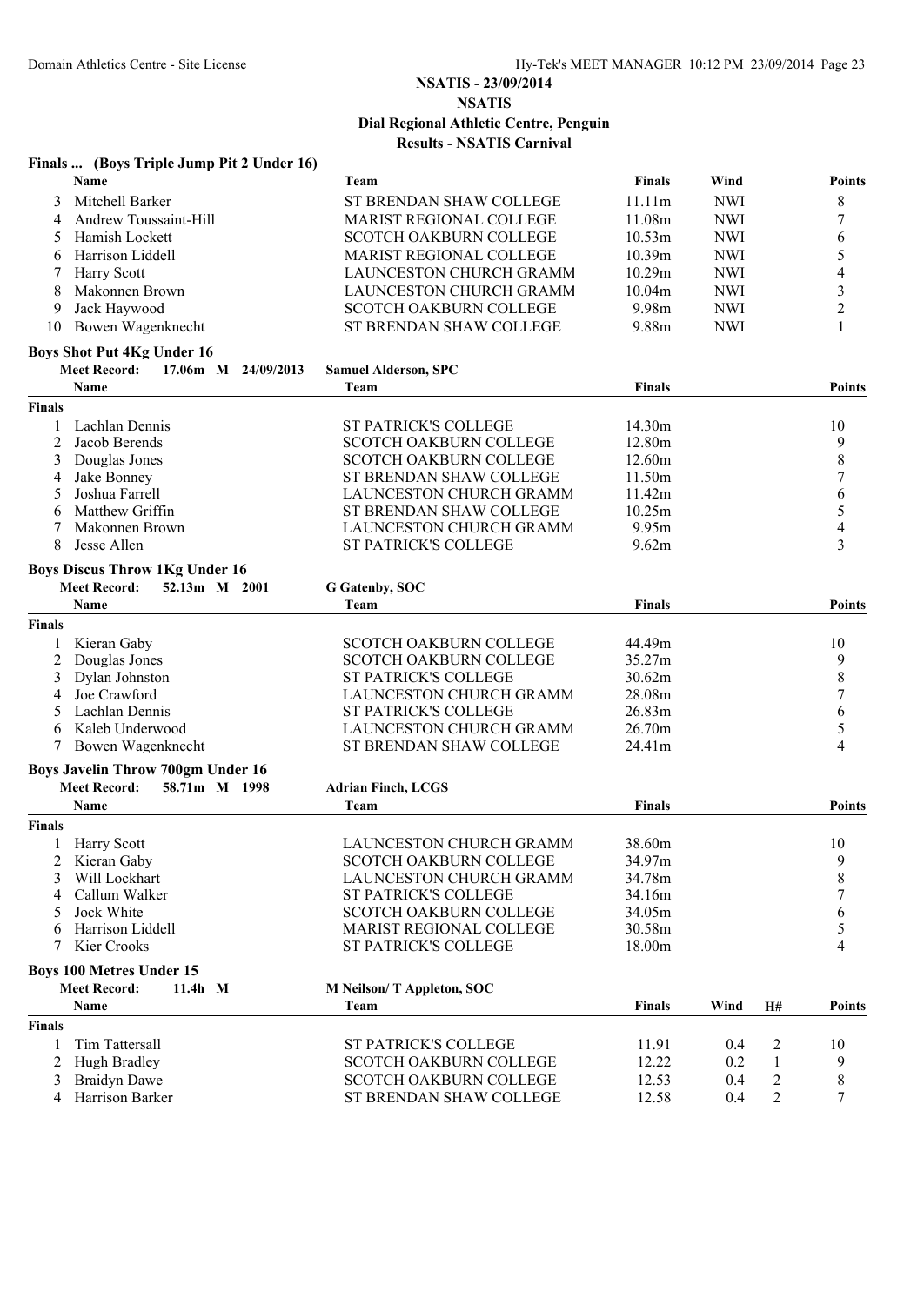|               | Finals  (Boys 100 Metres Under 15)    |                                |               |            |                  |                |
|---------------|---------------------------------------|--------------------------------|---------------|------------|------------------|----------------|
|               | <b>Name</b>                           | Team                           | <b>Finals</b> | Wind       | H#               | <b>Points</b>  |
| 5             | Julian James                          | ST PATRICK'S COLLEGE           | 12.74         | 0.2        | 1                | 5.50           |
| 5             | Max Green                             | ST BRENDAN SHAW COLLEGE        | 12.74         | 0.2        | $\mathbf{1}$     | 5.50           |
|               | Fletcher Perry                        | MARIST REGIONAL COLLEGE        | 13.06         | 0.4        | $\boldsymbol{2}$ | $\overline{4}$ |
| 8             | Joshua Corban-Banks                   | LAUNCESTON CHURCH GRAMM        | 13.07         | 0.4        | $\overline{2}$   | $\mathfrak{Z}$ |
| 9             | Ben Licandro                          | MARIST REGIONAL COLLEGE        | 13.41         | 0.2        | $\mathbf{1}$     | $\overline{c}$ |
| 10            | David Hutchinson                      | LAUNCESTON CHURCH GRAMM        | 13.54         | 0.2        | 1                | 1              |
|               | <b>Boys 200 Metres Under 15</b>       |                                |               |            |                  |                |
|               | <b>Meet Record:</b><br>23.1h M 1974   | <b>G Clark, LCGS</b>           |               |            |                  |                |
|               | <b>Name</b>                           | Team                           | <b>Finals</b> | Wind       | H#               | <b>Points</b>  |
| <b>Finals</b> |                                       |                                |               |            |                  |                |
|               | Harry Ashlin                          | <b>ST PATRICK'S COLLEGE</b>    | 23.86         | <b>NWI</b> | 1                | 10             |
| 2             | Max Green                             | ST BRENDAN SHAW COLLEGE        | 24.79         | <b>NWI</b> | 1                | 9              |
| 3             | <b>Braidyn Dawe</b>                   | <b>SCOTCH OAKBURN COLLEGE</b>  | 24.98         | <b>NWI</b> | 1                | 8              |
| 4             | Casey Brown                           | ST PATRICK'S COLLEGE           | 25.04         | <b>NWI</b> | $\overline{c}$   | 7              |
| 5             | Hugh Bradley                          | <b>SCOTCH OAKBURN COLLEGE</b>  | 25.15         | <b>NWI</b> | $\overline{2}$   | 6              |
| 6             | Daniel Littler                        | ST BRENDAN SHAW COLLEGE        | 26.42         | <b>NWI</b> | $\overline{2}$   | 5              |
|               | Joshua Corban-Banks                   | LAUNCESTON CHURCH GRAMM        | 26.73         | <b>NWI</b> | $\mathbf{1}$     | 4              |
| 8             | David Hutchinson                      | <b>LAUNCESTON CHURCH GRAMM</b> | 27.20         | <b>NWI</b> | $\overline{c}$   | $\mathfrak{Z}$ |
| 9             | Matthew Cure                          | MARIST REGIONAL COLLEGE        | 28.14         | <b>NWI</b> | $\overline{2}$   | $\overline{2}$ |
|               | <b>Boys 400 Metres Under 15</b>       |                                |               |            |                  |                |
|               | <b>Meet Record:</b><br>52.66 M 2009   | D Lahey, LCGS                  |               |            |                  |                |
|               | Name                                  | Team                           | <b>Finals</b> |            | H#               | <b>Points</b>  |
| <b>Finals</b> |                                       |                                |               |            |                  |                |
|               | Harry Ashlin                          | <b>ST PATRICK'S COLLEGE</b>    | 53.42         |            | 2                | 10             |
| 2             | Max Green                             | ST BRENDAN SHAW COLLEGE        | 55.10         |            | 1                | 9              |
| 3             | Getasew Ferguson                      | ST PATRICK'S COLLEGE           | 55.80         |            | 1                | $\,8\,$        |
| 4             | David Hutchinson                      | LAUNCESTON CHURCH GRAMM        | 61.56         |            | 1                | $\tau$         |
| 5             | <b>Braidyn Dawe</b>                   | <b>SCOTCH OAKBURN COLLEGE</b>  | 62.81         |            | 2                | 6              |
| 6             | Patrick Illingworth                   | <b>SCOTCH OAKBURN COLLEGE</b>  | 64.10         |            | 1                | 5              |
| $\tau$        | Charles Curran                        | LAUNCESTON CHURCH GRAMM        | 75.91         |            | 2                | 4              |
|               | <b>Boys 800 Metres Under 15</b>       |                                |               |            |                  |                |
|               | <b>Meet Record:</b><br>2:05.10 M 1975 | S Eldridge, SPC                |               |            |                  |                |
|               | <b>Name</b>                           | Team                           | <b>Finals</b> |            |                  | <b>Points</b>  |
| <b>Finals</b> |                                       |                                |               |            |                  |                |
|               | Max Green                             | ST BRENDAN SHAW COLLEGE        | 2:05.47       |            |                  | 10             |
|               | 2 Getasew Ferguson                    | ST PATRICK'S COLLEGE           | 2:06.68       |            |                  | 9              |
| 3             | Casey Brown                           | ST PATRICK'S COLLEGE           | 2:15.59       |            |                  | $\,$ 8 $\,$    |
|               | Patrick Illingworth                   | <b>SCOTCH OAKBURN COLLEGE</b>  | 2:20.07       |            |                  | 7              |
|               | <b>Bailey Boag</b>                    | <b>MARIST REGIONAL COLLEGE</b> | 2:20.08       |            |                  | 6              |
|               | David Hutchinson                      | LAUNCESTON CHURCH GRAMM        | 2:23.56       |            |                  | 5              |
|               | Joab Littler                          | ST BRENDAN SHAW COLLEGE        | 2:26.73       |            |                  | 4              |
|               | Ben Kingsley                          | <b>SCOTCH OAKBURN COLLEGE</b>  | 2:41.29       |            |                  | $\mathfrak{Z}$ |
| 9             | Charles Curran                        | LAUNCESTON CHURCH GRAMM        | 2:42.43       |            |                  | $\overline{2}$ |
|               | <b>Boys 1500 Metres Under 15</b>      |                                |               |            |                  |                |
|               | <b>Meet Record:</b><br>4:23.00 M 1977 | <b>R</b> Dornauf, SOC          |               |            |                  |                |
|               | <b>Name</b>                           | Team                           | <b>Finals</b> |            |                  | Points         |
| <b>Finals</b> |                                       |                                |               |            |                  |                |
|               | Getasew Ferguson                      | ST PATRICK'S COLLEGE           | 4:16.75 M     |            |                  | 10             |
| 2             | Max Green                             | ST BRENDAN SHAW COLLEGE        | 4:32.27       |            |                  | 9              |
| 3             | <b>Edward Murchie</b>                 | MARIST REGIONAL COLLEGE        | 4:40.39       |            |                  | 8              |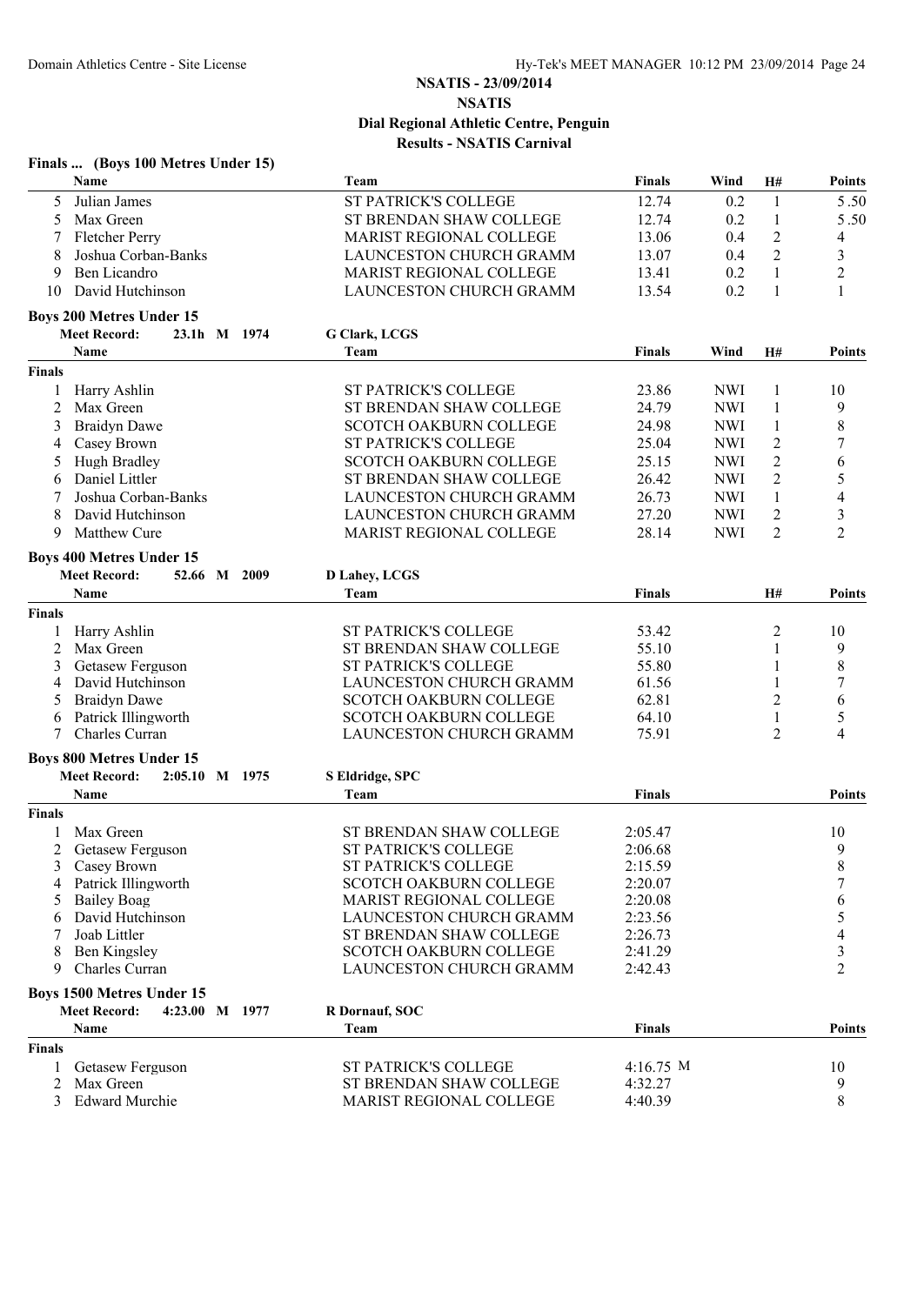|               | Finals  (Boys 1500 Metres Under 15)     |                                  |                                |                 |                      |                |
|---------------|-----------------------------------------|----------------------------------|--------------------------------|-----------------|----------------------|----------------|
|               | Name                                    | Team                             |                                | Finals          |                      | <b>Points</b>  |
| 4             | Connor Ryan                             | ST PATRICK'S COLLEGE             |                                | 4:43.76         |                      | 7              |
| 5             | Patrick Illingworth                     |                                  | <b>SCOTCH OAKBURN COLLEGE</b>  | 4:49.76         |                      | 6              |
| 6             | David Hutchinson                        |                                  | LAUNCESTON CHURCH GRAMM        | 5:06.07         |                      | 5              |
|               | Seth Bramich                            |                                  | ST BRENDAN SHAW COLLEGE        | 5:30.84         |                      | $\overline{4}$ |
| 8             | Thomas Booth                            |                                  | <b>LAUNCESTON CHURCH GRAMM</b> | 5:35.26         |                      | 3              |
|               | <b>Boys 100 Metres Hurdles Under 15</b> |                                  |                                |                 |                      |                |
|               | <b>Meet Record:</b><br>14.99 M 2012     | E Rae, SOC                       |                                |                 |                      |                |
|               | Name                                    | Team                             |                                | <b>Finals</b>   | Wind                 | <b>Points</b>  |
| <b>Finals</b> |                                         |                                  |                                |                 |                      |                |
|               | Jack Barrett                            | <b>ST PATRICK'S COLLEGE</b>      |                                | 16.59           | 1.4                  | 10             |
| 2             | Mitchell Sands                          |                                  | ST BRENDAN SHAW COLLEGE        | 17.63           | 1.4                  | 9              |
| 3             | Joshua Corban-Banks                     |                                  | LAUNCESTON CHURCH GRAMM        | 19.73           | 1.4                  | 8              |
|               | <b>Boys 4x100 Metres Relay Under 15</b> |                                  |                                |                 |                      |                |
|               | <b>Meet Record:</b><br>46.70 M 1977     | <b>St Patrick's College, SPC</b> |                                |                 |                      |                |
|               | Team                                    | Relay                            |                                | <b>Finals</b>   |                      | <b>Points</b>  |
| <b>Finals</b> |                                         |                                  |                                |                 |                      |                |
| 1             | <b>ST PATRICK'S COLLEGE</b>             | A                                |                                | 48.21           |                      | 20             |
|               | 1) Tim Tattersall                       | 2) Julian James                  | 3) Casey Brown                 |                 | 4) Connor Smith      |                |
|               | 2 ST BRENDAN SHAW COLLEGE               | A                                |                                | 49.97           |                      | 18             |
|               | 1) Max Green                            | 2) Harrison Barker               | 3) Daniel Litller              |                 | 4) Tyler Briggs-Rand |                |
| 3             | <b>SCOTCH OAKBURN COLLEGE</b>           | A                                |                                | 50.15           |                      | 16             |
|               | 1) William Edmunds                      | 2) Braidyn Dawe                  | 3) Hugh Bradley                |                 | 4) Samuel McBain     |                |
|               | 4 LAUNCESTON CHURCH GRAM                | A                                |                                | 53.01           |                      | 14             |
|               | 1) Joshua Corban-Banks                  | 2) Dominic Sloane                | 3) Thomas Hartham-Bayes        |                 | 4) David Hutchinson  |                |
|               | <b>MARIST REGIONAL COLLEGE</b>          | A                                |                                | 54.85           |                      | 12             |
|               | 1) Ben Licandro                         | 2) Edward Murchie                | 3) Matthew Cure                |                 | 4) Fletcher Perry    |                |
|               | Boys High Jump Pit 1 Under 15           |                                  |                                |                 |                      |                |
|               | <b>Meet Record:</b><br>1.86m M 1985     | T Apted, SPC                     |                                |                 |                      |                |
|               | Name                                    | Team                             |                                | <b>Finals</b>   |                      | <b>Points</b>  |
| <b>Finals</b> |                                         |                                  |                                |                 |                      |                |
|               | Casey Brown                             | <b>ST PATRICK'S COLLEGE</b>      |                                | 1.73m           |                      | 10             |
| 2             | Ben Kingsley                            |                                  | <b>SCOTCH OAKBURN COLLEGE</b>  | 1.67m           |                      | 9              |
| 3             | Connor Smith                            | ST PATRICK'S COLLEGE             |                                | J1.67m          |                      | $\,8$          |
| 4             | Dominic Sloane                          |                                  | LAUNCESTON CHURCH GRAMM        | 1.61m           |                      | 7              |
| 5             | Scott Reitsema                          |                                  | SCOTCH OAKBURN COLLEGE         | J1.61m          |                      | 5.50           |
|               | Lachlan Ford                            |                                  | ST BRENDAN SHAW COLLEGE        | J1.61m          |                      | 5.50           |
| 7             | Daniel Littler<br>Charles Curran        |                                  | ST BRENDAN SHAW COLLEGE        | J1.61m<br>1.50m |                      | 4<br>3         |
| 8             |                                         |                                  | <b>LAUNCESTON CHURCH GRAMM</b> |                 |                      |                |
|               | <b>Boys Long Jump Pit 2 Under 15</b>    |                                  |                                |                 |                      |                |
|               | <b>Meet Record:</b><br>6.88m M 1985     | A Juhasz, SOC                    |                                |                 |                      |                |
|               | Name                                    | Team                             |                                | <b>Finals</b>   | Wind                 | Points         |
| <b>Finals</b> |                                         |                                  |                                |                 |                      |                |
| 1             | Connor Smith                            | ST PATRICK'S COLLEGE             |                                | 5.70m           | <b>NWI</b>           | 10             |
| 2             | <b>Braidyn Dawe</b>                     |                                  | <b>SCOTCH OAKBURN COLLEGE</b>  | 5.48m           | <b>NWI</b>           | 9              |
| 3             | Hugh Bradley                            |                                  | SCOTCH OAKBURN COLLEGE         | 5.40m           | <b>NWI</b>           | 8              |
| 4             | Max Green                               |                                  | ST BRENDAN SHAW COLLEGE        | 5.26m           | <b>NWI</b>           | 7              |
| 5             | Ben Licandro                            |                                  | MARIST REGIONAL COLLEGE        | 5.24m           | <b>NWI</b>           | 6              |
|               | Casey Brown                             | <b>ST PATRICK'S COLLEGE</b>      |                                | 5.13m           | <b>NWI</b>           | 5              |
|               | Mitchell Sands                          |                                  | ST BRENDAN SHAW COLLEGE        | 5.02m           | <b>NWI</b>           |                |
| 8             | Joshua Corban-Banks                     |                                  | LAUNCESTON CHURCH GRAMM        | 4.91m           | <b>NWI</b>           | 3              |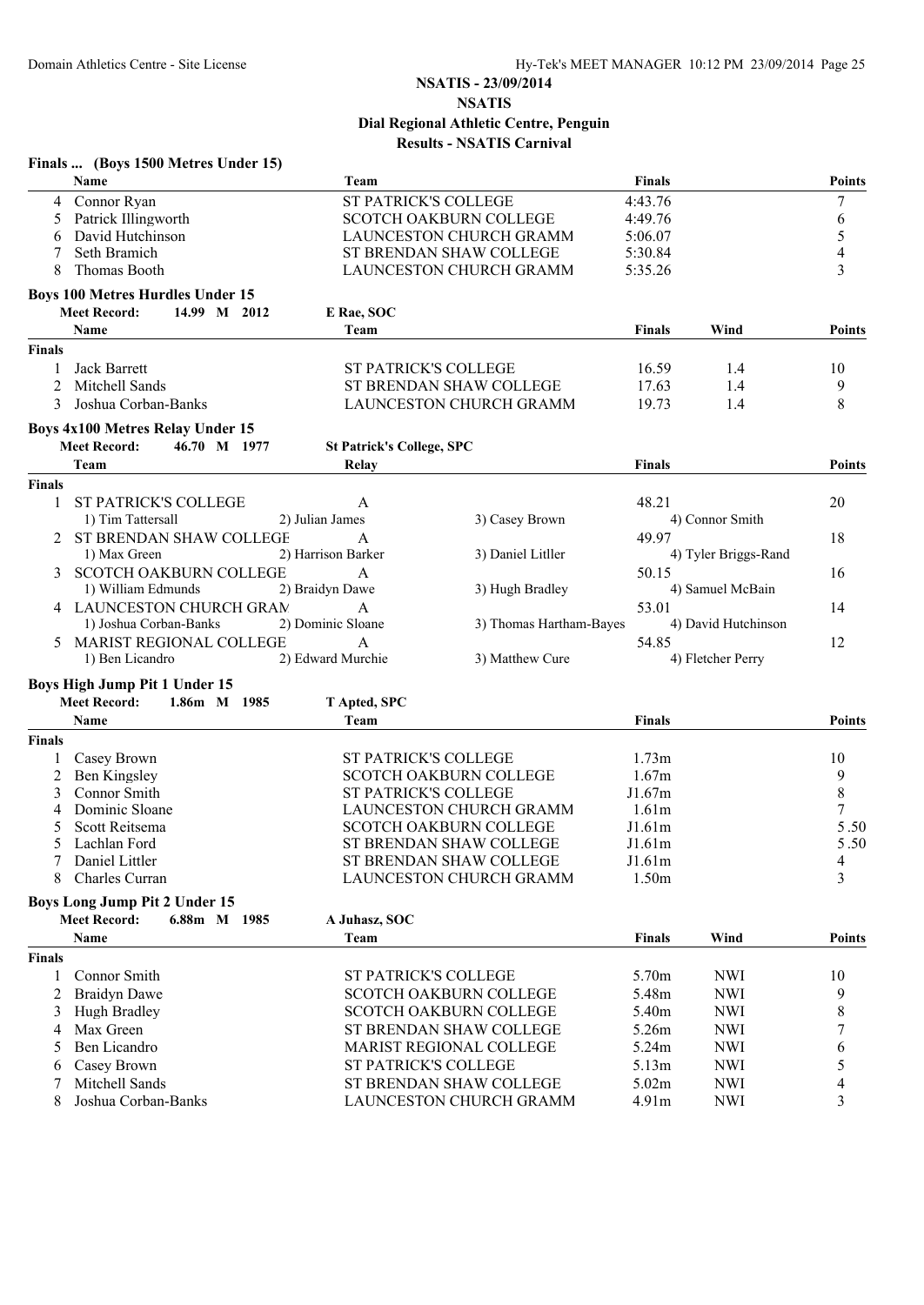|               | Finals  (Boys Long Jump Pit 2 Under 15)    |                                |                   |            |                |
|---------------|--------------------------------------------|--------------------------------|-------------------|------------|----------------|
|               | Name                                       | Team                           | <b>Finals</b>     | Wind       | <b>Points</b>  |
| 9             | Dominic Sloane                             | LAUNCESTON CHURCH GRAMM        | 4.47m             | <b>NWI</b> | 2              |
|               | <b>Boys Triple Jump Pit 2 Under 15</b>     |                                |                   |            |                |
|               | <b>Meet Record:</b><br>13.08m M 1985       | A Juhasz, SOC                  |                   |            |                |
|               | Name                                       | Team                           | <b>Finals</b>     | Wind       | Points         |
| <b>Finals</b> |                                            |                                |                   |            |                |
| 1             | Andrew James                               | <b>ST PATRICK'S COLLEGE</b>    | 12.08m            | <b>NWI</b> | 10             |
| 2             | Connor Smith                               | <b>ST PATRICK'S COLLEGE</b>    | 12.06m            | <b>NWI</b> | 9              |
| 3             | Ben Licandro                               | <b>MARIST REGIONAL COLLEGE</b> | 11.29m            | <b>NWI</b> | 8              |
| 4             | <b>Braidyn Dawe</b>                        | <b>SCOTCH OAKBURN COLLEGE</b>  | 11.06m            | <b>NWI</b> | 7              |
| 5             | Max Green                                  | ST BRENDAN SHAW COLLEGE        | 10.84m            | <b>NWI</b> | 6              |
| 6             | Daniel Littler                             | ST BRENDAN SHAW COLLEGE        | 10.59m            | <b>NWI</b> | 5              |
|               | Scott Reitsema                             | <b>SCOTCH OAKBURN COLLEGE</b>  | 10.57m            | <b>NWI</b> | 4              |
| 8             | Dominic Sloane                             | LAUNCESTON CHURCH GRAMM        | 10.16m            | <b>NWI</b> | 3              |
| 9             | Thomas Booth                               | LAUNCESTON CHURCH GRAMM        | 9.68m             | <b>NWI</b> | 2              |
|               | <b>Boys Shot Put 4Kg Under 15</b>          |                                |                   |            |                |
|               | <b>Meet Record:</b><br>16.88m M 1987       | A Brock, SOC                   |                   |            |                |
|               | Name                                       | Team                           | <b>Finals</b>     |            | <b>Points</b>  |
| <b>Finals</b> |                                            |                                |                   |            |                |
|               | <b>Jack Barrett</b>                        | <b>ST PATRICK'S COLLEGE</b>    | 15.20m            |            | 10             |
| 2             | Alexander Cabalzar                         | LAUNCESTON CHURCH GRAMM        | 12.27m            |            | 9              |
| 3             | Kobe Banham                                | ST BRENDAN SHAW COLLEGE        | 11.59m            |            | $\,$ 8 $\,$    |
| 4             | <b>Jack Prosser</b>                        | <b>ST PATRICK'S COLLEGE</b>    | 11.09m            |            | $\overline{7}$ |
| 5             | <b>Braidyn Dawe</b>                        | <b>SCOTCH OAKBURN COLLEGE</b>  | 10.90m            |            | 6              |
| 6             | Declan Weeks                               | ST BRENDAN SHAW COLLEGE        | 10.68m            |            | 5              |
| 7             | Jasper Cowell                              | SCOTCH OAKBURN COLLEGE         | 9.73m             |            | 4              |
| 8             | Ben Licandro                               | <b>MARIST REGIONAL COLLEGE</b> | 9.31 <sub>m</sub> |            | 3              |
| 9             | Fletcher Perry                             | MARIST REGIONAL COLLEGE        | 9.29m             |            | $\overline{c}$ |
| 10            | Samuel Banfield                            | LAUNCESTON CHURCH GRAMM        | 9.04m             |            | 1              |
|               | <b>Boys Discus Throw 1Kg Under 15</b>      |                                |                   |            |                |
|               | <b>Meet Record:</b><br>49.36m M            | G Hicks/ J Guest, SBS/SOC      |                   |            |                |
|               | Name                                       | Team                           | <b>Finals</b>     |            | Points         |
| <b>Finals</b> |                                            |                                |                   |            |                |
| 1             | Jack Barrett                               | <b>ST PATRICK'S COLLEGE</b>    | 37.95m            |            | 10             |
| 2             | Alexander Cabalzar                         | LAUNCESTON CHURCH GRAMM        | 33.20m            |            | 9              |
| 3             | Anthony Radford                            | <b>ST PATRICK'S COLLEGE</b>    | 30.36m            |            | 8              |
| 4             | Scott Reitsema                             | SCOTCH OAKBURN COLLEGE         | 26.19m            |            | 7              |
| 5             | Ben Kingsley                               | SCOTCH OAKBURN COLLEGE         | 23.78m            |            | 6              |
| 6             | <b>Fletcher Perry</b>                      | <b>MARIST REGIONAL COLLEGE</b> | 23.52m            |            | 5              |
|               | Kobe Banham                                | ST BRENDAN SHAW COLLEGE        | 23.38m            |            | 4              |
|               | Hamish Cleeland                            | LAUNCESTON CHURCH GRAMM        | 22.05m            |            | 3              |
| 9             | Tyler Briggs-Rand                          | ST BRENDAN SHAW COLLEGE        | 21.64m            |            | $\overline{c}$ |
| $\frac{1}{2}$ | Ben Licandro                               | MARIST REGIONAL COLLEGE        | <b>FOUL</b>       |            |                |
|               | <b>Boys Javelin Throw 700gm Under 15</b>   |                                |                   |            |                |
|               | <b>Meet Record:</b><br>45.30m M 24/09/2013 | <b>Kieran Gaby, SOC</b>        |                   |            |                |
|               | Name                                       | Team                           | <b>Finals</b>     |            | Points         |
| <b>Finals</b> |                                            |                                |                   |            |                |
| 1             | Getasew Ferguson                           | ST PATRICK'S COLLEGE           | 39.73m            |            | 9.50           |
|               | Jack Barrett                               | <b>ST PATRICK'S COLLEGE</b>    | 39.73m            |            | 9.50           |
| 3             | <b>Matthew Cure</b>                        | MARIST REGIONAL COLLEGE        | 37.07m            |            | 8              |
| 4             | William Foster                             | SCOTCH OAKBURN COLLEGE         | 33.90m            |            | 7              |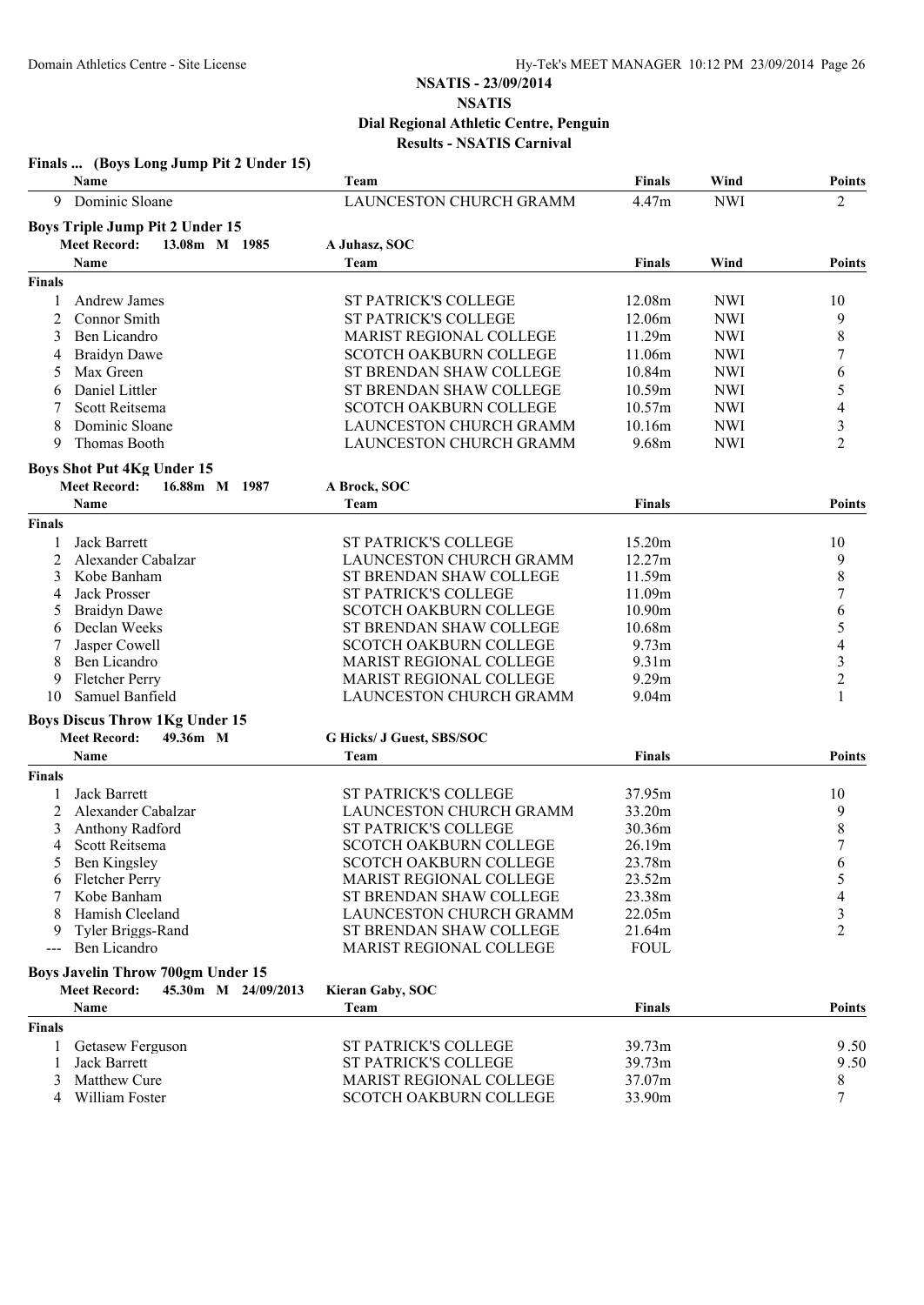|               | Finals  (Boys Javelin Throw 700gm Under 15) |                                |               |            |                |                |
|---------------|---------------------------------------------|--------------------------------|---------------|------------|----------------|----------------|
|               | Name                                        | Team                           | <b>Finals</b> |            |                | <b>Points</b>  |
| 5             | <b>Blair Rubock</b>                         | MARIST REGIONAL COLLEGE        | 30.33m        |            |                | 6              |
| 6             | Alexander Cabalzar                          | LAUNCESTON CHURCH GRAMM        | 28.39m        |            |                | 5              |
| 7             | Declan Weeks                                | ST BRENDAN SHAW COLLEGE        | 27.35m        |            |                | 4              |
| 8             | Thomas Hartham-Bayes                        | LAUNCESTON CHURCH GRAMM        | 26.13m        |            |                | $\mathfrak{Z}$ |
| 9             | Scott Reitsema                              | SCOTCH OAKBURN COLLEGE         | 24.28m        |            |                | $\overline{c}$ |
| 10            | Alex Lee                                    | ST BRENDAN SHAW COLLEGE        | 22.22m        |            |                | $\mathbf{1}$   |
|               | <b>Boys 100 Metres Under 14</b>             |                                |               |            |                |                |
|               | <b>Meet Record:</b><br>11.94 M 1990         | P Leslie, SPC                  |               |            |                |                |
|               | Name                                        | Team                           | <b>Finals</b> | Wind       | H#             | <b>Points</b>  |
| <b>Finals</b> |                                             |                                |               |            |                |                |
| 1             | Jack Colgrave                               | MARIST REGIONAL COLLEGE        | 11.83 M       | 0.2        | 2              | 10             |
| 2             | Cody Peppin                                 | ST BRENDAN SHAW COLLEGE        | 12.55         | 0.2        | 2              | 9              |
| 3             | Declan Underwood                            | LAUNCESTON CHURCH GRAMM        | 12.76         | 1.2        | $\mathbf{1}$   | 8              |
| 4             | Matthew Duggan                              | SCOTCH OAKBURN COLLEGE         | 12.77         | 0.2        | $\overline{2}$ | 7              |
| 5             | Shuan Davey                                 | ST BRENDAN SHAW COLLEGE        | 12.83         | 1.2        | $\mathbf{1}$   | 6              |
| 6             | Lachlan Gee                                 | <b>SCOTCH OAKBURN COLLEGE</b>  | 12.86         | 1.2        | 1              | 5              |
| 7             | Kobe Jackson                                | MARIST REGIONAL COLLEGE        | 12.88         | 1.2        | $\mathbf{1}$   | 4              |
| 8             | Ben Kirkby                                  | ST PATRICK'S COLLEGE           | 13.12         | 1.2        | $\mathbf{1}$   | $\mathfrak{Z}$ |
| 9             | Oliver Armarego                             | LAUNCESTON CHURCH GRAMM        | 13.17         | 0.2        | $\overline{c}$ | $\overline{c}$ |
| 10            | Tristano Ercole                             | ST PATRICK'S COLLEGE           | 13.31         | 0.2        | $\overline{2}$ | $\mathbf{1}$   |
|               |                                             |                                |               |            |                |                |
|               | <b>Boys 200 Metres Under 14</b>             |                                |               |            |                |                |
|               | <b>Meet Record:</b><br>24.50 M 1989         | T Appleton, SOC                |               |            |                |                |
|               | Name                                        | Team                           | <b>Finals</b> | Wind       | H#             | <b>Points</b>  |
| Finals        |                                             |                                |               |            |                |                |
| 1             | Jack Colgrave                               | <b>MARIST REGIONAL COLLEGE</b> | 24.38 M       | <b>NWI</b> | $\mathbf{1}$   | 10             |
| 2             | Cody Peppin                                 | ST BRENDAN SHAW COLLEGE        | 25.77         | <b>NWI</b> | 2              | 9              |
| 3             | Matthew Duggan                              | <b>SCOTCH OAKBURN COLLEGE</b>  | 25.92         | <b>NWI</b> | $\mathbf{1}$   | 8              |
| 4             | Declan Underwood                            | LAUNCESTON CHURCH GRAMM        | 25.99         | <b>NWI</b> | 2              | 7              |
| 5             | Lachlan Gee                                 | SCOTCH OAKBURN COLLEGE         | 26.36         | <b>NWI</b> | $\overline{c}$ | 6              |
| 6             | Callum Smith                                | ST PATRICK'S COLLEGE           | 26.72         | <b>NWI</b> | $\mathbf{1}$   | 5              |
|               | Oliver Armarego                             | LAUNCESTON CHURCH GRAMM        | 27.30         | <b>NWI</b> | $\mathbf{1}$   | 4              |
| 8             | Alex Toussaint-Hill                         | <b>MARIST REGIONAL COLLEGE</b> | 27.58         | <b>NWI</b> | 2              | 3              |
| 9             | Tristano Ercole                             | ST PATRICK'S COLLEGE           | 27.59         | <b>NWI</b> | $\overline{2}$ | $\overline{c}$ |
| 10            | Thomas Tierney                              | ST BRENDAN SHAW COLLEGE        | 29.67         | <b>NWI</b> | $\mathbf{1}$   | 1              |
|               | <b>Boys 400 Metres Under 14</b>             |                                |               |            |                |                |
|               | <b>Meet Record:</b><br>55.02 M 2008         | <b>D Lahey, LCGS</b>           |               |            |                |                |
|               | Name                                        | Team                           | <b>Finals</b> |            | H#             | <b>Points</b>  |
| <b>Finals</b> |                                             |                                |               |            |                |                |
|               | Jack Colgrave                               | MARIST REGIONAL COLLEGE        | 56.12         |            | 1              | 10             |
| 2             | Declan Underwood                            | LAUNCESTON CHURCH GRAMM        | 58.82         |            | 2              | 9              |
| 3             | Cody Peppin                                 | ST BRENDAN SHAW COLLEGE        | 59.60         |            | 1              | 8              |
| 4             | Matthew Duggan                              | <b>SCOTCH OAKBURN COLLEGE</b>  | 61.38         |            |                | 7              |
| 5             | Jack Crawford                               | LAUNCESTON CHURCH GRAMM        | 63.48         |            |                | 6              |
| 6             | Tristano Ercole                             | ST PATRICK'S COLLEGE           | 63.66         |            |                | 5              |
|               | Troy Schaeche                               | ST PATRICK'S COLLEGE           | 64.02         |            | 2              | 4              |
| 8             | Fletcher Bennett                            | <b>SCOTCH OAKBURN COLLEGE</b>  | 65.54         |            | $\overline{2}$ | 3              |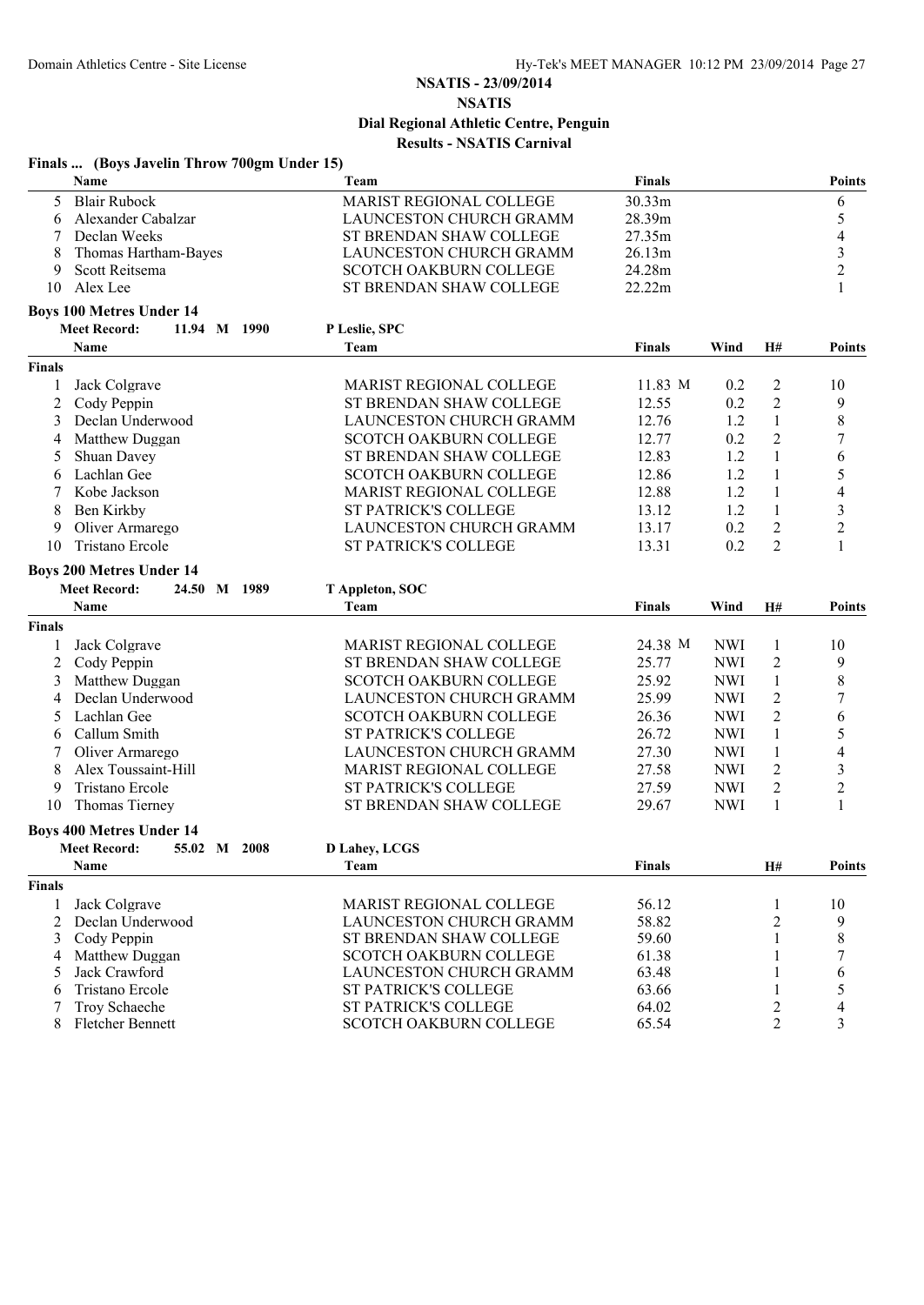|                | <b>Boys 800 Metres Under 14</b>          |                                  |                                |               |                     |                |
|----------------|------------------------------------------|----------------------------------|--------------------------------|---------------|---------------------|----------------|
|                | <b>Meet Record:</b><br>2:09.01<br>M 1982 | P Parry, SPC                     |                                |               |                     |                |
|                | <b>Name</b>                              | Team                             |                                | <b>Finals</b> |                     | Points         |
| <b>Finals</b>  |                                          |                                  |                                |               |                     |                |
|                | Matthew Wood                             |                                  | ST BRENDAN SHAW COLLEGE        | 2:15.99       |                     | 10             |
| $\overline{2}$ | <b>Blair Rubock</b>                      |                                  | MARIST REGIONAL COLLEGE        | 2:17.84       |                     | 9              |
| 3              | <b>Fletcher Bennett</b>                  |                                  | SCOTCH OAKBURN COLLEGE         | 2:19.15       |                     | 8              |
| 4              | Troy Schaeche                            | <b>ST PATRICK'S COLLEGE</b>      |                                | 2:23.82       |                     | 7              |
| 5              | Declan Smith                             |                                  | MARIST REGIONAL COLLEGE        | 2:25.52       |                     | 6              |
| 6              | Benjamin McShane                         |                                  | SCOTCH OAKBURN COLLEGE         | 2:26.60       |                     | 5              |
|                | Declan Underwood                         |                                  | LAUNCESTON CHURCH GRAMM        | 2:30.29       |                     | 4              |
| 8              | Edward Bidwell                           |                                  | ST BRENDAN SHAW COLLEGE        | 2:34.74       |                     | 3              |
| 9              | Ferrier Innes                            |                                  | LAUNCESTON CHURCH GRAMM        | 2:35.55       |                     | $\overline{c}$ |
| 10             | Jed Fleming                              | <b>ST PATRICK'S COLLEGE</b>      |                                | 2:38.21       |                     | 1              |
|                | <b>Boys 1500 Metres Under 14</b>         |                                  |                                |               |                     |                |
|                | <b>Meet Record:</b><br>4:35.80 M 1981    | A McCullagh, SPC                 |                                |               |                     |                |
|                | Name                                     | Team                             |                                | <b>Finals</b> |                     | Points         |
| <b>Finals</b>  |                                          |                                  |                                |               |                     |                |
|                | Declan Smith                             |                                  | <b>MARIST REGIONAL COLLEGE</b> | 4:49.19       |                     | 10             |
| $\overline{2}$ | <b>Fletcher Bennett</b>                  |                                  | <b>SCOTCH OAKBURN COLLEGE</b>  | 4:57.40       |                     | 9              |
| 3              | <b>Edward Bidwell</b>                    |                                  | ST BRENDAN SHAW COLLEGE        | 5:01.21       |                     | 8              |
| 4              | Benjamin McShane                         |                                  | <b>SCOTCH OAKBURN COLLEGE</b>  | 5:09.68       |                     | 7              |
| 5              | Jed Fleming                              | <b>ST PATRICK'S COLLEGE</b>      |                                | 5:12.87       |                     | 6              |
| 6              | Joshua Gray                              | ST PATRICK'S COLLEGE             |                                | 5:24.30       |                     | 5              |
|                | Henry Cook                               |                                  | LAUNCESTON CHURCH GRAMM        | 5:28.14       |                     | 4              |
| 8              | Jack Crawford                            |                                  | LAUNCESTON CHURCH GRAMM        | 5:31.53       |                     | 3              |
|                | <b>Boys 90 Metres Hurdles Under 14</b>   |                                  |                                |               |                     |                |
|                | <b>Meet Record:</b><br>15.50 M 2012      | J Dickinson, LCGS                |                                |               |                     |                |
|                | Name                                     | Team                             |                                | <b>Finals</b> | Wind                | Points         |
| <b>Finals</b>  |                                          |                                  |                                |               |                     |                |
|                | Jack Colgrave                            |                                  | <b>MARIST REGIONAL COLLEGE</b> | 13.99 M       | 0.4                 | 10             |
| 2              | Shuan Davey                              |                                  | ST BRENDAN SHAW COLLEGE        | 14.20 M       | 0.4                 | 9              |
| 3              | Matthew Duggan                           |                                  | <b>SCOTCH OAKBURN COLLEGE</b>  | 15.33 M       | 0.4                 | $\,8\,$        |
| 4              | Declan Underwood                         |                                  | <b>LAUNCESTON CHURCH GRAMM</b> | 16.11         | 0.4                 | 7              |
| 5              | Conor Healey                             | ST PATRICK'S COLLEGE             |                                | 18.21         | 0.4                 | 6              |
|                | <b>Boys 4x100 Metres Relay Under 14</b>  |                                  |                                |               |                     |                |
|                | <b>Meet Record:</b><br>48.50 M 1978      | <b>St Patrick's College, SPC</b> |                                |               |                     |                |
|                | Team                                     | Relay                            |                                | <b>Finals</b> |                     | Points         |
| Finals         |                                          |                                  |                                |               |                     |                |
| 1              | MARIST REGIONAL COLLEGE                  | A                                |                                | 50.99         |                     | 20             |
|                | 1) Jack Colegrave                        | 2) Kobe Jackson                  | 3) Ryan Edwards                |               | 4) Blair Rubock     |                |
|                | 2 LAUNCESTON CHURCH GRAM                 | A                                |                                | 51.54         |                     | 18             |
|                | 1) Jack Crawford                         | 2) Oliver Armarego               | 3) Connor Pullen               |               | 4) Declan Underwood |                |
| 3              | <b>SCOTCH OAKBURN COLLEGE</b>            | A                                |                                | 51.83         |                     | 16             |
|                | 1) Matthew Duggan                        | 2) Lachlan Gee                   | 3) Lachlan McCallumSmith       |               | 4) Fletcher Bennett |                |
|                | <b>4 ST PATRICK'S COLLEGE</b>            | A                                |                                | 52.49         |                     | 14             |
|                | 1) Callum Smith                          | 2) Ben Kirkby                    | 3) Tristano Ercole             |               | 4) Kyle Wadley      |                |
| 5.             | ST BRENDAN SHAW COLLEGE                  | A                                |                                | 52.64         |                     | 12             |
|                | 1) Cody Peppin                           | 2) Shuan Davey                   | 3) Patrick Males               |               | 4) Wondi Ingram     |                |
|                |                                          |                                  |                                |               |                     |                |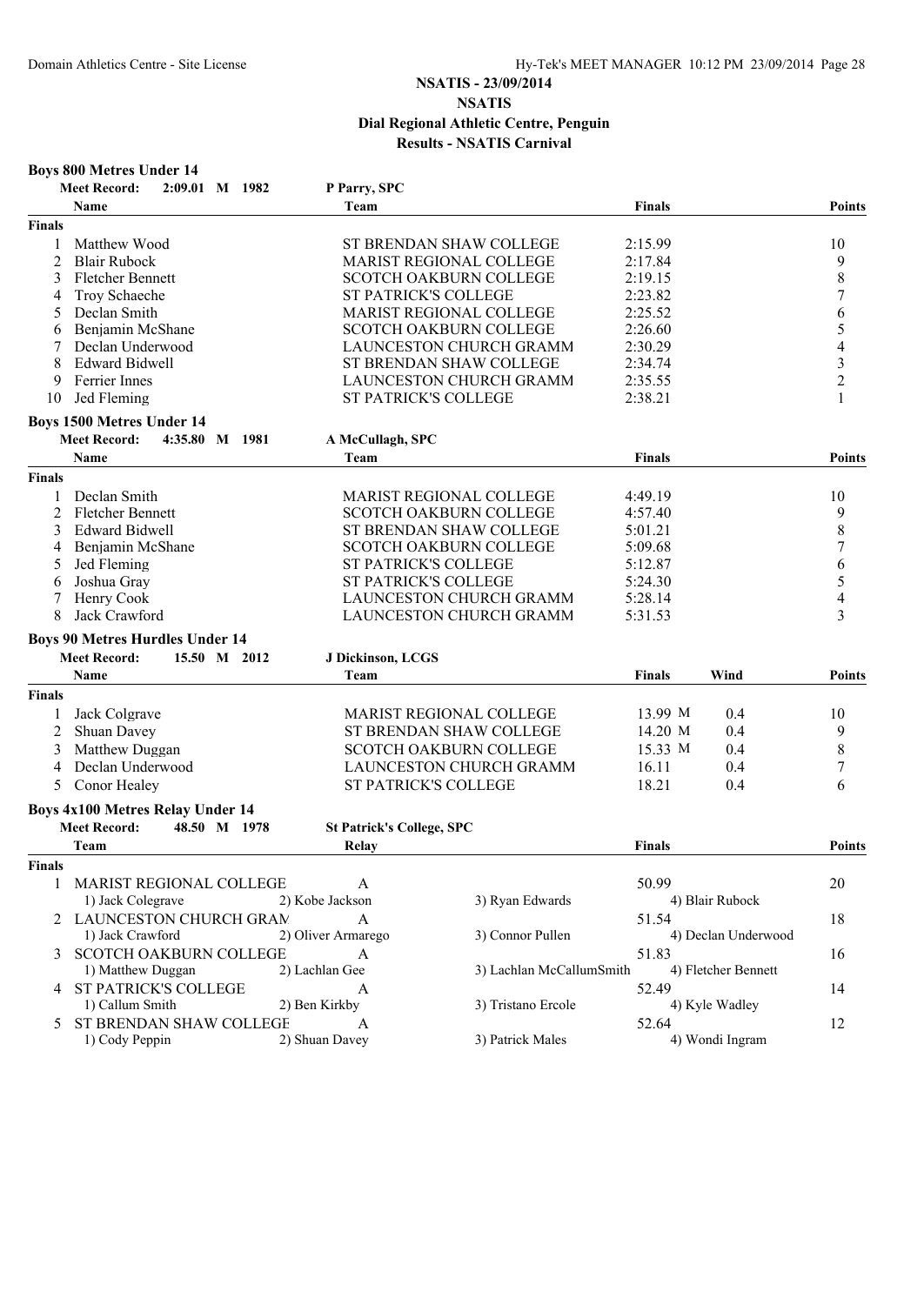|               | Boys High Jump Pit 2 Under 14               |                                                           |                   |            |                         |
|---------------|---------------------------------------------|-----------------------------------------------------------|-------------------|------------|-------------------------|
|               | <b>Meet Record:</b><br>1.77m M 1984         | T Apted, SPC                                              |                   |            |                         |
|               | Name                                        | Team                                                      | <b>Finals</b>     |            | <b>Points</b>           |
| <b>Finals</b> |                                             |                                                           |                   |            |                         |
| 1             | <b>Blair Rubock</b>                         | <b>MARIST REGIONAL COLLEGE</b>                            | 1.65m             |            | 10                      |
| 2             | Charlie Griffiths                           | <b>SCOTCH OAKBURN COLLEGE</b>                             | 1.62m             |            | 9                       |
| 3             | Shuan Davey                                 | ST BRENDAN SHAW COLLEGE                                   | J1.62m            |            | 8                       |
| 4             | <b>Fletcher Bennett</b>                     | <b>SCOTCH OAKBURN COLLEGE</b>                             | 1.59m             |            | 7                       |
| 5             | Ben Kirkby                                  | <b>ST PATRICK'S COLLEGE</b>                               | 1.53m             |            | 6                       |
| 6             | Kobe Jackson                                | MARIST REGIONAL COLLEGE                                   | 1.50 <sub>m</sub> |            | 5                       |
| 7             | Ethan Conway                                | ST PATRICK'S COLLEGE                                      | 1.45m             |            | 3.50                    |
| 7             | Jarrod Scott                                | ST BRENDAN SHAW COLLEGE                                   | 1.45m             |            | 3.50                    |
| 9             | Thomas McKendrick                           | LAUNCESTON CHURCH GRAMM                                   | 1.40m             |            | 2                       |
| 10            | Connor Pullen                               | LAUNCESTON CHURCH GRAMM                                   | 1.35m             |            | 1                       |
|               | Boys Long Jump Pit 2 Under 14               |                                                           |                   |            |                         |
|               | <b>Meet Record:</b><br>6.73m M 1984         | A Juhasz, SOC                                             |                   |            |                         |
|               | Name                                        | Team                                                      | <b>Finals</b>     | Wind       | <b>Points</b>           |
| <b>Finals</b> |                                             |                                                           |                   |            |                         |
|               | Jack Colgrave                               | <b>MARIST REGIONAL COLLEGE</b>                            | 5.75m             | <b>NWI</b> | 10                      |
| 2             | <b>Blair Rubock</b>                         | MARIST REGIONAL COLLEGE                                   | 5.31 <sub>m</sub> | <b>NWI</b> | 9                       |
| 3             | Shuan Davey                                 | ST BRENDAN SHAW COLLEGE                                   | 5.20m             | <b>NWI</b> | 8                       |
| 4             | Ben Kirkby                                  | ST PATRICK'S COLLEGE                                      | 5.17m             | <b>NWI</b> | 7                       |
| 5             | Lachlan Gee                                 | <b>SCOTCH OAKBURN COLLEGE</b>                             | 5.04m             | <b>NWI</b> | 5.50                    |
| 5             | Oliver Armarego                             | LAUNCESTON CHURCH GRAMM                                   | 5.04m             | <b>NWI</b> | 5.50                    |
| 7             | <b>Fletcher Bennett</b>                     | <b>SCOTCH OAKBURN COLLEGE</b>                             | 5.03 <sub>m</sub> | <b>NWI</b> | 4                       |
| 8             | Matthew Wood                                | ST BRENDAN SHAW COLLEGE                                   | 4.64m             | <b>NWI</b> | 3                       |
| 9             | Declan Underwood                            | LAUNCESTON CHURCH GRAMM                                   | 4.56m             | <b>NWI</b> | $\overline{c}$          |
| 10            | Ethan Conway                                | <b>ST PATRICK'S COLLEGE</b>                               | 3.76m             | <b>NWI</b> | 1                       |
|               | <b>Boys Shot Put 3Kg Under 14</b>           |                                                           |                   |            |                         |
|               | <b>Meet Record:</b><br>16.69m M 24/09/2013  | <b>Jack Barrett, SPC</b>                                  |                   |            |                         |
|               | Name                                        | Team                                                      | <b>Finals</b>     |            | <b>Points</b>           |
| <b>Finals</b> |                                             |                                                           |                   |            |                         |
|               | Christle Erodias                            | <b>MARIST REGIONAL COLLEGE</b>                            | 13.63m            |            | 10                      |
| 2             | Shuan Davey                                 | ST BRENDAN SHAW COLLEGE                                   | 11.99m            |            | 9                       |
| 3             | <b>Blair Rubock</b>                         | MARIST REGIONAL COLLEGE                                   | 11.20m            |            | 8                       |
| 4             | Lachlan Gee                                 | SCOTCH OAKBURN COLLEGE                                    | 11.15m            |            | 7                       |
|               | Daniel Crawford                             | <b>LAUNCESTON CHURCH GRAMM</b>                            | 10.68m            |            | 6                       |
| 6             | Daniel Berry                                | <b>ST PATRICK'S COLLEGE</b>                               | 10.23m            |            | 5                       |
|               | 7 Ben Kirkby                                | ST PATRICK'S COLLEGE                                      | 10.18m            |            | 4                       |
|               | <b>Timothy Auckland</b>                     | <b>SCOTCH OAKBURN COLLEGE</b>                             | 10.16m            |            | $\mathfrak{Z}$          |
| 9             | Thomas Tierney                              | ST BRENDAN SHAW COLLEGE                                   | 9.65m             |            | $\overline{\mathbf{c}}$ |
| 10            | Thomas McKendrick                           | <b>LAUNCESTON CHURCH GRAMM</b>                            | 9.31m             |            |                         |
|               | <b>Boys Discus Throw 1Kg Under 14</b>       |                                                           |                   |            |                         |
|               | <b>Meet Record:</b><br>45.59m M 2011        | S Alderson, SPC                                           |                   |            |                         |
|               | Name                                        | Team                                                      | <b>Finals</b>     |            | <b>Points</b>           |
| <b>Finals</b> |                                             |                                                           |                   |            |                         |
|               | Declan Underwood                            | LAUNCESTON CHURCH GRAMM                                   | 27.76m            |            | 10                      |
| 2             | Ben Kirkby                                  | <b>ST PATRICK'S COLLEGE</b>                               | 26.18m            |            | 9                       |
| 3             | <b>Blair Rubock</b><br><b>Brady Hansson</b> | MARIST REGIONAL COLLEGE<br><b>LAUNCESTON CHURCH GRAMM</b> | 24.86m<br>23.65m  |            | 8                       |
| 4             |                                             |                                                           |                   |            | 7                       |
|               | <b>Brodie Graesser</b><br>Kobe Jackson      | <b>ST PATRICK'S COLLEGE</b>                               | 22.01m            |            | 6<br>5                  |
| 6             |                                             | MARIST REGIONAL COLLEGE                                   | 21.38m            |            |                         |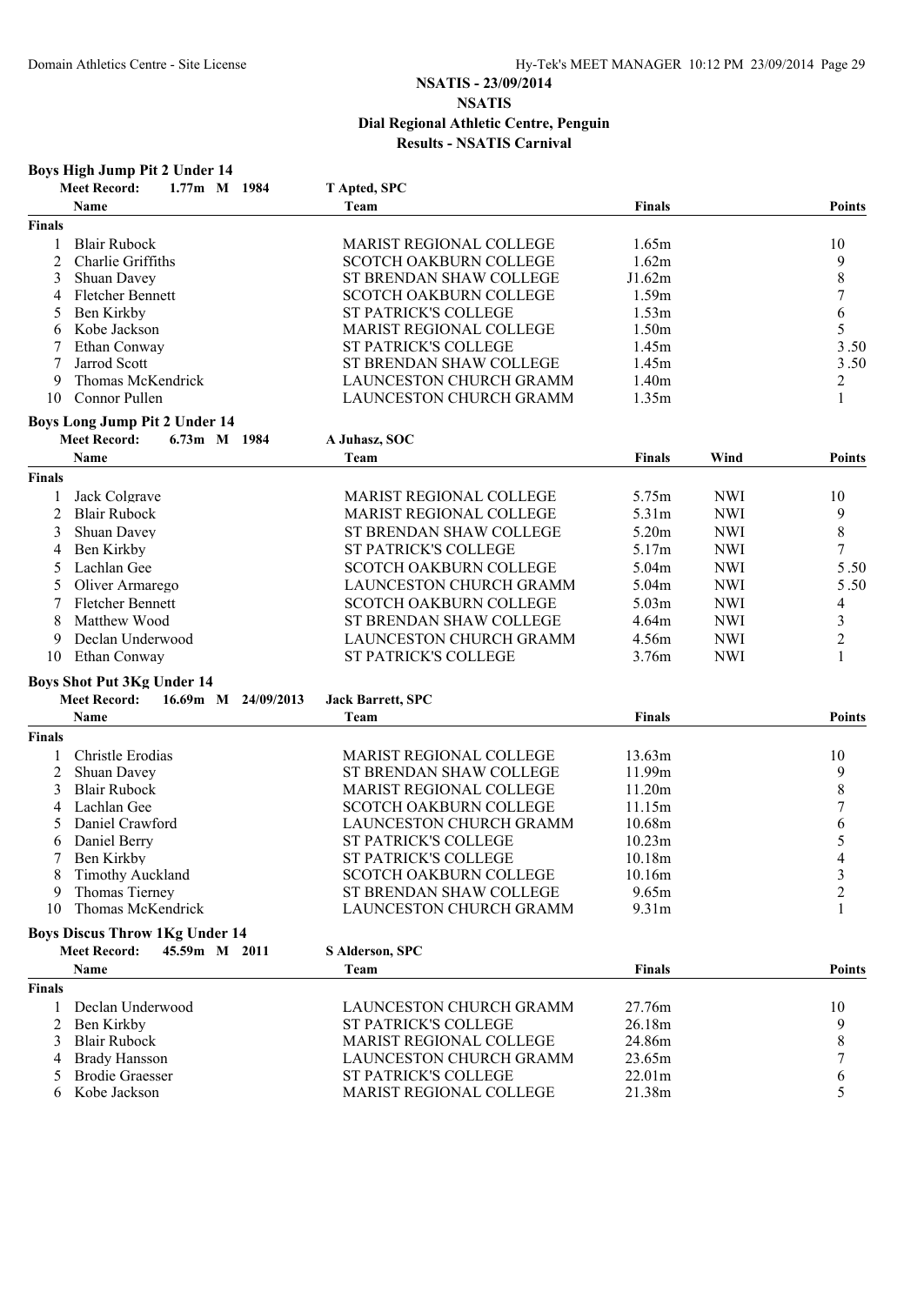|                     | Finals  (Boys Discus Throw 1Kg Under 14)    |                                |               |            |                  |                  |
|---------------------|---------------------------------------------|--------------------------------|---------------|------------|------------------|------------------|
|                     | Name                                        | Team                           | <b>Finals</b> |            |                  | <b>Points</b>    |
| 7                   | Thomas Tierney                              | ST BRENDAN SHAW COLLEGE        | 19.14m        |            |                  | 4                |
| 8                   | Charlie Griffiths                           | <b>SCOTCH OAKBURN COLLEGE</b>  | 19.03m        |            |                  | 3                |
| 9                   | Lachlan Warren                              | <b>SCOTCH OAKBURN COLLEGE</b>  | 18.63m        |            |                  | $\overline{2}$   |
| $\qquad \qquad - -$ | Shuan Davey                                 | ST BRENDAN SHAW COLLEGE        | <b>FOUL</b>   |            |                  |                  |
|                     | <b>Boys Javelin Throw 600gm Under 14</b>    |                                |               |            |                  |                  |
|                     | <b>Meet Record:</b><br>52.82m M 1984        | T Apted, SPC                   |               |            |                  |                  |
|                     | Name                                        | Team                           | <b>Finals</b> |            |                  | <b>Points</b>    |
| <b>Finals</b>       |                                             |                                |               |            |                  |                  |
| 1                   | <b>Blair Rubock</b>                         | MARIST REGIONAL COLLEGE        | 40.24m        |            |                  | 10               |
| 2                   | Benjamin McShane                            | <b>SCOTCH OAKBURN COLLEGE</b>  | 33.50m        |            |                  | 9                |
| 3                   | Matthew Wood                                | ST BRENDAN SHAW COLLEGE        | 27.78m        |            |                  | $\,$ $\,$        |
| 4                   | <b>Brady Hansson</b>                        | LAUNCESTON CHURCH GRAMM        | 27.45m        |            |                  | $\boldsymbol{7}$ |
| 5                   | Jaan Schild                                 | LAUNCESTON CHURCH GRAMM        | 25.34m        |            |                  | 6                |
| 6                   | Henry Napier                                | SCOTCH OAKBURN COLLEGE         | 24.04m        |            |                  | 4.50             |
| 6                   | Jed Fleming                                 | <b>ST PATRICK'S COLLEGE</b>    | 24.04m        |            |                  | 4.50             |
| 8                   | Joshua Duffy                                | <b>ST PATRICK'S COLLEGE</b>    | 23.10m        |            |                  | 3                |
| 9                   | Kobe Jackson                                | MARIST REGIONAL COLLEGE        | 18.96m        |            |                  | $\overline{2}$   |
|                     | <b>Boys 100 Metres Under 13</b>             |                                |               |            |                  |                  |
|                     | <b>Meet Record:</b><br>12.35 M 2001<br>Name | S Smith, SOC<br>Team           | <b>Finals</b> | Wind       | <b>H#</b>        | <b>Points</b>    |
|                     |                                             |                                |               |            |                  |                  |
| <b>Finals</b>       |                                             |                                |               |            |                  |                  |
| 1                   | Jackson Maulette-Shelley                    | <b>ST PATRICK'S COLLEGE</b>    | 12.95         | 1.2        | 1                | 10               |
| 2                   | Chris Riley                                 | MARIST REGIONAL COLLEGE        | 13.08         | 1.2        | $\mathbf{1}$     | 9                |
| 3                   | Chack Kadima                                | LAUNCESTON CHURCH GRAMM        | 13.35         | 1.2        | $\mathbf{1}$     | 8                |
| 4                   | Tamru Midson                                | SCOTCH OAKBURN COLLEGE         | 13.37         | 1.2        | $\mathbf{1}$     | 7                |
| 5                   | Brad Murray-Skey                            | ST PATRICK'S COLLEGE           | 13.51         | $-0.1$     | $\overline{2}$   | 6                |
| 6                   | <b>Heath Davies</b>                         | ST BRENDAN SHAW COLLEGE        | 13.58         | 1.2        | $\mathbf{1}$     | 5                |
| 7                   | Hamilton Cox                                | SCOTCH OAKBURN COLLEGE         | 13.66         | $-0.1$     | $\overline{c}$   | 4                |
| 8                   | Lachlan Stedman                             | LAUNCESTON CHURCH GRAMM        | 13.67         | $-0.1$     | $\boldsymbol{2}$ | $\mathfrak{Z}$   |
| 9                   | Joe De Santis                               | MARIST REGIONAL COLLEGE        | 14.17         | $-0.1$     | $\overline{2}$   | $\overline{2}$   |
| 10                  | Harrison Tait                               | ST BRENDAN SHAW COLLEGE        | 14.19         | $-0.1$     | $\overline{2}$   | 1                |
|                     | <b>Boys 200 Metres Under 13</b>             |                                |               |            |                  |                  |
|                     | <b>Meet Record:</b><br>25.47 M 1993         | N Carey, SPC                   |               |            |                  |                  |
|                     | Name                                        | Team                           | <b>Finals</b> | Wind       | H#               | <b>Points</b>    |
| <b>Finals</b>       |                                             |                                |               |            |                  |                  |
|                     | 1 Jackson Maulette-Shelley                  | ST PATRICK'S COLLEGE           | 26.49         | <b>NWI</b> | $\overline{2}$   | 10               |
| 2                   | Tamru Midson                                | SCOTCH OAKBURN COLLEGE         | 27.29         | <b>NWI</b> | $\mathbf{1}$     | 9                |
| 3                   | Hamilton Cox                                | SCOTCH OAKBURN COLLEGE         | 27.48         | <b>NWI</b> | 2                | 7.50             |
| 3                   | Brad Murray-Skey                            | <b>ST PATRICK'S COLLEGE</b>    | 27.48         | <b>NWI</b> | $\mathbf{1}$     | 7.50             |
|                     | Madison Singelton                           | <b>MARIST REGIONAL COLLEGE</b> | 27.75         | <b>NWI</b> | 2                | 6                |
|                     | James Curran                                | LAUNCESTON CHURCH GRAMM        | 27.85         | <b>NWI</b> | 2                | 5                |
|                     | Lachlan Stedman                             | LAUNCESTON CHURCH GRAMM        | 27.91         | <b>NWI</b> | 1                | 4                |
| 8                   | Harrison Tait                               | ST BRENDAN SHAW COLLEGE        | 28.40         | <b>NWI</b> | 2                | 3                |
| 9                   | Joe De Santis                               | <b>MARIST REGIONAL COLLEGE</b> | 28.42         | <b>NWI</b> | 1                | 2                |
| 10                  | <b>Finlay Murfet</b>                        | ST BRENDAN SHAW COLLEGE        | 28.45         | <b>NWI</b> | $\mathbf{1}$     | 1                |
|                     | <b>Boys 800 Metres Under 13</b>             |                                |               |            |                  |                  |
|                     | <b>Meet Record:</b><br>2:17.50 M 1982       | N Johnston, SOC                |               |            |                  |                  |
|                     | Name                                        | <b>Team</b>                    | <b>Finals</b> |            |                  | <b>Points</b>    |
| <b>Finals</b>       |                                             |                                |               |            |                  |                  |
| 1                   | Madison Singelton                           | MARIST REGIONAL COLLEGE        | 2:20.73       |            |                  | 10               |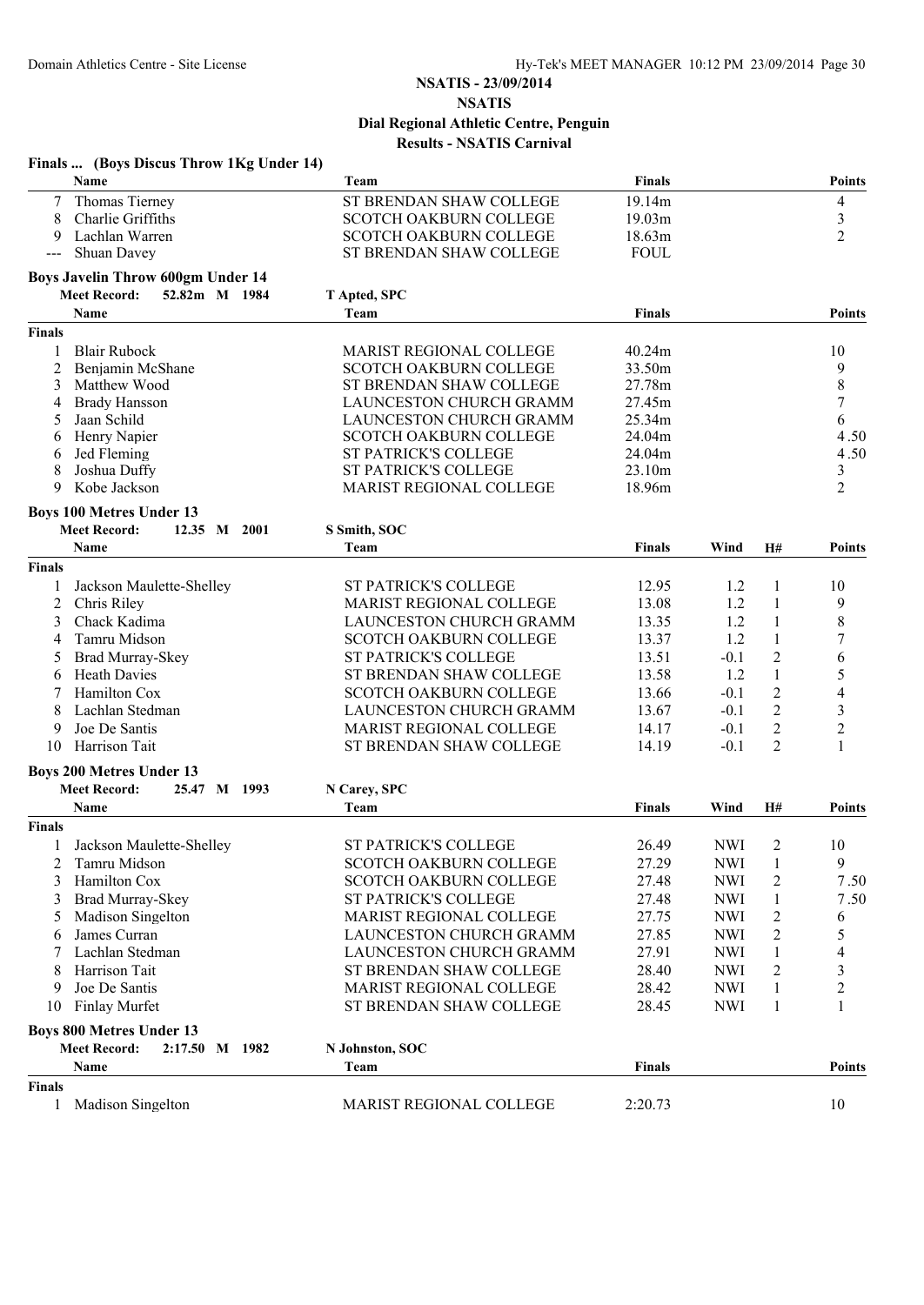|                | Finals  (Boys 800 Metres Under 13)      |                                  |                                |                    |                   |                          |
|----------------|-----------------------------------------|----------------------------------|--------------------------------|--------------------|-------------------|--------------------------|
|                | <b>Name</b>                             | Team                             |                                | <b>Finals</b>      |                   | <b>Points</b>            |
| $\overline{2}$ | Finlay Murfet                           |                                  | ST BRENDAN SHAW COLLEGE        | 2:24.37            |                   | 9                        |
| 3              | Lachlan Stedman                         |                                  | LAUNCESTON CHURCH GRAMM        | 2:25.83            |                   | $\,$ $\,$                |
| 4              | Tamru Midson                            |                                  | <b>SCOTCH OAKBURN COLLEGE</b>  | 2:29.27            |                   | $\sqrt{ }$               |
| 5              | Callum McGlade                          |                                  | ST BRENDAN SHAW COLLEGE        | 2:31.57            |                   | 6                        |
| 6              | Max Cresswell                           | <b>ST PATRICK'S COLLEGE</b>      |                                | 2:37.34            |                   | $\sqrt{5}$               |
|                | Brad Murray-Skey                        | <b>ST PATRICK'S COLLEGE</b>      |                                | 2:39.52            |                   | 4                        |
| 8              | Jasper King                             |                                  | LAUNCESTON CHURCH GRAMM        | 2:41.72            |                   | $\mathfrak{Z}$           |
| 9              | Henley James-Smith                      |                                  | <b>SCOTCH OAKBURN COLLEGE</b>  | 2:43.76            |                   | $\overline{2}$           |
|                | <b>Boys 1500 Metres Under 13</b>        |                                  |                                |                    |                   |                          |
|                | <b>Meet Record:</b><br>4:48.20 M 1995   | C Pentland, SOC                  |                                |                    |                   |                          |
|                | <b>Name</b>                             | Team                             |                                | <b>Finals</b>      |                   | <b>Points</b>            |
| <b>Finals</b>  |                                         |                                  |                                |                    |                   |                          |
|                | James Curran                            |                                  | LAUNCESTON CHURCH GRAMM        | 4:51.57            |                   | 10                       |
| 2              | Madison Singelton                       |                                  | <b>MARIST REGIONAL COLLEGE</b> | 5:01.64            |                   | 9                        |
| 3              | Max Cresswell                           | <b>ST PATRICK'S COLLEGE</b>      |                                | 5:09.94            |                   | $\,$ $\,$                |
| 4              | <b>Finlay Murfet</b>                    |                                  | ST BRENDAN SHAW COLLEGE        | 5:17.73            |                   | $\boldsymbol{7}$         |
| 5              | Liam Preece                             | <b>ST PATRICK'S COLLEGE</b>      |                                | 5:20.73            |                   | 6                        |
|                | Jasper King                             |                                  | LAUNCESTON CHURCH GRAMM        | 5:22.39            |                   | 5                        |
| 6<br>7         | Joel Hennessy                           |                                  | ST BRENDAN SHAW COLLEGE        | 5:26.83            |                   | $\overline{\mathcal{L}}$ |
| 8              | Henley James-Smith                      |                                  | <b>SCOTCH OAKBURN COLLEGE</b>  |                    |                   | $\mathfrak{Z}$           |
| 9              | Charles Byron                           |                                  | <b>SCOTCH OAKBURN COLLEGE</b>  | 5:37.02<br>5:59.25 |                   | $\overline{2}$           |
|                |                                         |                                  |                                |                    |                   |                          |
|                | <b>Boys 90 Metres Hurdles Under 13</b>  |                                  |                                |                    |                   |                          |
|                | <b>Meet Record:</b><br>15.31 M 2012     | <b>C</b> Brown                   |                                |                    |                   |                          |
|                | Name                                    | Team                             |                                | <b>Finals</b>      | Wind              | <b>Points</b>            |
| <b>Finals</b>  |                                         |                                  |                                |                    |                   |                          |
|                | James Curran                            |                                  | LAUNCESTON CHURCH GRAMM        | 15.77              | 0.8               | 10                       |
| 2              | Brad Murray-Skey                        | ST PATRICK'S COLLEGE             |                                | 15.85              | 0.8               | 9                        |
| 3              | Callum McGlade                          |                                  | ST BRENDAN SHAW COLLEGE        | 17.22              | 0.8               | 8                        |
|                | <b>Boys 4x100 Metres Relay Under 13</b> |                                  |                                |                    |                   |                          |
|                | <b>Meet Record:</b><br>50.90 M 1977     | <b>St Patrick's College, SPC</b> |                                |                    |                   |                          |
|                | Team                                    | Relay                            |                                | <b>Finals</b>      |                   | <b>Points</b>            |
| <b>Finals</b>  |                                         |                                  |                                |                    |                   |                          |
|                |                                         |                                  |                                |                    |                   |                          |
| 1              | LAUNCESTON CHURCH GRAM                  | A                                |                                | 53.12              |                   | 20                       |
|                | 1) Lachlan Stedman                      | 2) James Curran                  | 3) Alistair Bourne             |                    | 4) Chack Kadima   |                          |
|                | <b>ST PATRICK'S COLLEGE</b>             | А                                |                                | 53.23              |                   | 18                       |
|                | 1) Brad Murray-Skey                     | 2) Isaac Nicholson               | 3) Jackson Maulette-Shelley    |                    | 4) Max Creswel    |                          |
| 3              | MARIST REGIONAL COLLEGE                 | A                                |                                | 54.37              |                   | 16                       |
|                | 1) Chris Riley                          | 2) Sebastian StevensonR          | 3) Liam Viney                  |                    | 4) Joe De Santis  |                          |
|                | <b>4 ST BRENDAN SHAW COLLEGE</b>        | A                                |                                | 54.97              |                   | 14                       |
|                | 1) Heath Davies                         | 2) Harrison Tait                 | 3) Callum McGlade              |                    | 4) Finlay Murfet  |                          |
| 5.             | <b>SCOTCH OAKBURN COLLEGE</b>           | A                                |                                | 56.18              |                   | 12                       |
|                | 1) Tamru Midson                         | 2) Hamilton Cox                  | 3) Oliver Cox                  |                    | 4) George McShane |                          |
|                | Boys High Jump Pit 2 Under 13           |                                  |                                |                    |                   |                          |
|                | <b>Meet Record:</b><br>1.70m M 1994     | N Shepard, SPC                   |                                |                    |                   |                          |
|                | Name                                    | Team                             |                                | <b>Finals</b>      |                   | <b>Points</b>            |
| <b>Finals</b>  |                                         |                                  |                                |                    |                   |                          |
|                | James Curran                            |                                  | LAUNCESTON CHURCH GRAMM        | 1.46m              |                   | 10                       |
|                | Madison Singelton                       |                                  | <b>MARIST REGIONAL COLLEGE</b> | 1.43m              |                   | 9                        |
| 3              | Isaac Nicholson                         | ST PATRICK'S COLLEGE             |                                | J1.43m             |                   | $\,$ $\,$                |
| 4              | Callum McGlade                          |                                  | ST BRENDAN SHAW COLLEGE        | J1.43m             |                   | 7                        |
|                |                                         |                                  |                                |                    |                   |                          |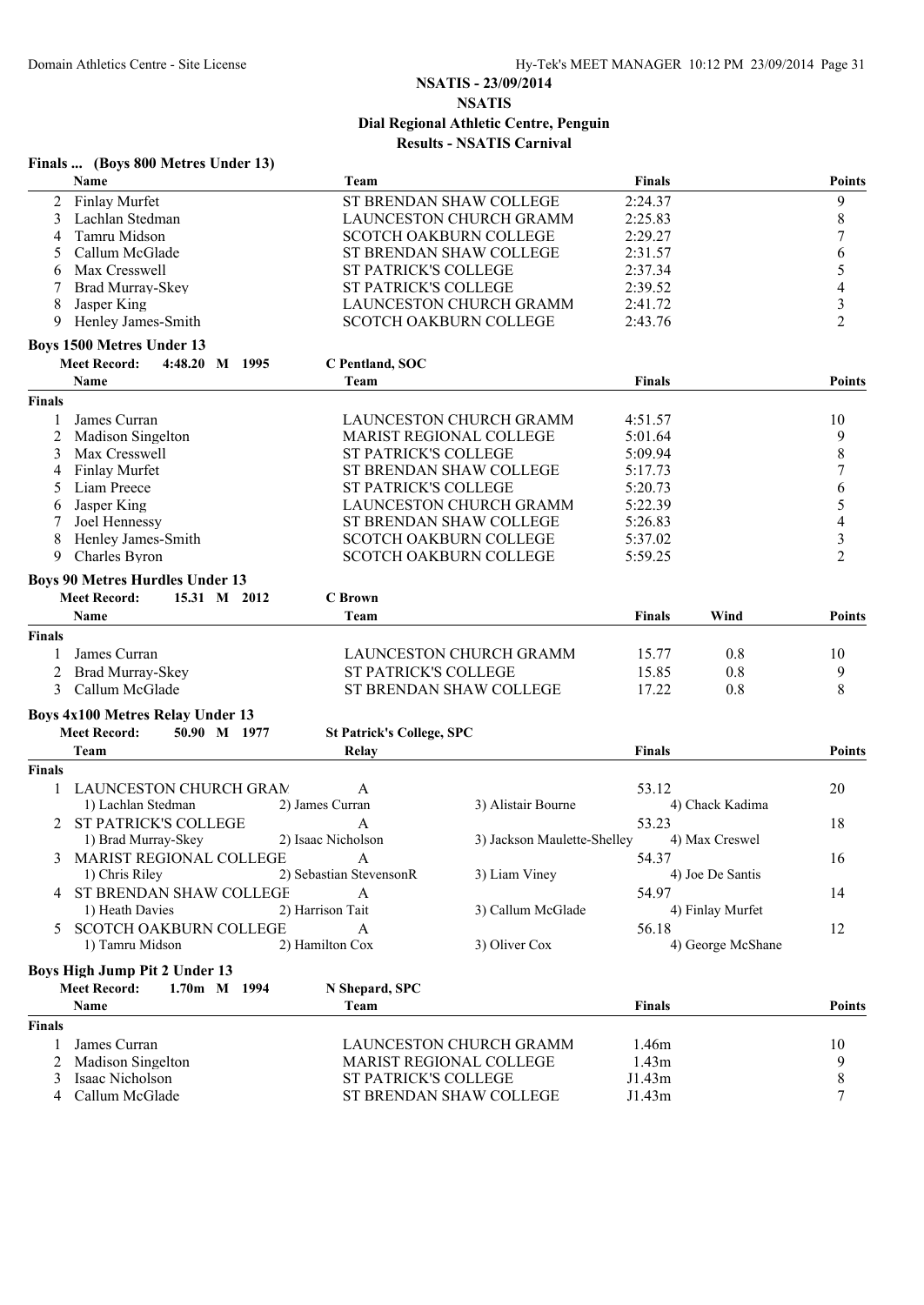|               | Finals  (Boys High Jump Pit 2 Under 13) |                                |                   |            |                  |
|---------------|-----------------------------------------|--------------------------------|-------------------|------------|------------------|
|               | Name                                    | Team                           | <b>Finals</b>     |            | <b>Points</b>    |
| 5             | Max Cresswell                           | <b>ST PATRICK'S COLLEGE</b>    | 1.40m             |            | 6                |
| 6             | Chack Kadima                            | LAUNCESTON CHURCH GRAMM        | J1.40m            |            | 5                |
|               | <b>Finlay Murfet</b>                    | ST BRENDAN SHAW COLLEGE        | 1.35m             |            | 4                |
| 8             | Samuel Gray                             | <b>SCOTCH OAKBURN COLLEGE</b>  | 1.30 <sub>m</sub> |            | $\mathfrak{Z}$   |
| 9             | Charles Byron                           | <b>SCOTCH OAKBURN COLLEGE</b>  | 1.25m             |            | $\overline{2}$   |
| 10            | Sebastian Stevenson                     | MARIST REGIONAL COLLEGE        | 0.99m             |            | 1                |
|               | <b>Boys Long Jump Pit 1 Under 13</b>    |                                |                   |            |                  |
|               | <b>Meet Record:</b><br>5.60m M 1981     | A Juhasz, SOC                  |                   |            |                  |
|               | <b>Name</b>                             | Team                           | <b>Finals</b>     | Wind       | <b>Points</b>    |
| <b>Finals</b> |                                         |                                |                   |            |                  |
|               | Tamru Midson                            | <b>SCOTCH OAKBURN COLLEGE</b>  | 4.98m             | <b>NWI</b> | 10               |
| 2             | Jackson Maulette-Shelley                | ST PATRICK'S COLLEGE           | 4.72m             | <b>NWI</b> | 9                |
| 3             | Sebastian Stevenson                     | <b>MARIST REGIONAL COLLEGE</b> | 4.59m             | <b>NWI</b> | $\,$ 8 $\,$      |
| 4             | <b>Brad Murray-Skey</b>                 | ST PATRICK'S COLLEGE           | 4.56m             | <b>NWI</b> | $\boldsymbol{7}$ |
| 5             | Finlay Murfet                           | ST BRENDAN SHAW COLLEGE        | J4.56m            | <b>NWI</b> | 6                |
| 6             | Chris Riley                             | MARIST REGIONAL COLLEGE        | 4.37m             | <b>NWI</b> | 5                |
|               | Hamilton Cox                            | <b>SCOTCH OAKBURN COLLEGE</b>  | 4.34m             | <b>NWI</b> | 4                |
| 8             | Robert Green                            | ST BRENDAN SHAW COLLEGE        | 4.22m             | <b>NWI</b> | 3                |
| 9             | Lachlan Stedman                         | LAUNCESTON CHURCH GRAMM        | 4.20m             | <b>NWI</b> | $\overline{c}$   |
| 10            | Chack Kadima                            | <b>LAUNCESTON CHURCH GRAMM</b> | 3.15m             | <b>NWI</b> |                  |
|               | <b>Boys Shot Put 3Kg Under 13</b>       |                                |                   |            |                  |
|               | <b>Meet Record:</b><br>16.33m M 2011    | S Alderson, SPC                |                   |            |                  |
|               | <b>Name</b>                             | Team                           | <b>Finals</b>     |            | <b>Points</b>    |
| <b>Finals</b> |                                         |                                |                   |            |                  |
|               | Chack Kadima                            | LAUNCESTON CHURCH GRAMM        | 12.53m            |            | 10               |
| 2             | Jordan Cooper                           | <b>ST PATRICK'S COLLEGE</b>    | 10.26m            |            | 9                |
| 3             | Ben Simpson                             | <b>SCOTCH OAKBURN COLLEGE</b>  | 10.09m            |            | $\,$ $\,$        |
| 4             | Harrison Rand                           | SCOTCH OAKBURN COLLEGE         | 9.81m             |            | 7                |
| 5             | Callum McGlade                          | ST BRENDAN SHAW COLLEGE        | 9.63m             |            | 6                |
| 6             | Sebastian Hanson                        | <b>ST PATRICK'S COLLEGE</b>    | 9.10 <sub>m</sub> |            | 5                |
|               | Robert Green                            | ST BRENDAN SHAW COLLEGE        | 9.04m             |            | 4                |
| 8             | Chris Riley                             | MARIST REGIONAL COLLEGE        | 8.54m             |            | $\mathfrak{Z}$   |
| 9             | Christopher Bessell                     | <b>MARIST REGIONAL COLLEGE</b> | 8.11 <sub>m</sub> |            | $\overline{2}$   |
| 10            | Callum Harper#                          | LAUNCESTON CHURCH GRAMM        | X2.88m            |            |                  |
| $---$         | Lachlan Stedman                         | LAUNCESTON CHURCH GRAMM        | <b>FOUL</b>       |            |                  |
|               | <b>Boys Discus Throw 1Kg Under 13</b>   |                                |                   |            |                  |
|               | <b>Meet Record:</b><br>38.66m M 1997    | J Petterwood, SOC              |                   |            |                  |
|               | Name                                    | Team                           | <b>Finals</b>     |            | <b>Points</b>    |
| <b>Finals</b> |                                         |                                |                   |            |                  |
| -1            | James Curran                            | LAUNCESTON CHURCH GRAMM        | 27.28m            |            | 10               |
| 2             | Sebastian Hanson                        | <b>ST PATRICK'S COLLEGE</b>    | 27.23m            |            | 9                |
| 3             | Brendan Sheehan                         | LAUNCESTON CHURCH GRAMM        | 26.86m            |            | 8                |
| 4             | George McShane                          | <b>SCOTCH OAKBURN COLLEGE</b>  | 23.28m            |            | 7                |
| 5             | <b>Taylor Boyd</b>                      | ST BRENDAN SHAW COLLEGE        | 19.97m            |            | 6                |
| 6             | Isaac Nicholson                         | <b>ST PATRICK'S COLLEGE</b>    | 18.93m            |            | 5                |
|               | Harrison Rand                           | SCOTCH OAKBURN COLLEGE         | 18.78m            |            | 4                |
| 8             | Callum Harper#                          | LAUNCESTON CHURCH GRAMM        | X16.39m           |            |                  |
| 9             | Chris Riley                             | <b>MARIST REGIONAL COLLEGE</b> | 16.13m            |            | 3                |
| 10            | Lachlan Ford                            | ST BRENDAN SHAW COLLEGE        | 15.34m            |            | $\overline{2}$   |